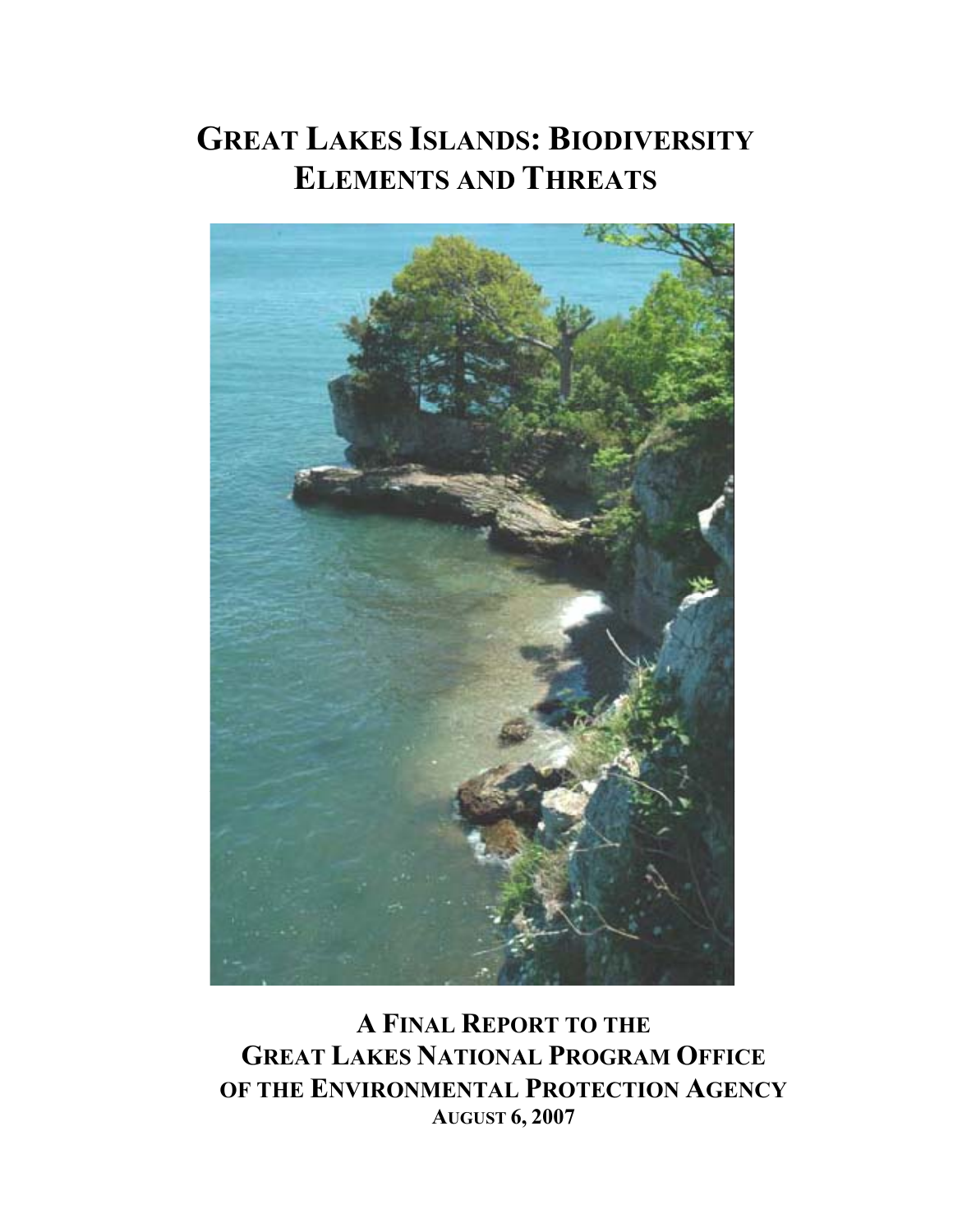### **ACKNOWLEDGMENTS**

Funding for this project has been provided by the Great Lakes Program Office (GLNPO) of the Environmental Protection Agency (Grant No. Gl-96521901: *Framework for the Binational Conservation of Great Lakes Islands*). We especially appreciated the support of our project officer, K. Rodriquez, and G. Gulezian, director of the GLNPO.

Project team members were F. Cuthbert (University of Minnesota), D. Ewert (The Nature Conservancy), R. Greenwood (U. S. Fish & Wildlife Service), D. Kraus (The Nature Conservancy of Canada), M. Seymour (U.S. Fish & Wildlife Service), K. Vigmostad (Principal Investigator, formerly of Northeast-Midwest Institute), and L. Wires (University of Minnesota).

Team members for the Ontario portion of the project included W. Bakowsky (NHIC), B. Crins (Ontario Parks), J. Mackenzie (NHIC) and M. McMurtry (NHIC).

GIS and technical support for this project has been provided by T. Krahn (Provincial Geomatics Service Centre, OMNR), J. Slatts (The Nature Conservancy), and G. White (The Nature Conservancy of Canada).

Many others have provided scientific and policy support for this project. We particularly want to recognize M. DePhillips (The Nature Conservancy), G. Jackson (Parks Canada), B. Manny (Great Lakes Science Center), and C. Vasarhelyi (policy consultant).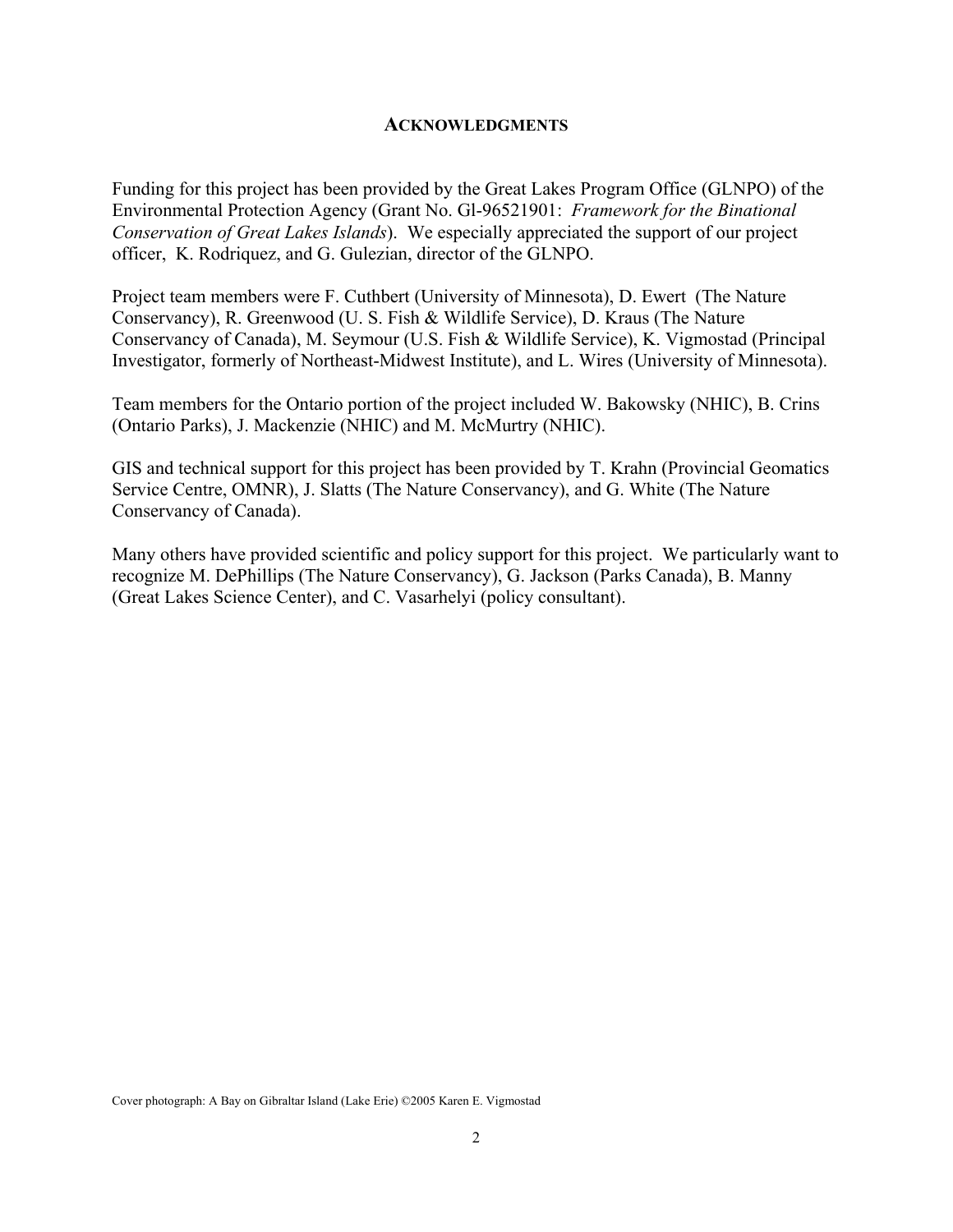# **Contents**

| <b>ACKNOWLEDGMENTS</b>                                                                                                                                                                                                                                                                                                                                                                                                                                                                                                                                                                                                                                                                                                                                                                                                                                                                                                                                                                                                                                                                  | $\boldsymbol{2}$                                                                                                       |
|-----------------------------------------------------------------------------------------------------------------------------------------------------------------------------------------------------------------------------------------------------------------------------------------------------------------------------------------------------------------------------------------------------------------------------------------------------------------------------------------------------------------------------------------------------------------------------------------------------------------------------------------------------------------------------------------------------------------------------------------------------------------------------------------------------------------------------------------------------------------------------------------------------------------------------------------------------------------------------------------------------------------------------------------------------------------------------------------|------------------------------------------------------------------------------------------------------------------------|
| <b>INTRODUCTION</b>                                                                                                                                                                                                                                                                                                                                                                                                                                                                                                                                                                                                                                                                                                                                                                                                                                                                                                                                                                                                                                                                     | 4                                                                                                                      |
| THE ISLANDS OF THE GREAT LAKES                                                                                                                                                                                                                                                                                                                                                                                                                                                                                                                                                                                                                                                                                                                                                                                                                                                                                                                                                                                                                                                          | 6                                                                                                                      |
| <b>GREAT LAKES ISLANDS: BIODIVERSITY ELEMENTS</b><br><b>GREAT LAKES ISLANDS: ABIOTIC FEATURES</b><br>Climates and refugia<br><b>GEOLOGICAL HISTORY</b><br>ISLANDS: BIOTIC PATTERNS OF DISTRIBUTION AND MODES OF DISPERSAL<br>Patterns of distribution<br>Modes of dispersal<br><b>GREAT LAKES ISLANDS: BIOTIC FEATURES</b><br>SPECIES RICHNESS AND SUSCEPTIBILITY TO CHANGE AS A FUNCTION OF ISLAND SIZE<br>Species richness and island size and isolation<br>Susceptibility to change<br>SPECIES AND COMMUNITY COMPOSITION ON GREAT LAKES ISLANDS<br>No island is the same<br>GREAT LAKES ISLANDS: SUPERABUNDANCE AND CHANGE OVER TIME<br>GREAT LAKES ISLANDS, A SPECIAL CASE: RELICT AND DISJUNCT DISTRIBUTION<br>BIOTA ENDEMIC OR LARGELY LIMITED TO THE GREAT LAKES REGION<br>GREAT LAKES ISLANDS, A SPECIAL CASE: COLONIAL NESTING WATERBIRDS<br>GREAT LAKES ISLANDS, A SPECIAL CASE: STOPOVER SITES FOR MIGRANTS<br>NEARSHORE WATERS AROUND ISLANDS<br>DISTINCTIVE PROPERTIES OF GREAT LAKES ISLANDS THAT SERVE TO BUFFER ISLANDS<br><b>CONCLUSION</b><br><b>LITERATURE CITED</b> | 6<br>6<br>6<br>7<br>7<br>7<br>7<br>8<br>9<br>9<br>10<br>10<br>10<br>11<br>15<br>15<br>17<br>17<br>18<br>18<br>18<br>19 |
| ASSESSING THREATS TO GREAT LAKES ISLANDS BIODIVERSITY                                                                                                                                                                                                                                                                                                                                                                                                                                                                                                                                                                                                                                                                                                                                                                                                                                                                                                                                                                                                                                   | 25                                                                                                                     |
| <b>CONTEXT</b><br>TYPES OF THREATS FACED BY GREAT LAKES ISLANDS<br>Threat: Habitat loss and fragmentation<br>Threat: Overharvest<br><b>Threat: Toxic Substances</b><br>Threat: Invasive species<br>Threat: Climate change<br>LACK OF KNOWLEDGE AS A SIGNIFICANT THREAT<br><b>IMPLICATIONS FOR CONSERVATION</b><br><b>LITERATURE CITED</b>                                                                                                                                                                                                                                                                                                                                                                                                                                                                                                                                                                                                                                                                                                                                               | 25<br>27<br>28<br>35<br>35<br>37<br>39<br>40<br>40<br>41                                                               |
| <b>FORTHCOMING EFFORTS</b>                                                                                                                                                                                                                                                                                                                                                                                                                                                                                                                                                                                                                                                                                                                                                                                                                                                                                                                                                                                                                                                              | 47                                                                                                                     |
| <b>APPENDIX 1: OTHER PROJECT DELIVERABLES</b>                                                                                                                                                                                                                                                                                                                                                                                                                                                                                                                                                                                                                                                                                                                                                                                                                                                                                                                                                                                                                                           | 48                                                                                                                     |
| APPENDIX 2: SPECIES COMMON AND SCIENTIFIC NAMES                                                                                                                                                                                                                                                                                                                                                                                                                                                                                                                                                                                                                                                                                                                                                                                                                                                                                                                                                                                                                                         | 49                                                                                                                     |
| APPENDIX 3: AFFILIATIONS OF INDIVIDUALS CITED IN PERSONAL COMMUNICATIONS                                                                                                                                                                                                                                                                                                                                                                                                                                                                                                                                                                                                                                                                                                                                                                                                                                                                                                                                                                                                                | 53                                                                                                                     |
| <b>APPENDIX 4. FIRST REPORTING OF ISLAND INDICATOR FOR SOLEC 2006</b>                                                                                                                                                                                                                                                                                                                                                                                                                                                                                                                                                                                                                                                                                                                                                                                                                                                                                                                                                                                                                   | 54                                                                                                                     |
| APPENDIX 5: PROTOTYPE ISLAND-BY-LAKE PROFILES                                                                                                                                                                                                                                                                                                                                                                                                                                                                                                                                                                                                                                                                                                                                                                                                                                                                                                                                                                                                                                           | 60                                                                                                                     |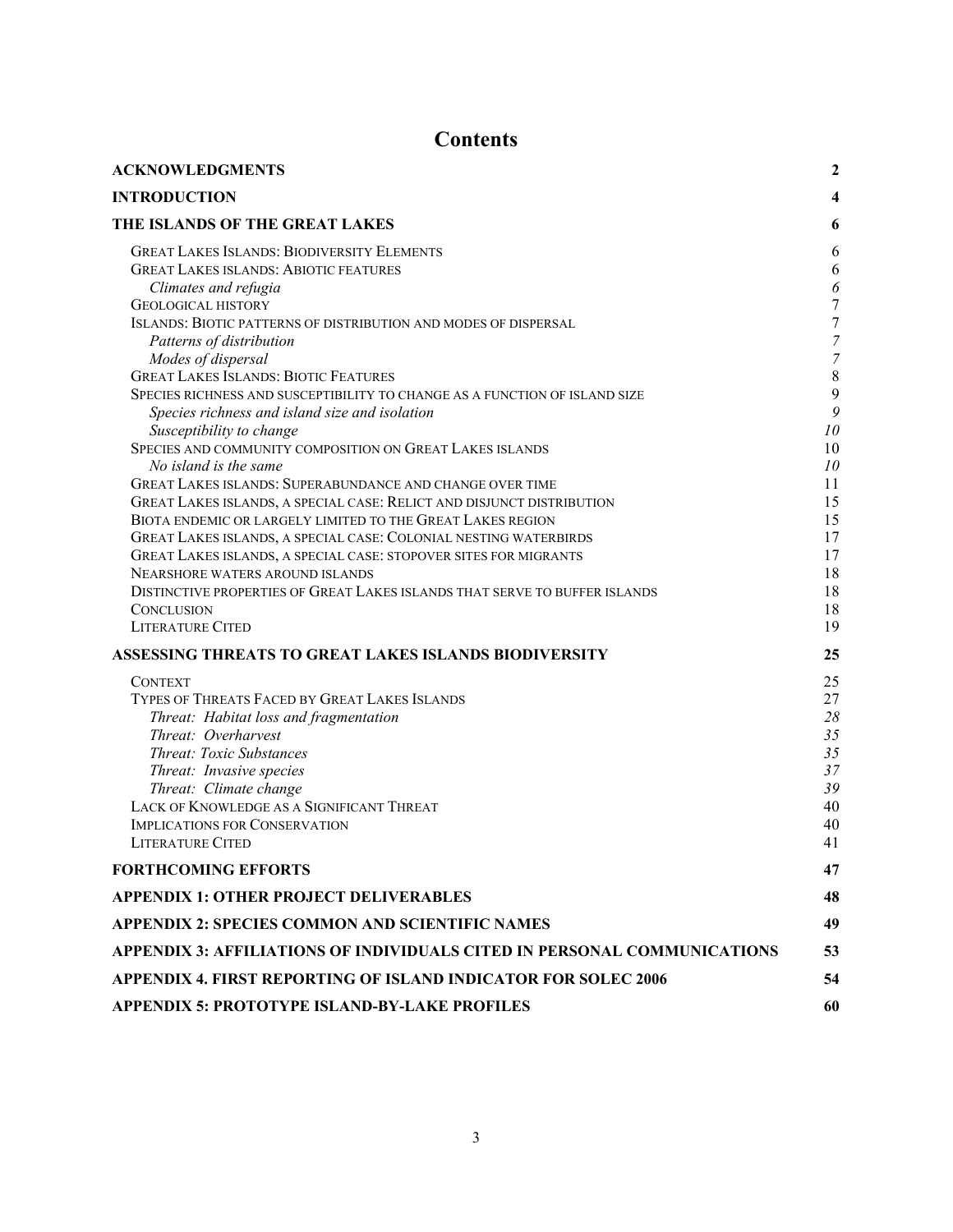### **INTRODUCTION**

The origin of this report lies in the transfer of nearly 100 islands from the U.S. Bureau of Land Management to the State of Michigan in the late 1980s. At that time there was almost no assembled information nor a state policy regarding Great Lakes islands. Officials disagreed about what to do with these islands. Some thought we should ignore or sell them because they were remote and isolated. Others thought we should build campgrounds with outhouses and boat access. Still others thought we should establish wildlife sanctuaries. Questions grew as to on what basis we should make these decisions. Years later, a barebones policy was drawn up for Michigan islands, undoubtedly the first one in the basin. But there were still many more questions than could be answered in the few files drawers of information spread throughout the Michigan Department of Natural Resources in 1988.

In 1995, with a grant from the Michigan Coastal Management Program, thirty-five people gathered for a three-day workshop in Roscommon, Michigan. Papers were invited from as many island experts as could be identified, the first gathering of its kind. The workshop led to the first assemblage of information about the islands as a collection, including recognization of the global significance of their biological diversity (biodiversity). Proceedings were published as the *State of the Great Lakes Islands* [Vigmostad (ed.) 1999; for executive summary see www.greatlakesislands.org/Execsummary2003.pdf]. Around the same time, a significant island effort was started by the U.S. Fish and Wildlife Service's Great Lakes Basin Ecosystem Team that continues and the team leader is on this project team (see www.fws.gov/midwest/greatlakes/gli.htm).

In December 2003, the Great Lakes Program Office of the U.S. EPA hosted a second Great Lakes forum in Chicago. This time over 100 people gathered and we became known as the Collaborative for the Conservation of Great Lakes Islands. The second forum led to successful grant-writing effort and the project underlying this report. Again, it was the GLNPO that had a funding mechanism that could support *binational* projects with basinwide implications. As described in *Acknowledments*, the Colloborative formed a small binational project team from government, academic, and nonprofit sectors. Other experts have been called on throughout the project to enhance team efforts.

While we knew of the islands' global significance due to work of Susan Crispin, Judy Soule, and others, in some ways we were starting from scratch. For example, we didn't know how many islands there were, how to classify, rank, or define "island", or, most importantly, which islands were the most important to conserve. So we have been putting into place these pieces that are necessary if we are to conserve the full variety of life on these islands in perpetuity.

Because of the scale of this project, it was necessary to create a geographic information system (GIS). Team members developed the structure and assembled GIS data for Ontario's islands. More and more partners joined the Collaborative, such as the Ontario Ministry of Natural Resources, enabling our resources to multiply. In the mean time, a ranking paper was published, 14 papers were given during a special island session at the 2004 International Association for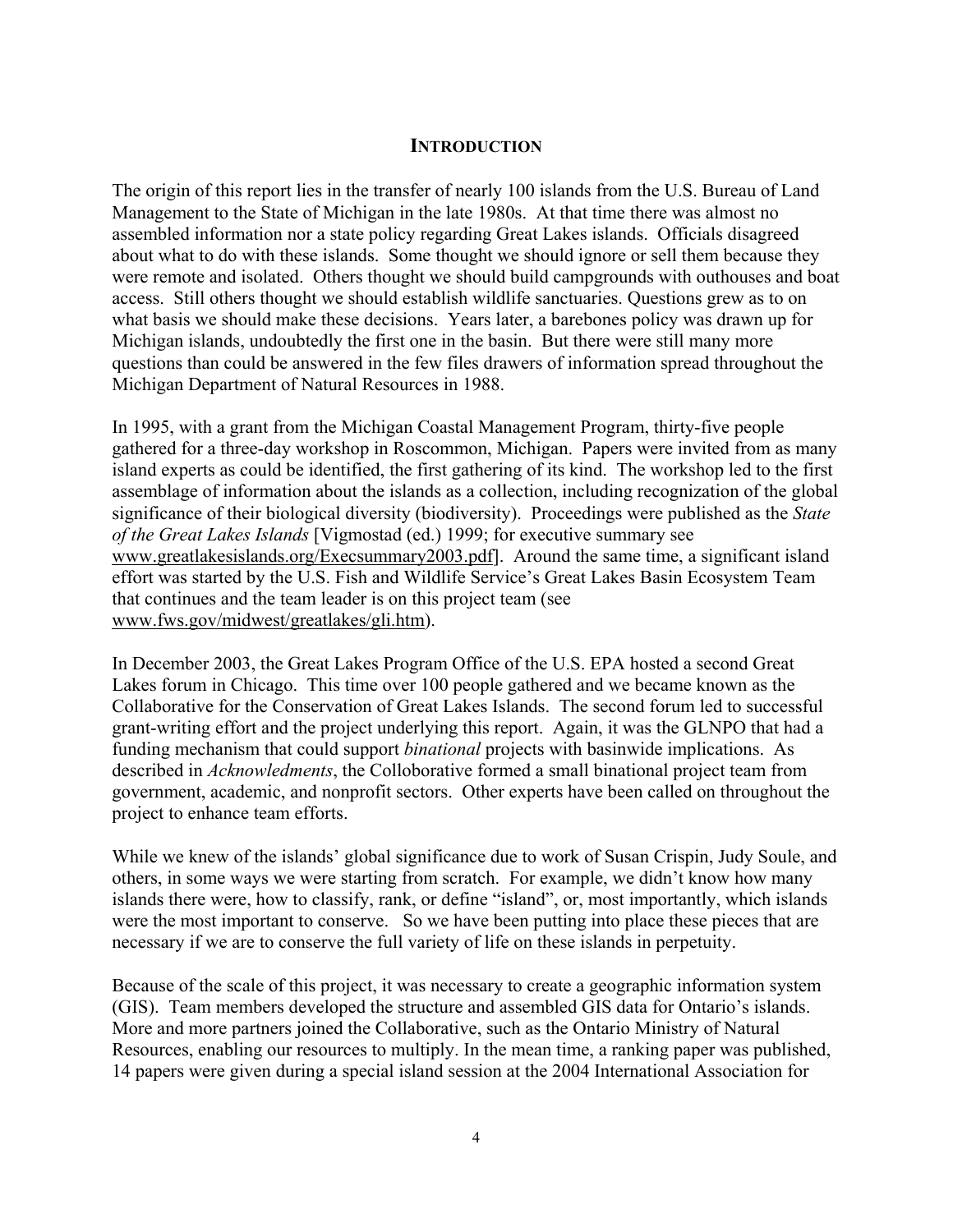Great Lakes Research, and island indicators were submitted to the 2006 State of the Lakes Ecosystem Project.

This report describes the biodiversity elements of the islands of the Great Lakes and details threats to that biodiversity. This information is fundamental to a comprehensive, science-based understanding of the features and significance of these islands. The more we learn about this collection of islands, the more we appreciate just how extraordinary and fragile they are. We have been able to innovate and carry out GIS analysis for the Ontario islands by coastal environments and island groupings. For U.S. islands, we did create the island polygons so we could count and locate islands. Presently we are working out agreements with the five states with islands to finish assembling data layers necessary to do a complete assessment to identify binational Priority Island Conservation Areas: those islands areas with extraordinary species, communities, or habitat, facing threats, and not yet adequately conserved. Of the 31,407 islands, it will be the PICAs that will need our foremost and greatest stewardship.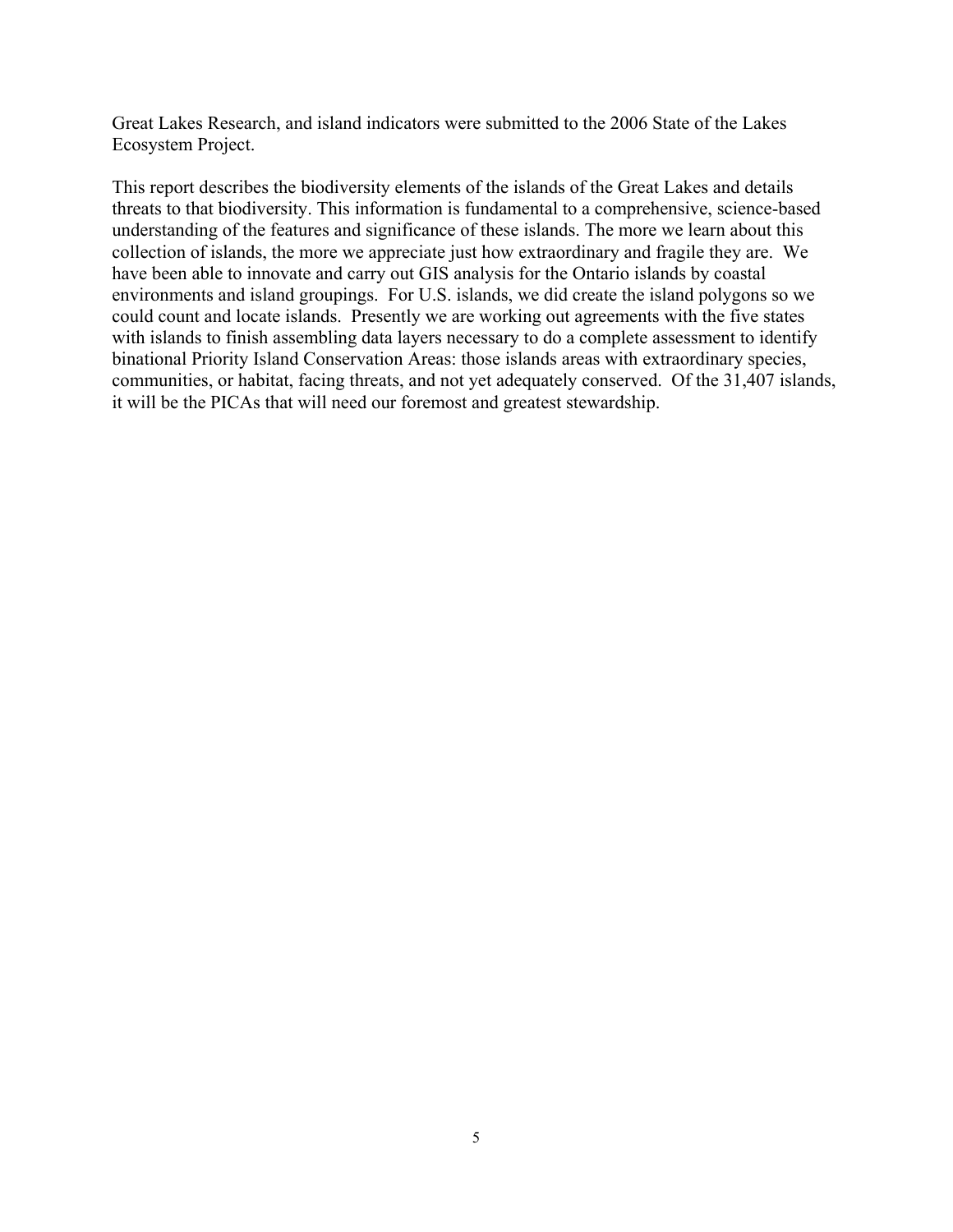### **THE ISLANDS OF THE GREAT LAKES**

#### **GREAT LAKES ISLANDS: BIODIVERSITY ELEMENTS**

This section provides information and perspectives on the biodiversity of Great Lakes islands the largest collection of freshwater islands in the world—to complement and update previous reviews of Great Lakes island biodiversity (Soule 1993; Soule *in* Vigmostad 1999). This effort is not intended to be a complete review of Great Lakes island biodiversity literature (see Soule 1993 for a comprehensive island research bibliography for Michigan); rather it provides background information to help focus and create a framework for island conservation programs.

### **GREAT LAKES ISLANDS: ABIOTIC FEATURES**

The physical setting of Great Lakes islands is well described by Soule (1993):

Sprinkled across all five of the Great Lakes, thousands of islands form a landscape unique in the world. Nowhere else does the combination of vast, interconnected, mid-continental bodies of freshwater and such a number and variety of islands occur.

Found from 49<sup>0</sup> to 41<sup>0</sup> North and 92<sup>0</sup> to 76<sup>0</sup> West, the islands occur in different climatic zones and thus support a wide range of species and natural communities. The biological diversity and distinctiveness of Great Lakes islands is due to the interaction of several factors including: (1) island size, (2) isolation of an island from the mainland and other islands, (3) island latitude and longitude, (4) bedrock (e.g., metamorphic, igneous, sandstone, and limestone) and surface soils of the island (e.g., silt, glacial till, and sand; see Boerner 1984), (5) island exposure to wave action, (6) influence of nearshore bathymetry, (7) effects of fluctuating water levels on islands, (8) climate, current and historical, especially microclimates generated by the Great Lakes (see Eichenlaub 1979), and (9) amount of time islands have been isolated from the mainland.

#### *Climates and refugia*

Lake Erie islands and the Apostle Islands (Lake Superior), like many other Great Lakes islands, tend to have warmer winters, later springs, cooler summers, and longer lasting autumns than adjacent mainland areas. These effects are especially pronounced for islands furthest from the mainland (Heredendorf and Stuckey 1977, Judziewicz and Koch 1993; see Eichenlaub 1979). Consequently islands serve as refugia, or "safe havens," for many species and communities during periods of environmental stress, as they have in the past and may in the future. Davis et al. (2000) noted that,

The contrast in reconstructed temperatures at Voyageurs and Isle Royale national parks indicates that the ameliorating effect of the Great Lakes on temperatures has been in effect throughout the Holocene and presumably will continue in the future, thus reducing the potential for species loss caused by future temperature extremes....If future temperature changes, like those in the past, are buffered by lake effects, lakeside parks will continue to serve as temporary refuges for animals and plants that may not be able to survive at inland sites. Of course, large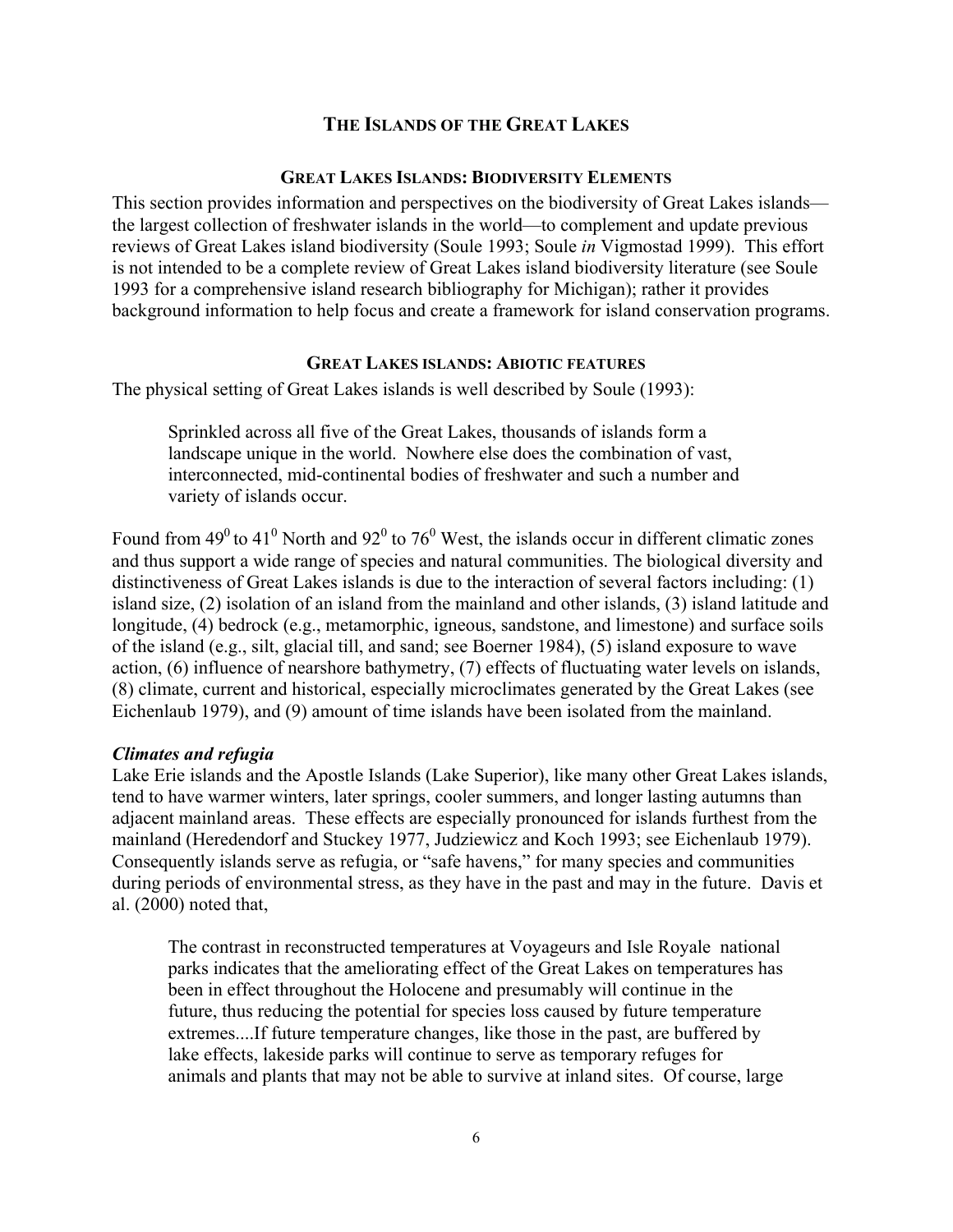and continuing regional changes in temperature will eventually be felt in lakeside parks as well.

#### **GEOLOGICAL HISTORY**

The 31,407 islands of the Great Lakes are geologically recent, having appeared only in the last 15,000 to 2,500 years (see Dorr and Eschman 1970). Because of their isolation and complex history (e.g., islands have at various times been submerged or connected with the mainland, varied in size and degree of isolation), many islands lack species common on the mainland, support other species in great abundance, or harbor species largely restricted to islands given their land area. This unusual species composition, including Great Lakes endemic species and communities (species and communities restricted to the Great Lakes ecoregion), results in island biotas that are globally distinctive and therefore of great importance (Soule 1993).

#### **ISLANDS: BIOTIC PATTERNS OF DISTRIBUTION AND MODES OF DISPERSAL**

#### *Patterns of distribution*

Biological diversity patterns have been generally described for islands: (1) larger islands tend to be more species rich than smaller islands, (2) less isolated islands tend to be more species rich than more isolated islands, (3) species richness is lower on small, isolated islands than on large, less-isolated islands due to higher extinction rates and slower colonization rates (MacArthur and Wilson 1963, 1967), (4) high rates of endemism are found on islands, especially islands that have been isolated for long time periods (tens of thousands to millions of years) and (5) some species are absent or disproportionately abundant on islands. Many of these concepts best apply to oceanic islands, but these principles apply to other islands, including Great Lakes islands and islands of terrestrial habitat.

In addition, islands may support (1) relict species and plant communities, (2) unusual or highquality plant communities due to the absence of some biota (e.g., some herbivores or invasive species), (3) high concentrations of migrating and nesting birds, perhaps migratory bats and other taxa (e.g., snakes), and (4) important spawning areas for fishes in offshore shoals (Manny and Kennedy 2004). These characteristics are among the properties that define island biotas and thus their importance for conservation purposes.

#### *Modes of dispersal*

The biota of an island is dynamic. On islands once part of the mainland, species composition includes the original suite of species that has persisted plus those species that have dispersed to the island. Mechanisms that bring species to islands include flotsam, air transport (e.g., seeds carried to the island via birds or bats), swimming to or walking over ice from the mainland, deliberate or accidental anthropogenic introductions, and wind (see Scharf 1973; Morton and Hogg 1989). For example, all but 6.5 percent of approximately 210 plant species on Barrier Island (Lake Huron), Ontario, have adaptations for dispersal by water or birds (Morton and Hogg 1989). It has been hypothesized that certain reptiles and amphibians arrived on some Great Lakes islands via flotsam (see Hatt et al. 1948) or simply were carried by water currents to island shorelines. Gulls are thought to transport seeds of plants on their feathers and feet and via disgorged pellets when they fly from mainland feeding sites to island nesting areas (Hogg and Morton 1983). Migratory birds visit islands frequently during migration and some remain to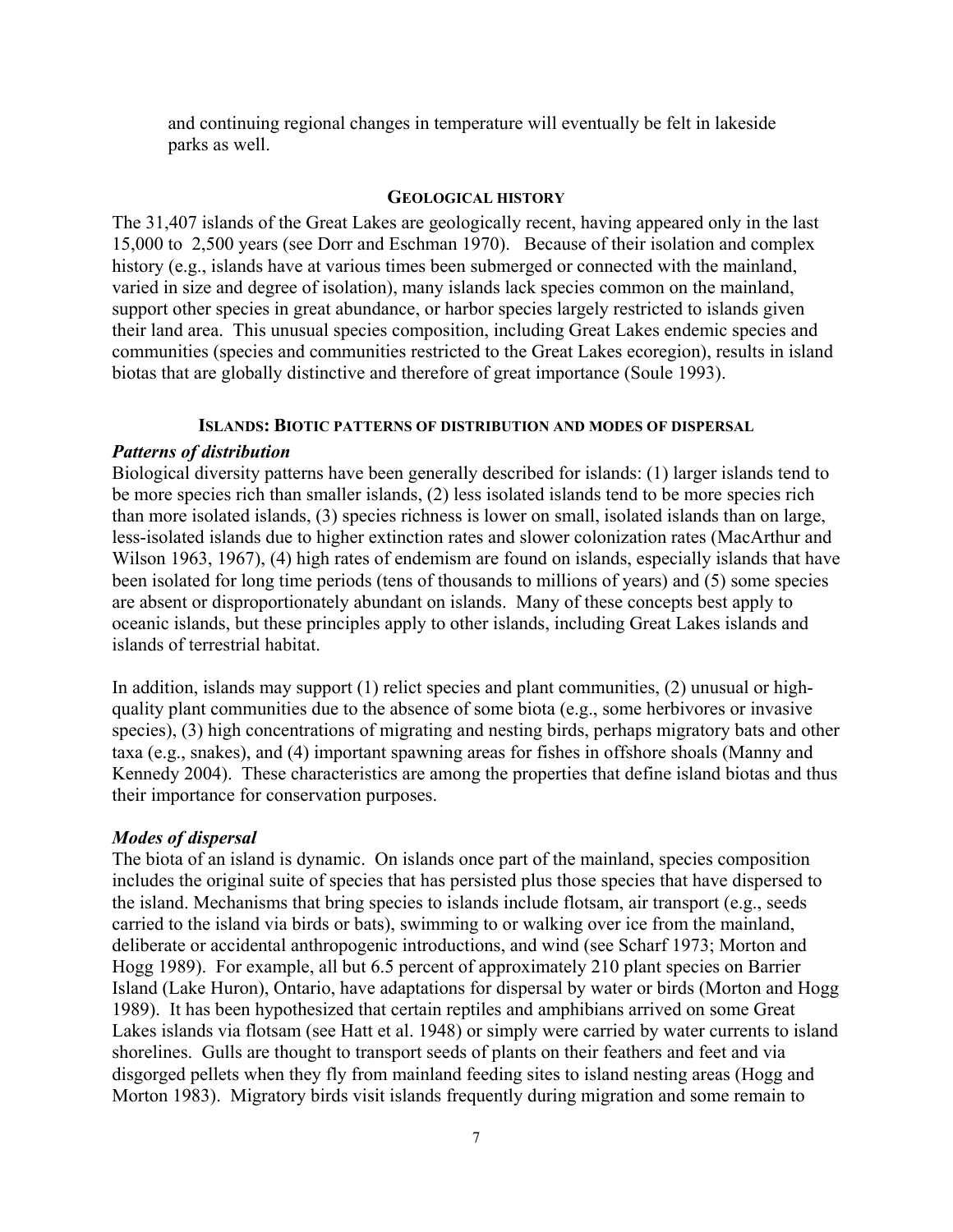breed (see Scharf 1973). Mammals, such as black bears are known to cross water barriers of at least several kilometers to visit islands (Corin 1976; see Appendix 2 for list of common and scientific names). Non-hibernating mammals, such as coyotes, wolves, and cervids (e.g., deer, moose, caribou, elk), travel to islands over the ice (Judziewicz 2001; Peterson 1995) thereby increasing their chances of colonization, even if they remain for short periods of time .

Anthropogenic activities may be increasingly important mechanisms for dispersing species to islands. Some introductions are deliberate, including introduction of white-tailed deer to islands in the Beaver Island archipelago (Lake Michigan; Hatt et al. 1948), while other introductions are almost certainly accidental, such as the arrival of garlic mustard on Washington Island in Lake Michigan (Judziewicz 2001). Possibly all but the smallest islands have received new species through either direct or indirect anthropogenic activity and this trend is likely increasing. Nonnative, invasive species occur on all the Apostle islands (Lake Superior; Judziewicz and Koch 1993), Isle Royale (Lake Superior; Slavik and Janke 1993), all islands of the Grand Traverse archipelago (Lake Michigan; Judziewicz 2000) and on relatively small, isolated islands of the Beaver Island archipelago (Lake Michigan; Whately et al. 2005).

#### **GREAT LAKES ISLANDS: BIOTIC FEATURES**

The biota of Great Lakes islands is almost entirely a subset of the regional biota (Lomolino 1994, Hecnar et al. 2002). Although plants and animals on islands are most similar to the immediate Great Lakes mainland shoreline, Great Lakes islands have an extremely diverse biota including endemic species on Lake Erie islands (i.e., a subspecies of snail, *Anguispira kochi strontiana* found on Green Island (Life Line 2006); Herdendorf and Stuckey 1977), and even some species, such as the Lake Erie watersnake, whose populations are concentrated on islands. Distinctive plant communities composed of many rare species, including refugia for boreal and other communities, characterize many islands. Canadian islands, for example, support 100 percent of Canadian populations of 35 species and 18 communities, and over 50 percent of the Canadian distribution of 113 species and 38 communities (Mary Harkness, personal communication; see Appendix 3 for affiliations of those cited as a personal communication).

It is likely that populations of animal and plant species, especially those resident on islands, will diverge from their mainland counterparts. The Lake Erie watersnake, which evolved from the Northern watersnake, is a striking example of this divergence, as is the relatively high incidence of melanistic Eastern garter snakes on western Lake Erie islands (see King et al. 1997). Deer mice on the Grand Traverse Islands (Lake Michigan) have smaller cranial measurements than those on the mainland (Long 1978). Other island populations, including black bears on the Apostle Islands (Lakes Superior; Belant et al. 2002) differ genetically from mainland populations.

Island populations also differ from mainland populations ecologically. Southern red-backed voles occupy ecological niches on Poverty Island (Lake Michigan) that are distinct from the mainland (Judziewicz 2001). Although some differences between island and mainland populations have occurred, there are also examples where this has not been the case, such as the pollination system of the bird's-eye primrose (Larson and Barrett 1998).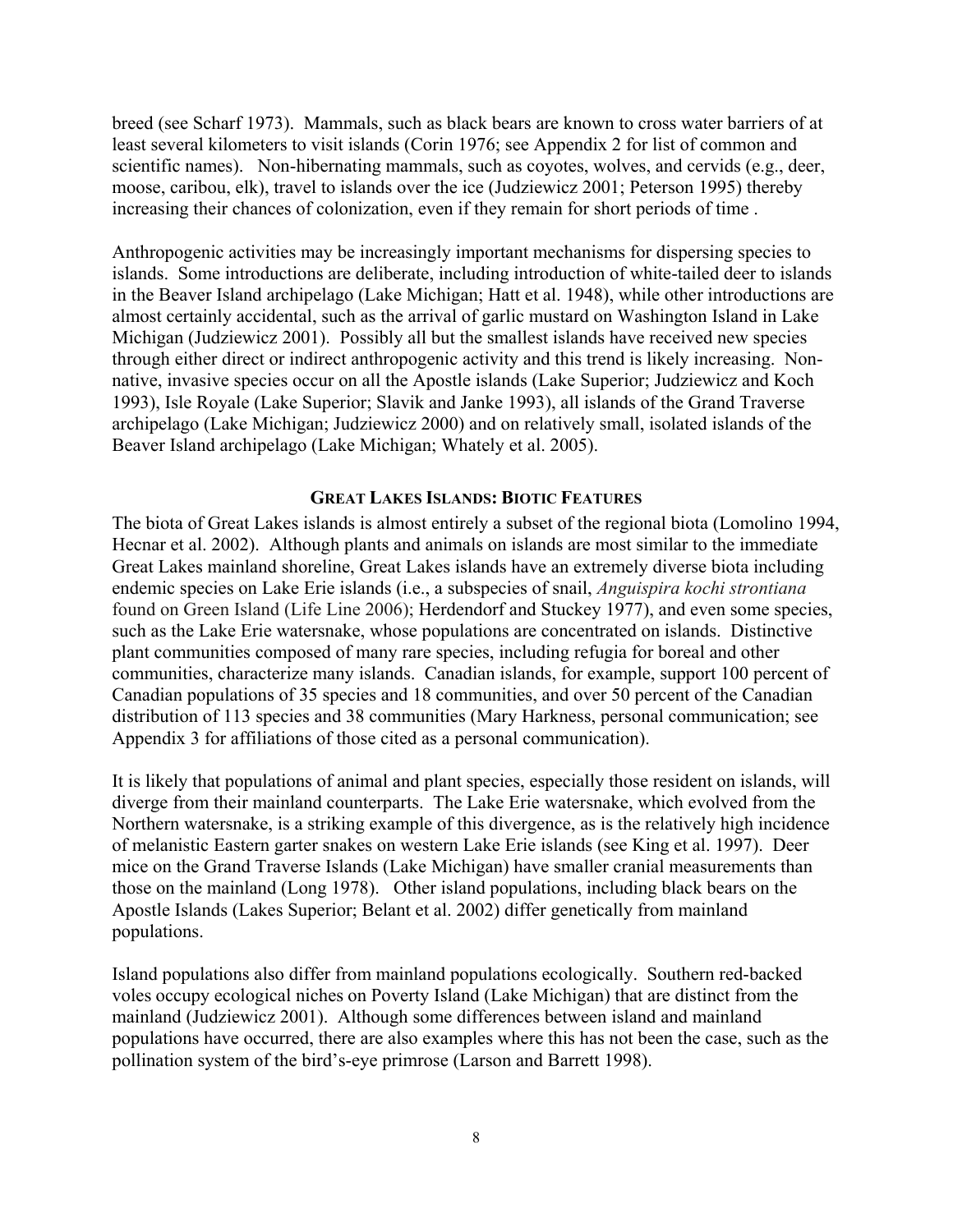Great Lakes islands are important conservation areas that support distinctive flora and fauna (Soule 1993, Soule *in* Vigmostad 1999) and, with time, even more distinctive flora and fauna are likely to evolve. In short, the freshwater islands of the Great Lakes support a globally important set of diverse flora, fauna, and natural communities. The wide latitudinal and longitudinal distribution of the islands and the range of underlying bedrock and surficial glacial deposits create the foundation for a rich biotic community. Given the complexity of interactions that govern dispersal and survival of organisms, and the vast array of islands distributed over the Great Lakes region, it is no surprise that the flora and fauna of Great Lakes islands are so complex and diverse.

# **SPECIES RICHNESS AND SUSCEPTIBILITY TO CHANGE AS A FUNCTION OF ISLAND SIZE**

### *Species richness and island size and isolation*

Species richness of islands is reduced when compared to plants and animals on the adjacent mainland; this observation is consistent with relatively small islands elsewhere in the world. For example, the Beaver Island archipelago (Lake Michigan) supports only 62 percent of the mainland amphibian fauna, and 60, 66, 87, and 39 percent of the snake, turtle, bird and mammal faunas, respectively (Hatt et al. 1948). The relatively low species richness for taxa on islands relative to the mainland has also been described for Isle Royale (Lake Superior), Michigan (*in*  National Park Service 1998), the Apostle Islands (Lake Superior; Belant and Van Stappen 2002), Grand Traverse archipelago (Lake Michigan; Long and Long 1976, Long 1978), Huron Islands (Lake Superior; Corin 1976), South Manitou Island (Lake Michigan; Scharf 1973), and islands in Lake Erie (Herdendorf and Stuckey 1977).

Large Great Lakes islands tend to have higher species richness than small islands. Plant species richness, for example, is positively correlated with island size on the Grand Traverse islands in Green Bay (Lake Michigan; Judziewicz 2001), Apostle Islands in Lake Superior (Judziewicz and Koch 1993) and the Beaver Island archipelago (Lake Michigan; Whately et al. 2005). Larger numbers of mammal species are associated with larger islands on the Grand Traverse islands (Lake Michigan) where there are as few as three species of mammals on the 198-hectare (490 acre) Little Summer Island, but 12 species on 5,664-hectare (14,000-acre) Washington Island (Long 1978). Similarly, there are fewer mammal species on small islands than large islands on the Apostle Islands (Lake Superior; Belant and Van Stappen 2002). Island area and winter activity of mammal species were the primary determinants of species composition on this archipelago. Island isolation was not a key factor affecting mammal distribution on the Apostle Islands although the islands are close to the mainland and each other. Similarly, non-volant (nonflying) mammal species richness (Lomolino 1994) and amphibian and reptile species richness (Hecnar et al. 2002) appear to be less associated with island isolation than island size.

Species richness on islands is not only a function of size and isolation but probably also reflects time since isolation and availability and diversity of habitats. Hazlett (1988) *in* Voss (2001) noted that for recently formed islands, the amount of habitat diversity, itself a result of topographic, edaphic (relating to soil), and other factors, may be an important determinant of plant-species richness. In addition, human activities have influenced species richness through extirpation (removed or destroyed) (see Hatt et al. 1948) and species introductions.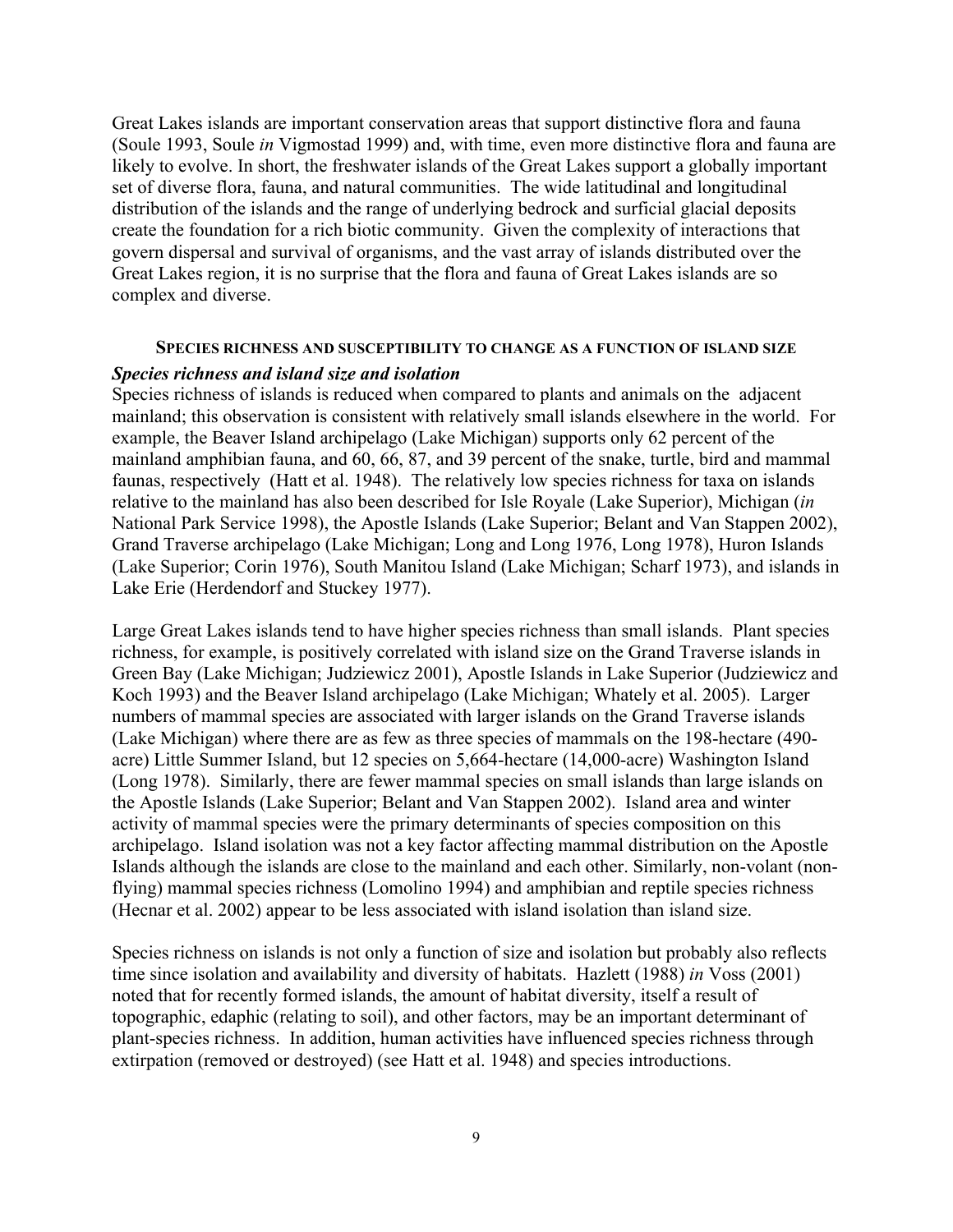### *Susceptibility to change*

The relatively small size and isolation of islands favors the potential for rapid change (Judziewicz 2001) and make islands especially vulnerable to alteration by natural processes and human-induced activities. For example, rapid ecological changes on islands have occured as a result of (1) fluctuating water levels that may inundate islands or alter shoreline habitat for birds and plants (e.g., Cuthbert 1985), (2) increases in deer density (Judziewicz 2001) following natural dispersal or planned introductions, and (3) in response to the colonization and abandonment of an island by colonial nesting birds (Hogg and Morton 1983, Hebert et al. 2005). Finally, impacts on communities and entire ecosystems have been well documented as a result of colonization of aquatic and terrestrial systems by numerous invasive species in the Great Lakes, and islands may be particularly at risk. These observations confirm that extra care be exercised, for example, to avoid bringing non-native species to islands, perhaps especially small islands. However, given the generally small landmass and isolation of most Great Lakes islands, eradication programs can be especially successful, as has been demonstrated on islands worldwide (see Veitch and Clout 2002).

#### **SPECIES AND COMMUNITY COMPOSITION ON GREAT LAKES ISLANDS**

#### *No island is the same*

Although a very few species may be found on many islands throughout most of the Great Lakes, most species have a patchy distribution on islands. This patchy distribution can be seen at large scales (e.g., among archipelagos) and small scales (e.g., islands within an archipelago). Although virtually each island, even islands close to each other, has a unique assemblage of species, some species appear to be quite widespread on islands and other species are consistently absent from Great Lakes islands even when present on the closest mainland areas.

Some species, whose range includes all or much of the Great Lakes basin, are also commonly found on islands in each of the Great Lakes. Examples include a diverse set of taxa including the American toad (see Hatt et al. 1948, Long and Long 1976, Scharf 1973, Corin 1976, National Park Service 1998), Eastern garter snake (see Hatt et al. 1948, Scharf 1973, Long and Long 1976, Corin 1976 , Herdendorf and Stuckey 1977, National Park Service 1998, Tiessen 2003), song sparrow (see Hatt et al. 1948, Scharf 1973, Corin 1976, Cadman et al. 1987, Peterjohn and Rice 1991, Apostle Islands National Lakeshore annual research, monitoring and restoration report 2004, Penskar et al. 2001), and woodland deer mouse (Burt 1948, Hatt et al. 1948, Scharf 1973, Corin 1976, Long 1978). Why these species are typically found on islands is largely unknown, but each is common, has broad geographical ranges, and appears to be ecologically resiliant. At least one of these species, the song sparrow, is common in habitat fragments (Crooks et al. 2004), which have as much edge as do many islands. Other taxa, such as the American redstart, are frequent on islands (see Hatt et al. 1948, Corin 1976, see map in Cadman et al. 1987; Peterjohn and Rice 1991, Apostle Islands National Lakeshore annual research, monitoring and restoration report 2004, Penskar et al. 2001). This species, also common along many mainland forested shorelines, may select islands because of the relative abundance of aquatic-dependent volant (flying) insects (Ewert, Hamas and Smith, unpublished data).

By contrast, some species are typically absent from islands except perhaps for the very largest islands such as Manitoulin (Lake Huron) or Isle Royale (Lake Superior). Ruffed grouse, short distance flyers, and large, wide ranging mammals such as black bear are among the species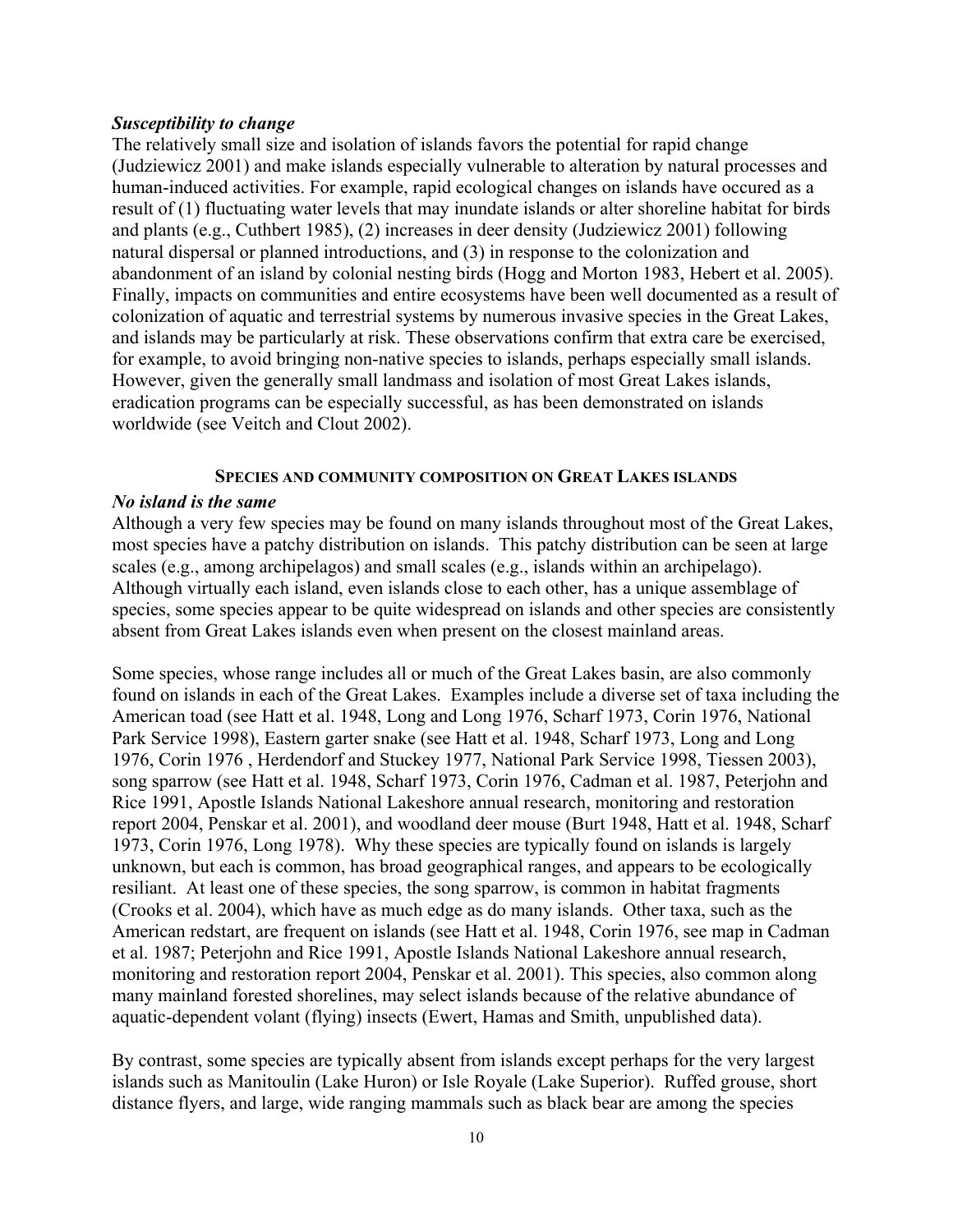frequently absent from islands, especially relatively small and isolated islands, except where introduced. However, black bears have prospered on Stockton Island (Apostle Islands, Lake Superior; Peggy Burkman, personal communication) after swimming to the island and occur on some large islands close the mainland, such as Drummond Island (Lake Michigan; Baker 1983). Even many species of small rodents and others such as cottontail rabbits are frequently absent from islands. For example, common mammals on the mainland, such as white-footed mouse, cottontail rabbit, American beaver, American badger, long-tailed weasel, mink, and black bear, are largely absent from Lake Michigan's Grand Traverse (Long 1978) and Beaver Island archipelagos (Hatt et al. 1948), except where introduced. Clearly dispersal ability and seasonal activity patterns strongly influence species compostion on islands.

Island archipelagos differ in species composition. The mammal fauna of two archipelagos in the same Great Lake at the same latitude reveals interesting contrasts. For example, Lake Michigan's Grand Traverse islands lack Eastern chipmunks, but they are abundant on the Beaver Island archipelago (Hatt et al. 1948) barely 60 miles away. Conversely, red squirrels are absent from the Beaver Island archipelago, but occur on most Grand Traverse islands (Long 1978) as well as Lake Superior's Isle Royale and Apostle islands (Hatt et al. 1948). However, the boreal fauna is similar between the Grand Traverse and Beaver island groups (Long 1978). Additionally, the Apostle Islands also lack Eastern chipmunks, but support red squirrels (see Smith and Maragi 2004) while the Huron Islands (Lake Superior) have neither red squirrels nor Eastern chipmunks (Corin 1976). Distribution knowledge of these two species of squirrels highlights the idiosyncratic distribution patterns of species on Great Lakes islands.

At finer scales, species distribution and species-specific ecology also vary on islands within an archipelago. The distribution of mammals on islands in Green Bay (Lake Michigan; Long 1978) illustrates how diverse the mammalian fauna may be from island to island within an archipelago while revealing patterns common to the islands and other island archipelagoes. Only two species, white-tailed deer and coyote, which can disperse over ice, were found on all islands; no two islands had the same mammalian fauna (the range of similarity was 16 to 86 percent) even though no island was more than 10 kilometers (6 miles) from another island. Species that hibernate or are less likely to disperse over ice tend to be absent from or have restricted ranges on islands as in the Apostle Islands (Lake Superior; Belant and Van Stappen 2002). However, when a species reaches an island without competitors it may expand its niche and become abundant. A number of investigators have reported this pattern, including Long (1978) for deer mice and Southern red-backed voles on some Grand Traverse islands, Hatt et al. (1948) for woodland deer mice on some islands in the Beaver Island archipelago (Lake Michigan), and Smith and Maragi (2004) for Southern red-backed voles on Devil's Island (Apostle Islands, Lake Superior).

#### **GREAT LAKES ISLANDS: SUPERABUNDANCE AND CHANGE OVER TIME**

Islands, in large part because of their relatively small size and isolation, often lack keystone predators or herbivores (those species having disproportionate effects on an ecosystem) so some species become disproportionately abundant, which affects biological interactions, stability of ecological systems and landscape characteristics. This results in distinctive ecological systems that arise from both natural processes and processes set in motion by human activity. Isle Royale (Lake Superior), famous for the intensively studied relationships between moose and Eastern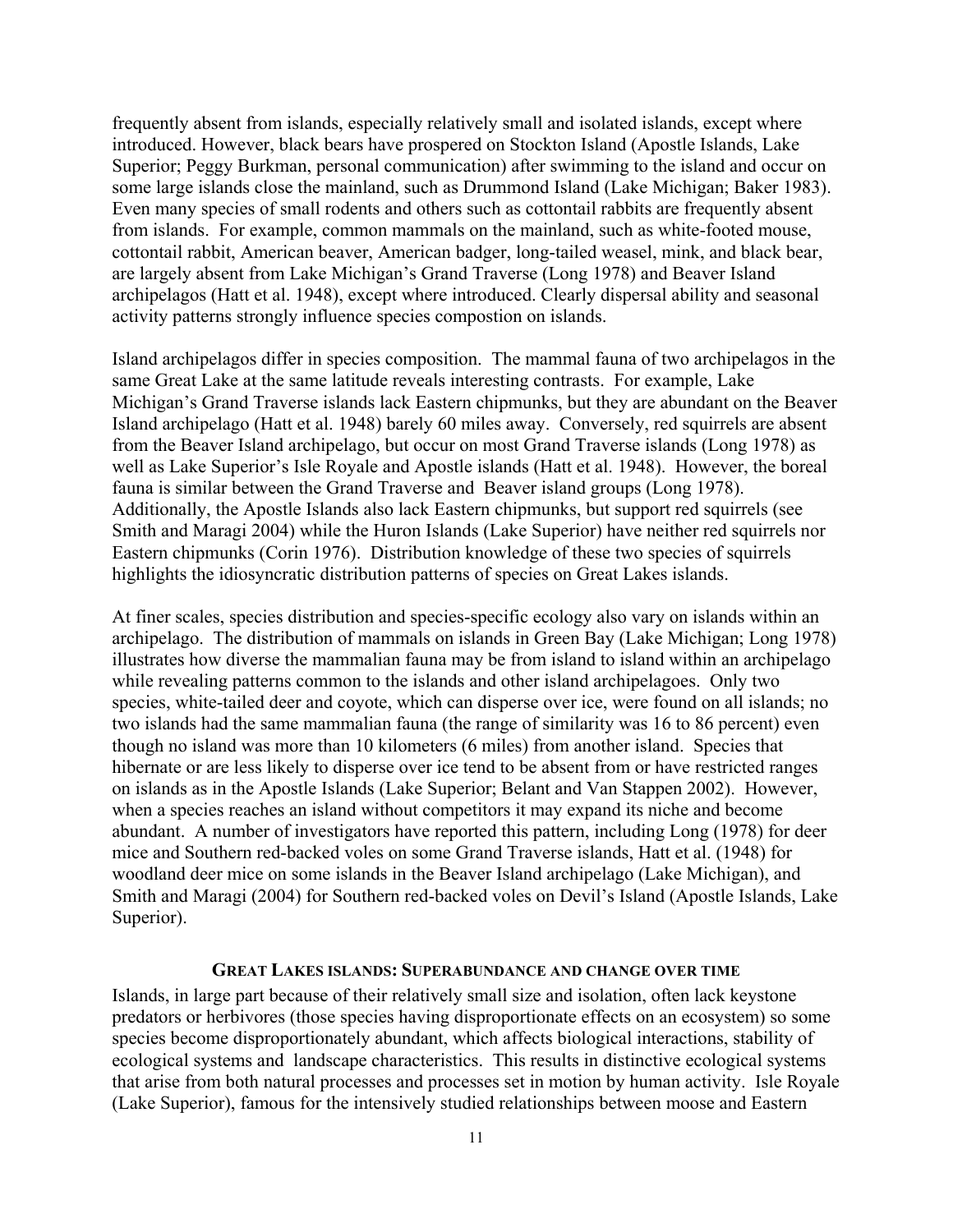timber wolves, differs from similar mainland systems with large fluctuations and high densities of moose populations (Peterson 1995). Some islands in lakes Michigan and Erie support high densities of watersnakes and Eastern garter snakes, perhaps a reflection of the absence of mesopredator mammals (mid-level predators like a raccoon) or even ants (see Hatt et al. 1948). Ground-nesting songbirds have been reported as relatively abundant on the Apostle Islands (Lake Superior; Apostle Islands National Lakeshore annual research, monitoring and restoration report 2004). Additionally, colonial nesting waterbirds are concentrated on islands throughout the basin (UMVGLP 2005), especially where mid-size mammalian predators such as raccoon, gray fox, and red fox are absent and there is suitable nesting substrate. Further, because ground nesting colonial waterbirds tend to occupy islands with relatively little vegetation and low relief, the distribution of nesting colonies varies with water level as some islands may be flooded during high-water periods or the birds may abandon a site for other reasons. The result can be large fluctuations in numbers of birds over time as environmental conditions change.

Populations of some plant species can remain abundant, perhaps similar to presettlement conditions, where herbivores are absent. Canada yew, which has declined dramatically on the mainland due to deer browsing (Jalava et al. 2005; Whately et al. 2005), occurs in dense colonies on islands, or portions of islands, where deer or moose are absent or scarce (Table 2). The distribution of Canada yew has been greatly reduced so that the species has a relict distribution analogous to species restricted to specific microclimate or edaphic (soil) conditions. In this case, however, the relict distribution of yew is a consequence of accessibility of the species to deer rather than change in climate or other abiotic (non-living physical or chemical) factors. For example, when deer swim to islands with yew, populations of yew may decline (Peggy Burkman, personal communication). The status of yew on any island is dynamic and contingent upon the ability of deer to colonize an island.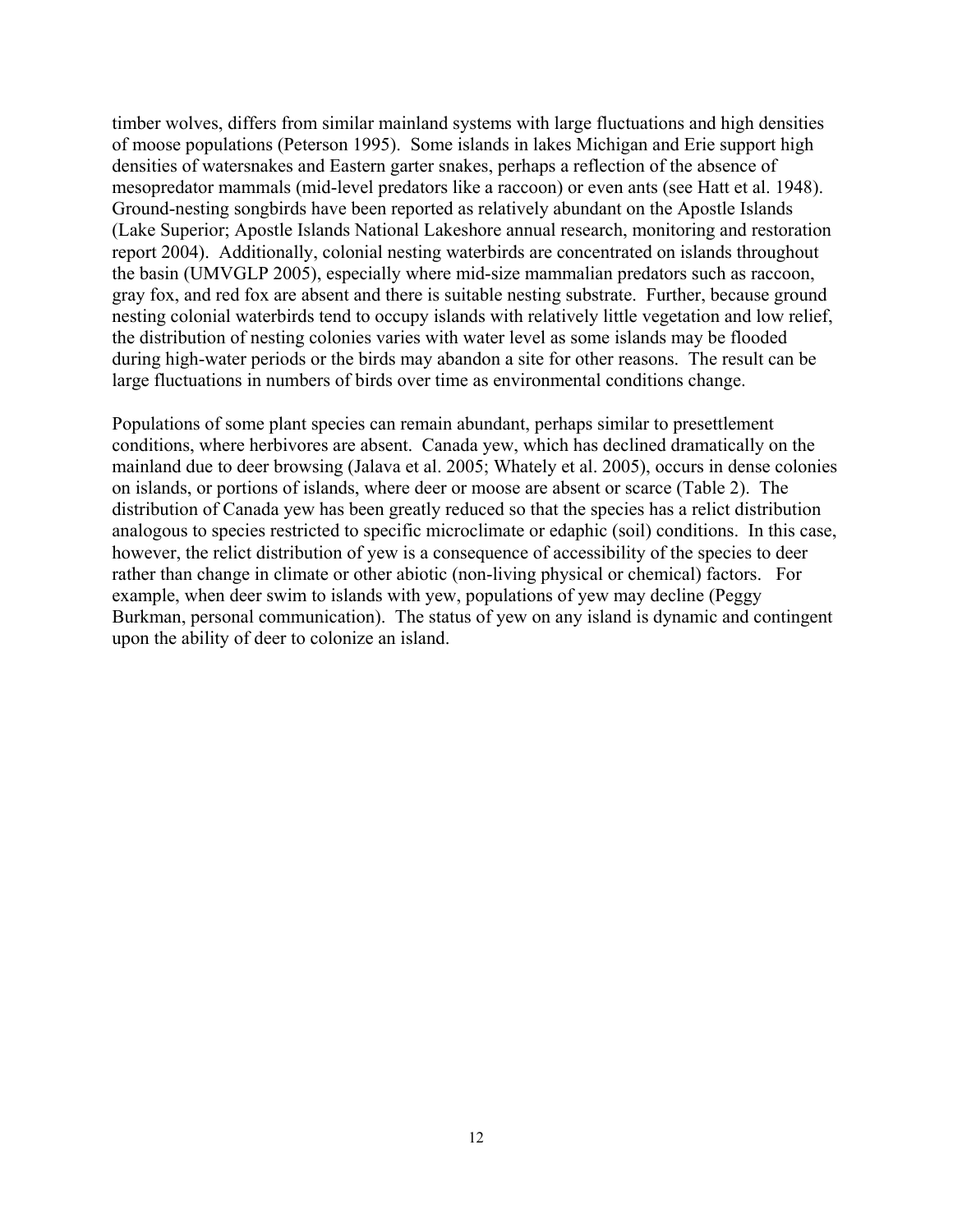**Table 1. Some Great Lakes islands with significant Canada yew populations. Data from Corin (1976), Hatt et al. (1948), Jalava et al. (2005), Judziewicz (2001), Judziewicz and Koch (1993) Judziewicz and Kopitzke (1999), Mike Grimm (personal communication), Slavik and Janke (1993), and Whately et al. (2005).** 

| Island           | Archipelago           | <b>Great Lake</b> | State/Province |
|------------------|-----------------------|-------------------|----------------|
| <b>Birch</b>     | Les Cheneaux          | Huron             | Michigan       |
| Thunder Bay      | Thunder Bay           | Huron             | Michigan       |
| High             | <b>Beaver</b>         | Michigan          | Michigan       |
| Hog              | <b>Beaver</b>         | Michigan          | Michigan       |
| Poverty          | <b>Grand Traverse</b> | Michigan          | Michigan       |
| St. Martin       | <b>Grand Traverse</b> | Michigan          | Michigan       |
| Trout            | Beaver                | Michigan          | Michigan       |
| Au Train         | No named archipelago  | Superior          | Michigan       |
| East Huron       | Huron Islands         | Superior          | Michigan       |
| Huron            | Huron Islands         | Superior          | Michigan       |
| Outlying islands | Isle Royale           | Superior          | Michigan       |
| Many islands     | Georgian Bay          | Huron             | Ontario        |
| Adventure        | <b>Grand Traverse</b> | Michigan          | Wisconsin      |
| Cat              | Apostles              | Superior          | Wisconsin      |
| Devils           | Apostles              | Superior          | Wisconsin      |
| Eagle            | Apostles              | Superior          | Wisconsin      |
| Green            | <b>Grand Traverse</b> | Michigan          | Wisconsin      |
| Ironwood         | Apostles              | Superior          | Wisconsin      |
| Michigan         | Apostles              | Superior          | Wisconsin      |
| North Twin       | Apostles              | Superior          | Wisconsin      |
| Otter            | Apostles              | Superior          | Wisconsin      |
| Outer            | Apostles              | Superior          | Wisconsin      |
| Raspberry        | Apostles              | Superior          | Wisconsin      |
| Sand             | Apostles              | Superior          | Wisconsin      |
| York             | Apostles              | Superior          | Wisconsin      |

Because overbrowsing on Canada yew provides highly visible and measurable impacts, it may be an easily monitored indicator of island plant-community composition and integrity relative to one threat: deer browsing. Many other plant species, including orchids, lilies, and white cedar appear to have been severely overbrowsed as well (Judziewicz and Kopitzke 1999, Juziewicz 2001, Rooney et al. 2002). Islands without deer, due to their relative small size and isolation, may be prime areas to protect both rare and once common ecological systems because of the pervasive threat of overabundant deer in most of the upper Midwestern landscape (see Whately et al. 2005). Furthermore, deer can be removed from islands and thus permit vegetation recovery as has been done on Chambers Island (Lake Michigan), Wisconsin.

Introductions of species, deliberately or accidentally, are a special case of island colonization. There have been many cases of deliberate introductions, especially ruffed grouse (see Brewer et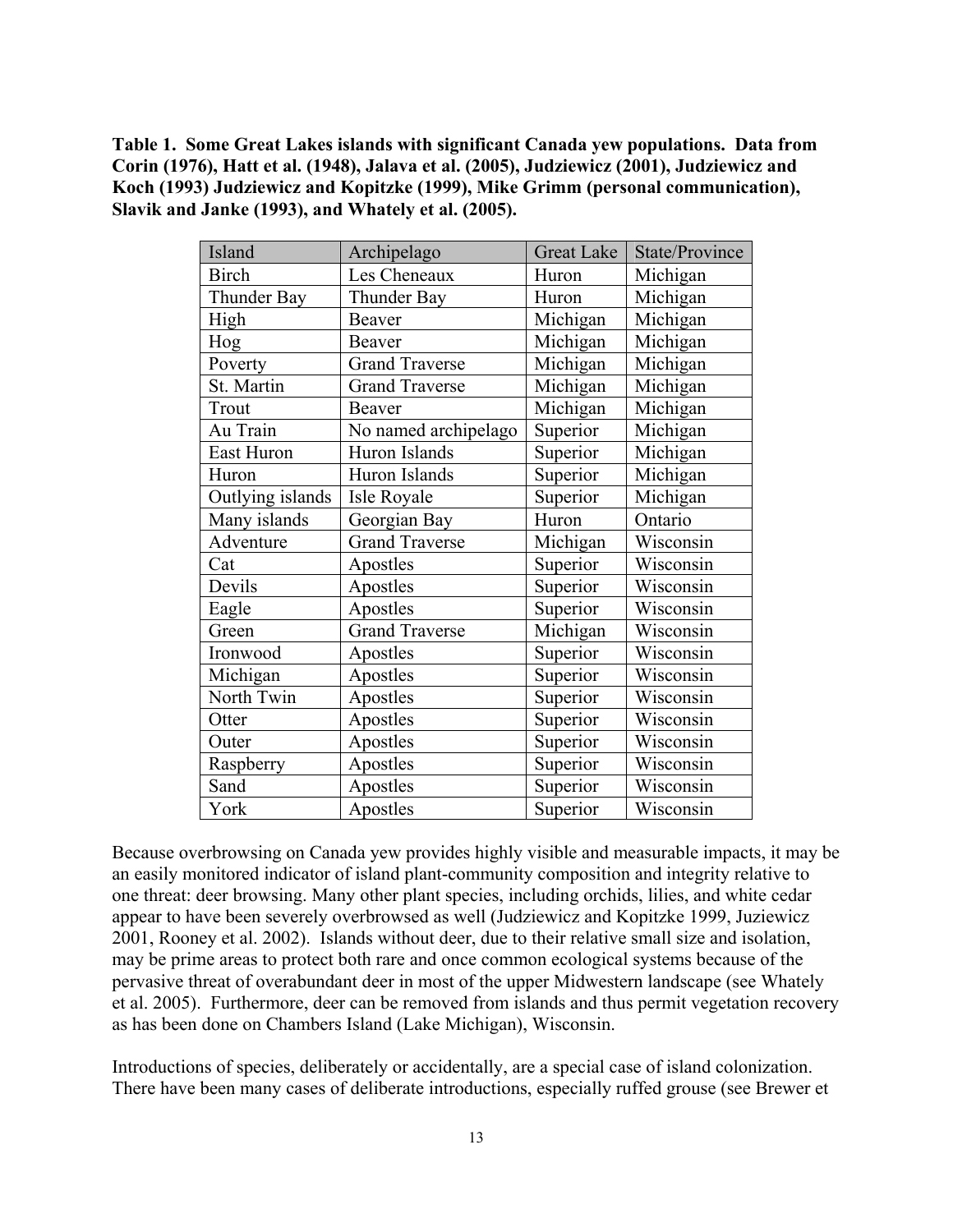al. 1991), white-tailed deer, and game or fur-bearing mammals. Hatt et al. (1948) reported that raccoons, striped skunk, Eastern gray squirrel, Eastern fox squirrels, American beaver and muskrat have all been deliberately introduced to the Beaver Island archipelago (Lake Michigan) while other species, such as Norway rat and house mouse, were introduced to islands unintentionally. The Grand Traverse archipelago (Lake Michigan) also has had intentional mammal introductions, such as striped skunk and Eastern gray squirrel, and unintentional introductions including the house mouse (Long 1978). At least some species have failed to persist, including raccoons and Norway rats on South Manitou Island (Lake Michigan) (Hatt et al. 1948, Scharf 1973).

Fish have also been introduced to many lakes on Great Lakes islands and surrounding shoal areas. Walleye have been repeatedly introduced to some inland lakes on islands, such as Lake Genesrath on Beaver Island (Lake Michigan; Michigan Department of Natural Resources); bluegill, small mouth bass and largemouth bass to Barney's Lake on Beaver Island (Lake Michigan); and bluegills to Echo Lake on Grand Island (Lake Superior). Lake trout, brook trout, northern pike, and walleye have all been planted on shoal areas near islands (Michigan Department of Natural Resources). However, the ecological consequences of these introductions are largely undocumented. Based on currently available information it is uncertain if or how many lakes are or were fishless.

Islands with human development, especially larger islands with many landowners [e.g., Manitoulin (Lake Huron), Beaver (Lake Michigan), South Bass (Lake Erie), and Mackinac (Lake Huron)], have a steady flow of ornamental plants for private landowner landscaping purposes.

The most common means of plant colonization on islands is probably by indirect means. For example, colonization of Great Lakes islands by plant species not native to the Great Lakes region and/or North America appears pervasive, even on fairly remote islands with little human traffic. Virtually every island that has been botanically surveyed has non-native species (see Judziewicz and Koch 1993, Judziewicz 2001). The proportion of non-native plant species on an island ranges from six to 48 percent on the Apostle Islands (Lake Superior) averaging about 21 percent; the highest proportion of non-native species (48 percent) occurred on Gull Island, a major waterbird colony site in this archipelago (Judziewicz 2001). On Hog Island, a relatively remote island in the Beaver Island archipelago (Lake Michigan), 12 percent of the flora was identified as non-native. These species may have been brought to the island by animals or humans even though human visits to the island are rare (Wakely et al. 2005). On Isle Royale (Lake Superior) approximately 15 percent of the flora is non-native (Judziewicz 1995). Although the ecological consequences of these non-native species are often uncertain, the spread of invasive species is of high concern to conservationists and land managers (Judziewicz 2001, Voss 2001). Examples of species that are threatening the integrity of island communities include timothy grass in open areas, European helleborine and garlic mustard in forests, Eurasian watermilfoil in aquatic systems, glossy buckthorn and European marsh thistle in wetlands, spotted knapweed on dunes, common hound's tongue on dolomite cliffs, and gold-moss stonecrop on shoreline wetlands. At least some of these species, such as garlic mustard, may be inadvertently transported to islands by hikers (Judziewicz 2001).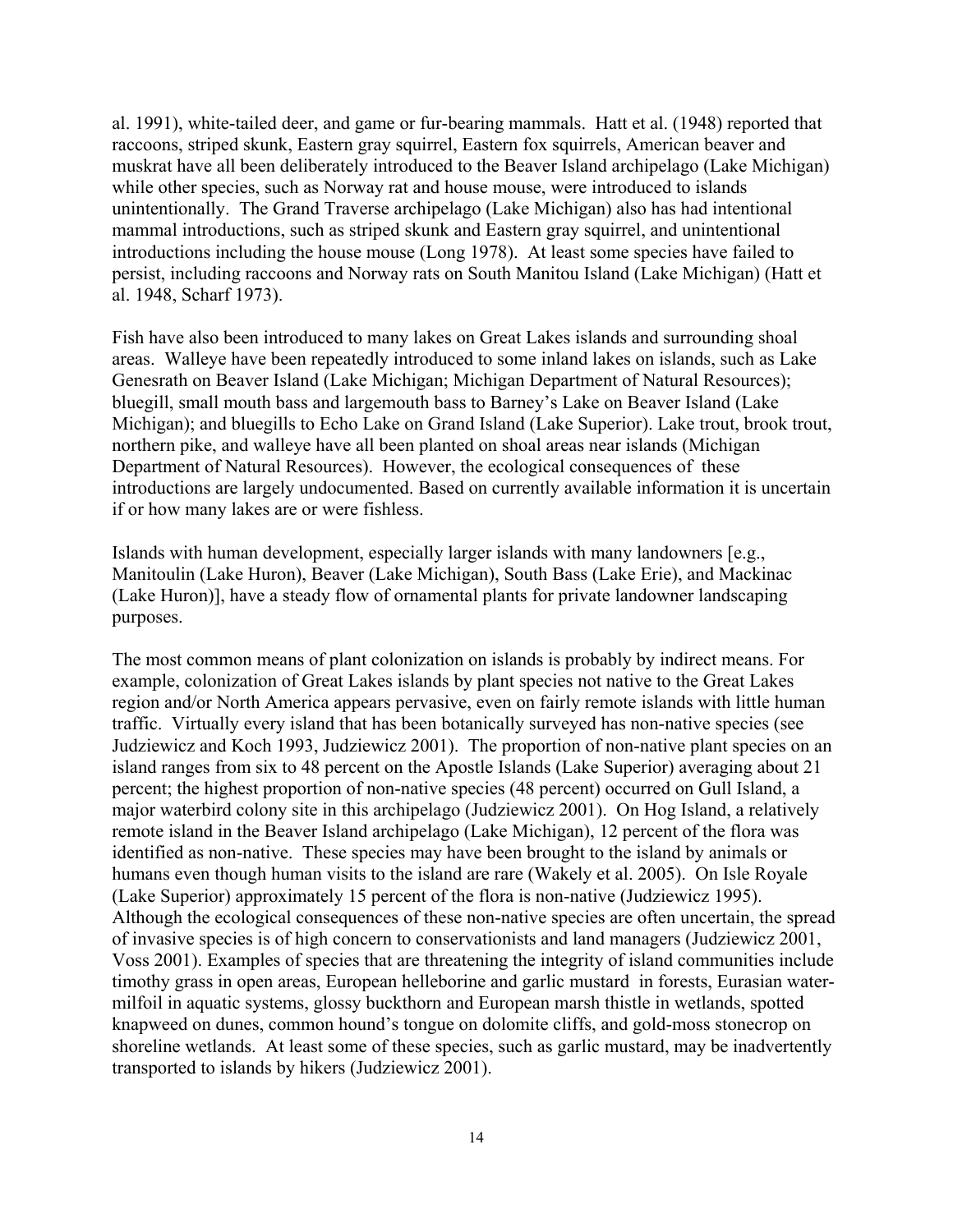#### **GREAT LAKES ISLANDS, A SPECIAL CASE: RELICT AND DISJUNCT DISTRIBUTION**

Some species and communities on islands are relict (surviving from an earlier time) or disjunct (populations in widely separated regions and that are absent from areas in between) communities. Most likely, these were species or communities that were more widespread in the region historically. It is widely believed that as climate changed, selected organisms became restricted to small, isolated areas with microclimates and edaphic (soil) conditions that favored their survival. For example, northern species, such as caribou, have an isolated population on the Slate Islands (Lake Superior), Ontario (Peterson 1966, Great Lakes Heritage Coast 2000). Additionally, over 20 species of arctic-alpine disjunct plant species, including bird's-eye primrose and common butterwort, occur on islands in Lake Superior (Slavik and Janke 1993, Albert et al. 1997, see Judziewicz and Koch 1993) and the mainland shoreline as well, and range south and east to both the mainland and islands in northern Lake Huron and northern Lake Michigan (*in* Judziewicz and Koch 1993; Guire and Voss 1963, Great Lakes Heritage Coast 2000). Many of these plants hug the shoreline where the cool and moist summer climate allows these northern species to persist (Given and Soper 1981 *in* Judziewicz and Koch 1993). At least 30 plant species, such as mooseberry on Isle Royale (Lake Superior) and North and South Manitou islands (Lake Michigan) reach their southern limits on Great Lakes islands (Anthony Reznicek, personal communication). On some islands, as well as some mainland sites, krummholz communities (wind-swept sites with stunted trees) exist on exposed areas near the shoreline (Judziewicz and Koch 1993; Albert et al. 1997)

Other species, such as prairie dropseed and prairie smoke, are disjunct from prairie regions to the west (Brownell and Riley 2000). Another group of plant species from the mountains of the western United States and Canada is now concentrated around Lake Superior. At least three western cordilleran disjunct plant species (species whose principal range are in the western mountains of North America with disjunct populations east of the Rocky Mountains and Black Hills) are on the Slate Islands (Lake Superior), Ontario; eleven on Isle Royale (Lake Michigan), Michigan; and three on the Apostle Islands (Lake Superior), Wisconsin (*in* Judziewicz and Koch 1993).

Still other species, though not with a relict distribution, have colonized islands from other regions. Both the Eastern redbud and yellow-breasted chat, species typically found south of the Great Lakes region, have their largest, northern populations in Canada on Pelee Island in Lake Erie (Tiessen 2003, Cadman et al. 1987). The timber rattlesnake, which has been extirpated from Lake Erie islands (Herdendorf and Stuckey 1977), is another species whose northern limits of distribution included Great Lakes islands.

#### **BIOTA ENDEMIC OR LARGELY LIMITED TO THE GREAT LAKES REGION**

Although very few subspecies, species, or communities are restricted to Great Lakes islands, some endemic (found exclusively in one ecoregion) or limited-range (primarily in one ecoregion, but extends to one or two other ecoregions) species and communities occur disproportionately on islands (see Table 2; by ecoregion we mean large areas defined by influences of shared climate and geology). Further, a disproportionate number of locations with endemic or limited species or communities are found on Great Lakes islands (Soule 1993). For some species, such as lakeside daisy, dwarf lake iris, and Pitcher's thistle, some of the largest populations in the Great Lakes,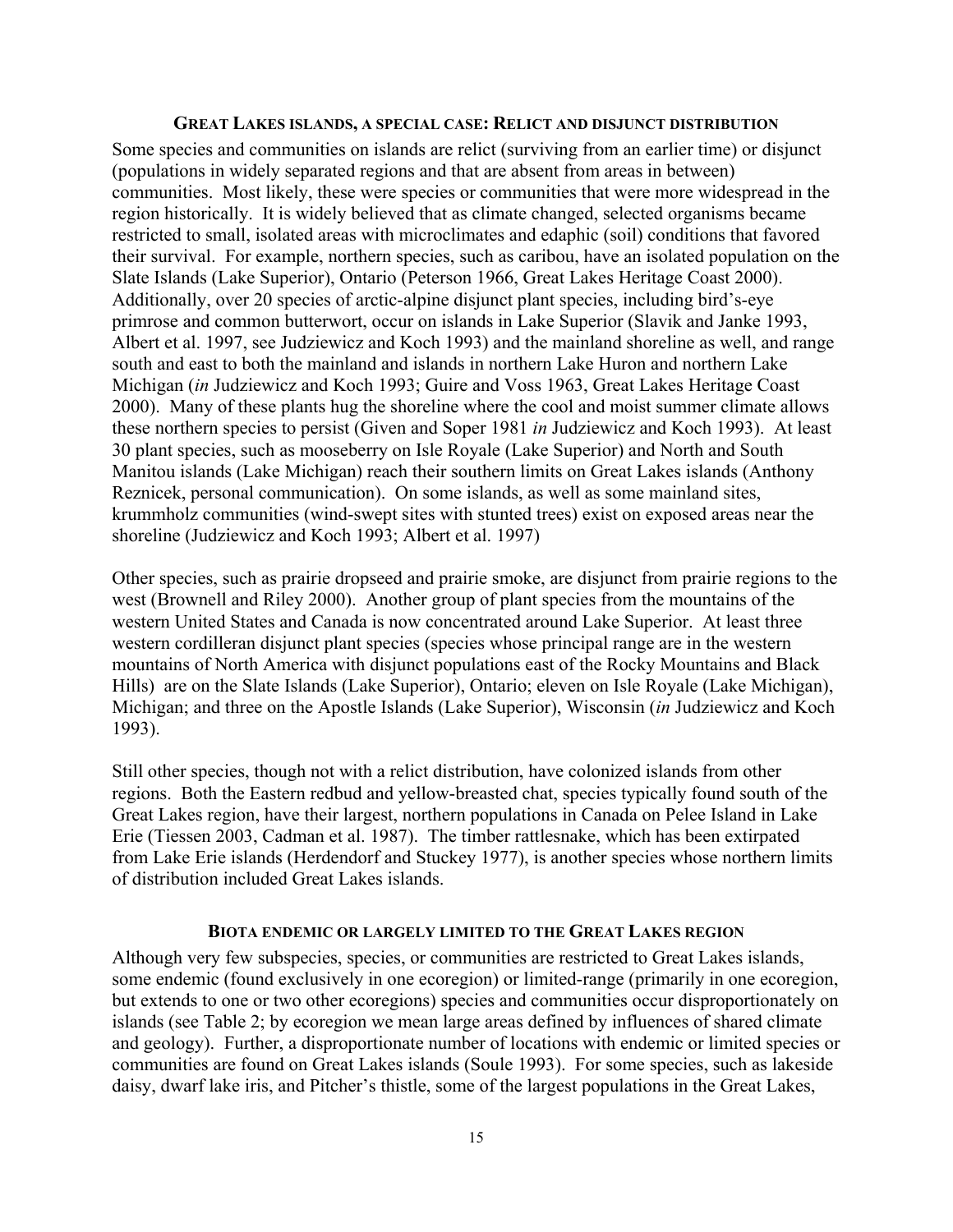and thus in the world, are found on islands (Environment Canada, Species at Risk 2007; Brownell and Riley 2000, U.S. Fish and Wildlife Service 2002).

### **Table 2. Species and communities endemic or largely limited to the Great Lakes region identified in the Great Lakes Ecoregional Plan: A First Interation (The Nature Conservancy 1999) where ten or more element occurrences (EOs) are on Great Lakes islands (Mary Harkness, personal communication).**

| Species/community                           | Distribution | Percent of EOs on          |
|---------------------------------------------|--------------|----------------------------|
|                                             |              | <b>Great Lakes islands</b> |
| Dwarf lake Iris                             | Endemic      | 24                         |
| Michigan monkey flower                      | Endemic      | 12                         |
| Lakeside daisy                              | Endemic      | 44                         |
| Houghton's goldenrod                        | Endemic      | 16                         |
| Pitcher's thistle                           | Endemic      | 27                         |
| Snail (Triodopsis albolabris goodrichi)     | Endemic      | 100                        |
| Snail (Anguispira kochi strontiana)         | Endemic      | 100                        |
| Lake Huron locust                           | Endemic      | 11                         |
| Eastern fox snake                           | Endemic      | 16                         |
| Lake Erie watersnake                        | Endemic      | 65                         |
| Piping plover (Great Lakes population)      | Endemic      | 34                         |
| Kirtland's warbler                          | Endemic      | 0 percent breeding;        |
|                                             |              | migrant on some            |
|                                             |              | islands                    |
| Great Lakes Limestone bedrock lakeshore     | Endemic      | 26                         |
| Great Lakes shoreline cattail-bulrush marsh | Endemic      | 18                         |
| Lakeplain wet-mesic oak openings            | Endemic      | 22                         |
| Great Lakes pine barrens                    | Endemic      | 20                         |
| Great Lakes alkaline cobble/gravel shore    | Endemic      | 12                         |
| Great Lakes granite/metamorphic cliff       | Endemic      | 11                         |
| Prairie dunewort (fern)                     | Limited      | 20                         |
| Ram's head lady's slipper                   | Limited      | 20                         |
| Auricled twayblade                          | Limited      | 17                         |
| Hill's pondweed                             | Limited      | 18                         |
| Eastern massassauga                         | Limited      | 12                         |
| Tufted hairgrass wet alvar grassland        | Limited      | 23                         |
| White cedar alvar savanna                   | Limited      | 67                         |
| Alvar nonvascular pavement                  | Limited      | 11                         |
| Juniper alvar pavement                      | Limited      | 17                         |

In addition to species and communities that are endemic and largely restricted to the Great Lakes ecoregion, some plant communities have a distinctive composition on islands. For example, the forests on Lake Erie islands have a relatively diminished shrub layer and smaller proportion of species whose seeds are dispersed by animals compared to the mainland. This difference is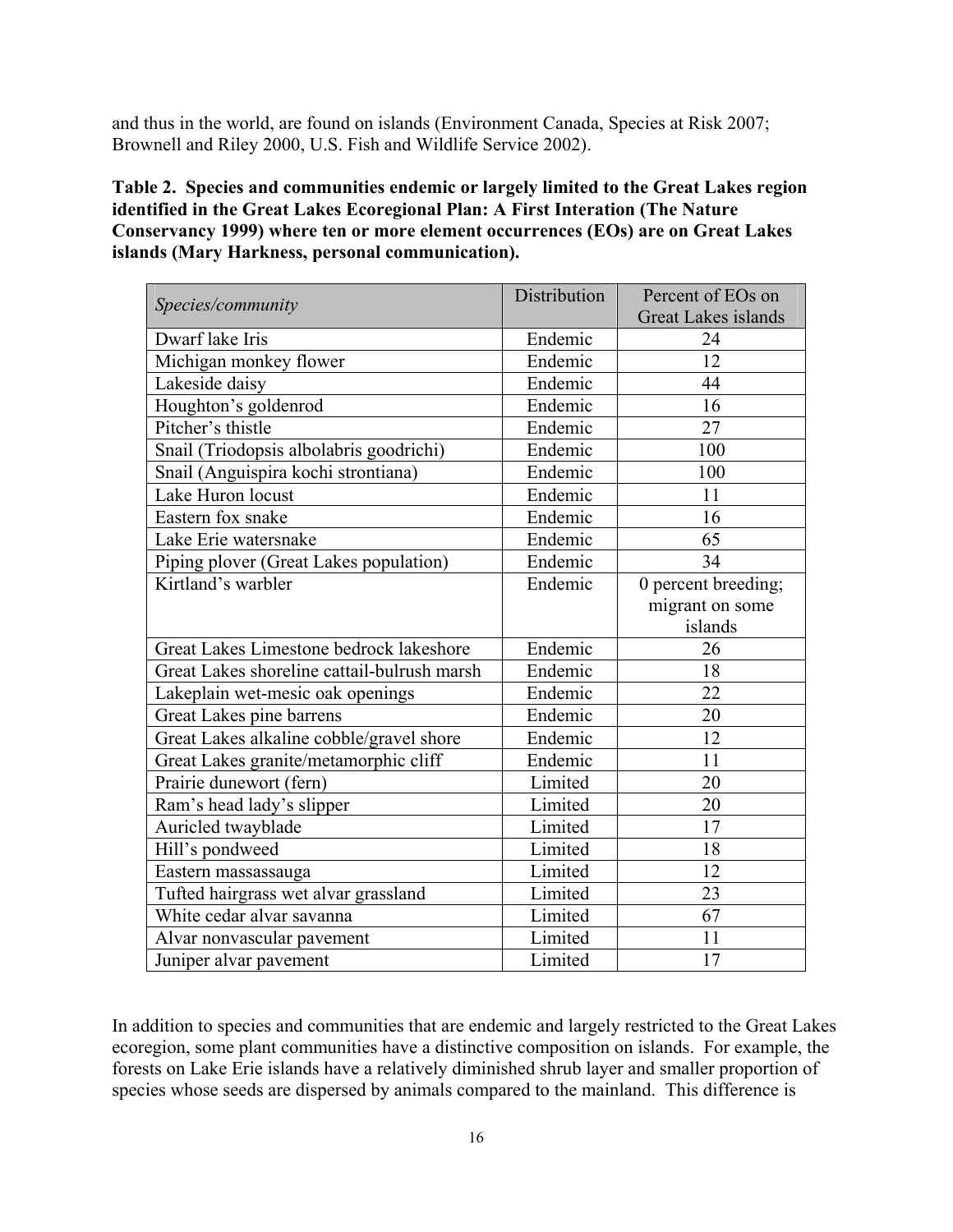attributed to an interaction between elevation and insular, topographic, edaphic (soil), and historical factors (Boerner 1984).

### **GREAT LAKES ISLANDS, A SPECIAL CASE: COLONIAL NESTING WATERBIRDS**

Islands in the Great Lakes are important sites for globally significant populations of colonial nesting waterbirds. For example, 80 to 94 percent of the world's breeding population of ringbilled gulls and perhaps as much as 28 percent of the world's population of breeding doublecrested cormorants occur in the Great Lakes, mostly on islands. Additionally, as many as 60 percent of the North American population of breeding herring gulls nest in the Great Lakes, mostly on islands (UMVGLP 2005). Also of interest is high species richness of colonial waterbirds found on some islands in the Great Lakes. For example, West Sister Island (Lake Erie) was used for nesting by eight waterbird species in the late 1990s (Wires and Cuthbert 2001). The islands provide refuge from mammalian and avian predators (e.g., great horned owls) due to their isolation. In addition, shoals and nearshore shallow coastal waters are used by many species as important foraging sites. Although most colonial nesting waterbirds are found in lakes Michigan, Huron, Erie, and Ontario, islands in oligotrophic Lake Superior also host colonial nesting waterbirds (Wires and Cuthbert 2001). The marsh-nesting black and Forster's terns are locally concentrated along the Great Lakes shorelines, especially in and near protected coastal bays such as the Les Cheneaux islands in Lake Huron and islands in the St. Marys River and Lake St. Clair (Wires and Cuthbert 2001).

Colonial nesting waterbirds often nest in very high densities on islands. Guano (droppings) produced by the birds creates nutrient-rich water around islands and also kills plants on land through excessive levels of nitrogen. At one ring-billed gull colony on South Manitou Island (Lake Michigan), Shugart (1976) documented high mortality of creeping juniper, common juniper, poison ivy, choke cherry, and sand cherry within approximately five years of establishment of the nesting colony. On Knife Island (Lake Superior) the number of plant species, especially trees and forbs (non-woody flowering plants), declined between 1971 and 2004, apparently as a result of guano deposition from nesting herring gulls and double-crested cormorants; Canada yew also declined dramatically (Anderson et al. 2005). Despite these examples, once a colony is abandoned, there can be rapid recovery to native plant species even though soil conditions are changed (Hogg and Morton 1983). Consequently, potentially distinctive, nutrient-rich terrestrial and near shore aquatic systems may characterize islands with colonial nesting waterbirds.

#### **GREAT LAKES ISLANDS, A SPECIAL CASE: STOPOVER SITES FOR MIGRANTS**

The islands of the Great Lakes are harbors of refuge for migrating landbirds. Large concentrations of landbird migrants have been noted from the western Lake Erie islands (Campbell 1968, Herdendorf and Stuckey 1977, Anderson et al. 2002, Kelleys Island Audubon Club 2005, Bird Studies Canada 2006a, b); northern Lake Michigan islands (Scharf *in* Vigmostad 1999); Lake Superior's Apostle islands, especially Outer Island (Van Stappen and Doolittle 1993), and Isle Royale (Peet 1908); and some Lake Huron islands including Bois Blanc Island (Penskar et al. 2001), the Les Cheneaux islands (David Ewert et al., unpublished data), and Mackinac Island (White 1893). Migrants caught over the lakes at dawn may use islands as the nearest and/or only readily available habitat (Scharf 1999, see Diehl et al. 2003).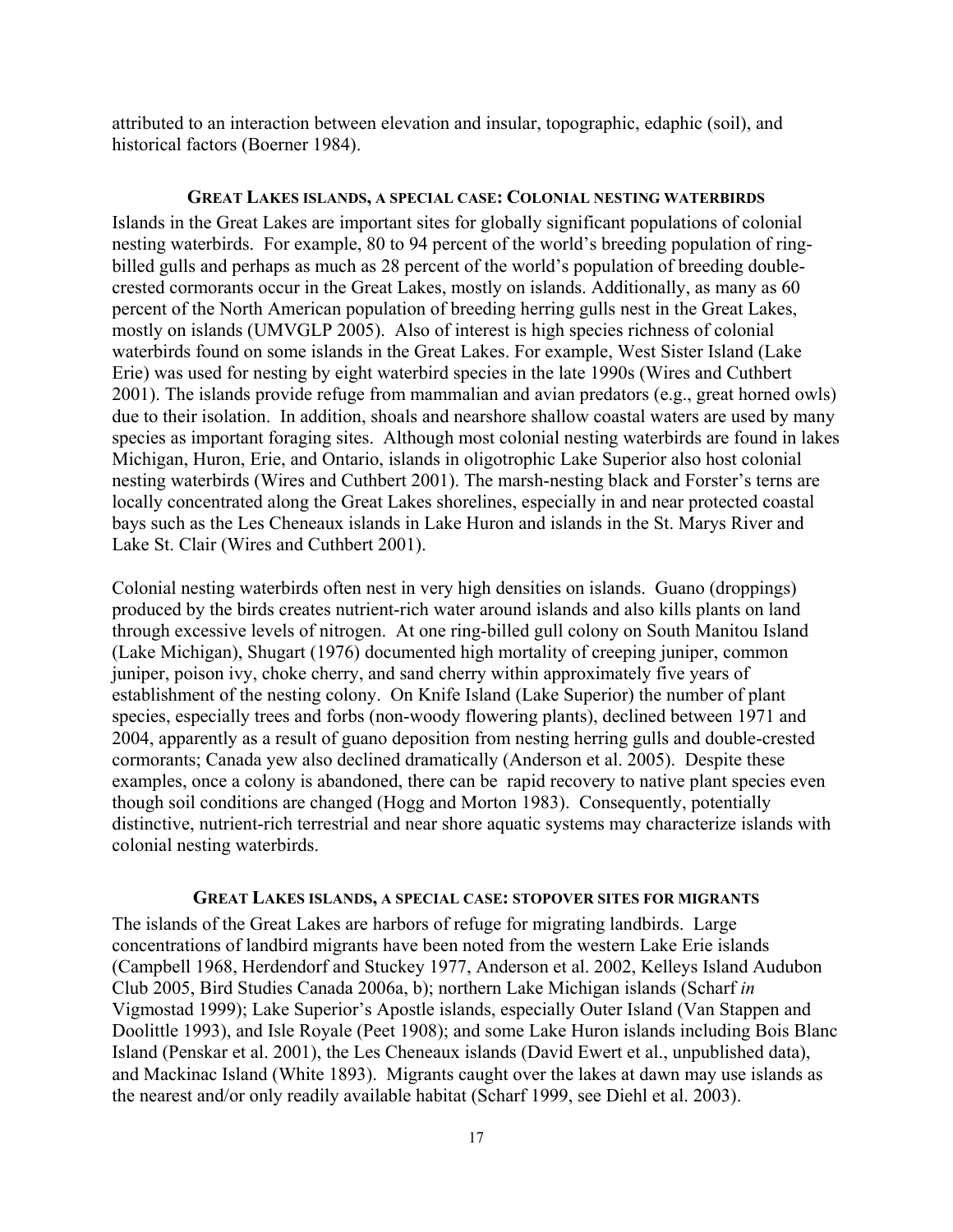Consequently, Great Lakes islands are essential refuge for many migrants, especially during storms. Although rigorous studies of migrants on islands are limited, observations suggest that islands may be used extensively as stopover sites by migrating birds (Scharf 1999) and perhaps bats.

#### **NEARSHORE WATERS AROUND ISLANDS**

The characteristics of nearshore waters around islands vary with substrate, bedrock, exposure to waves, and other features, and are probably similar to mainland nearshore waters. Although most known biotic (living) features of islands are terrestrial, there may also be differences in the aquatic biota although this has been much less studied. Pollution-intolerant species, including amphipods, mayflies, and caddisflies, were noted by Herdendorf and Stuckey (1977) to be more abundant around islands than mouths of major rivers in Lake Erie. The shoals and reefs offshore of the Lake Erie islands are used extensively by fish, including spawning and nursery areas (see Trautman 1981), and by double-crested cormorants and other waterbirds, during the breeding and immediate non-breeding season (Stapanian and Waite 2003). The nearshore waters of islands with colonial nesting waterbirds may be distinct from nearshore waters of the mainland and other islands, due to the nutrient enrichment of the water from guano produced by the birds. This may produce distinctive nearshore communities of biological significance.

#### **DISTINCTIVE PROPERTIES OF GREAT LAKES ISLANDS THAT SERVE TO BUFFER ISLANDS**

At least two factors may play a disproportionately important role in buffering islands from some types of change, or at least rates of change. First, islands, especially small islands relatively isolated from the mainland, have microclimates that can be highly modified by the surrounding waters of the Great Lakes. This effect will modify the magnitude and rate of climate change on these islands. Ultimately, climate change may also result in large changes of biota. Because there may be a lag effect compared to most mainland areas, islands may provide at least temporary refugia for a number of species if temperatures of Great Lakes waters change more slowly than temperatures of the land.

Second, the isolation of islands may also buffer islands from other changes as well. Nonanthropogenic dispersal by all species to islands, including pathogens and introduced species, will be reduced compared to most mainland sites. The reduction in dispersal to islands results in a relatively low richness of biota, especially for fairly isolated, small islands, but also may result in higher biotic integrity to the extent that introduced species do not reach islands. Further, human activity on islands is often relatively low [e.g., the high expense and difficult logistics of timber removal (Jalava et al. 2005)].

### **CONCLUSION**

Great Lakes islands, the largest collection of islands in any freshwater lake system in the world, support globally rare species and natural communities. They also are home to distinctive communities composed of species able to colonize islands or, for those islands that once were part of the mainland, were able to persist on islands following isolation. The net result is a rich biological legacy that includes colonial nesting waterbirds, species and communities endemic to the Great Lakes region, disjunct species, critical stopover sites for migratory birds, rich reptile faunas on some island archipelagos, and important fish spawning and nursery areas. Islands may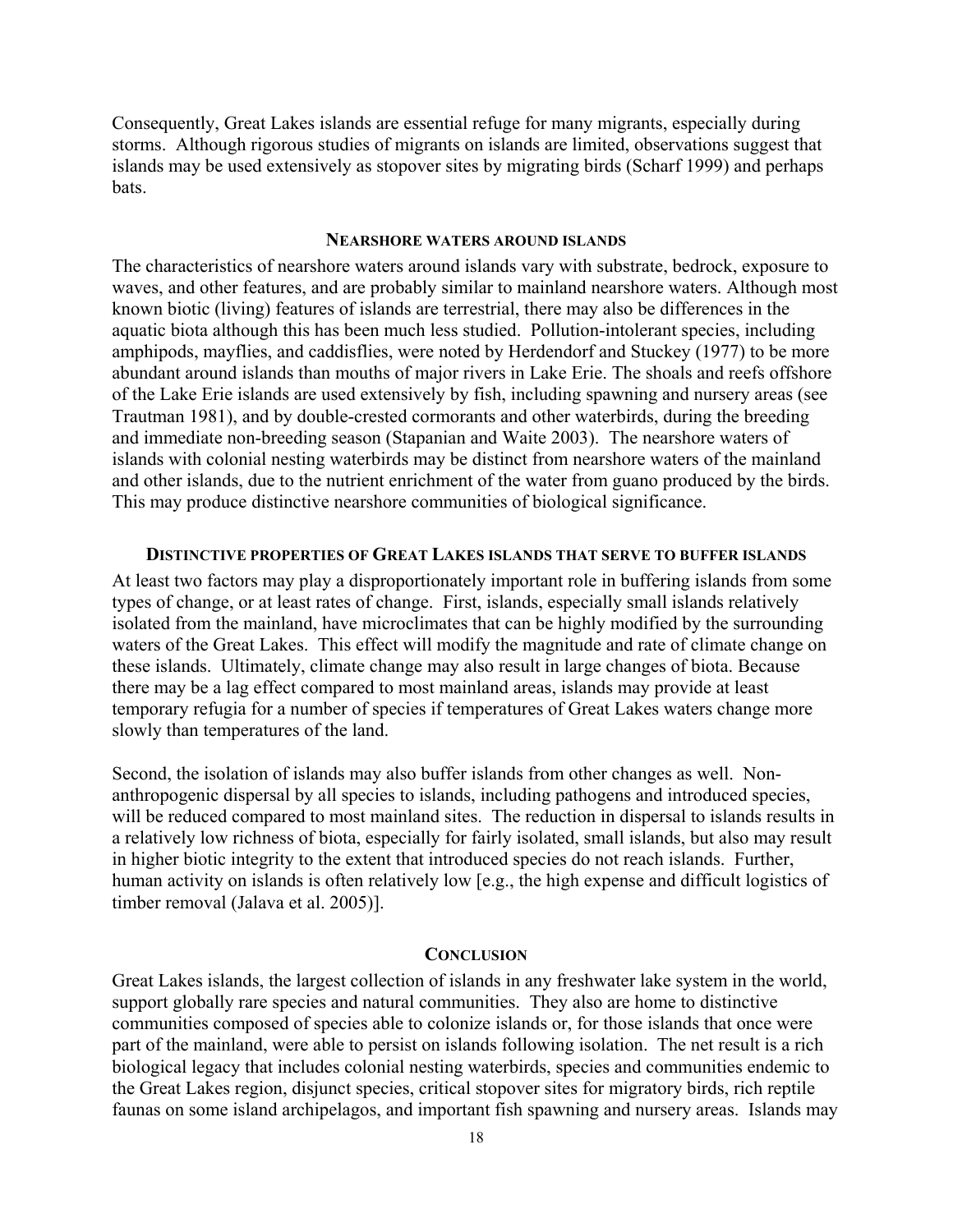also provide important refugia for species sensitive to climate change and perhaps be buffered from colonization by invasive species, especially small islands with little human activity. Consequently, protection of islands to conserve native species and communities is of particular importance.

### **LITERATURE CITED**

Albert, D.A., P. Comer, D. Cuthrell, D. Hyde, W. MacKinnon, M. Penskar, and M. Rabe. 1997. The Great Lakes bedrock lakeshores of Michigan. Michigan Natural Features Inventory. Report to Land and Water Management Division, Michigan Department of Natural Resources (CZM grant 96D-0.07).

Anderson, D., J. Brandt, L. Wright, and D. Davidson. 2005. Ecology and floristics of Knife Island, a gull and cormorant rookery on Lake Superior, near Two Harbors, Lake County, Minnesota. Michigan Botanist 44:95-104.

Anderson, M., E. Durbin, T. Kemp, S. Lauer, and E. Tramer. 2002. Birds of the Toledo area. Ohio Biological Survey, Columbus.

Apostle Islands National Lakeshore annual research, monitoring and restoration report. 2004.

Baker, R. H. 1983. Michigan mammals. Michigan State University Press, East Lansing.

Belant, J. L. and J. F. Van Stappen. 2002. Island biogeography of mammals in Apostle Islands National Lakeshore, USA. Natural Areas Journal 22:180-185.

Belant, J. L., J. F. Van Stappen, and D. Paetkau. 2005. American black bear population size and genetic diversity at Apostle Islands National Lakeshore. Ursus 16:85-92.

Bird Studies Canada. 2006a. Pelee Island Natural Areas. Southwest Lake Erie, Ontario. http://www.bsc-eoc.org/iba/site.jsp?siteID=ON013. Accessed 14 February 2006.

Bird Studies Canada. 2006b. Pelee Island Archipelago. Western Lake Erie basin, Ontario. http://www.bsc-eoc.org/iba/site.jsp?siteID=ON014. Accessed 14 February 2006.

Boerner, R. J. 1984. Forest composition on the Lake Erie islands. American Midland Naturalist 111:173-184.

Brewer, R., G.A. McPeek, and R.J. Adams, Jr. 1991. The atlas of breeding birds of Michigan. Michigan State University Press, East Lansing.

Brownell. V. R. and J. L. Riley. 2000. The alvars of Ontario. Significant alvar natural areas in the Ontario Great Lakes region. Federation of Ontario Naturalists, Don Mills, Ontario.

Burt, W. H. 1948. The mammals of Michigan. University of Michigan Press, Ann Arbor.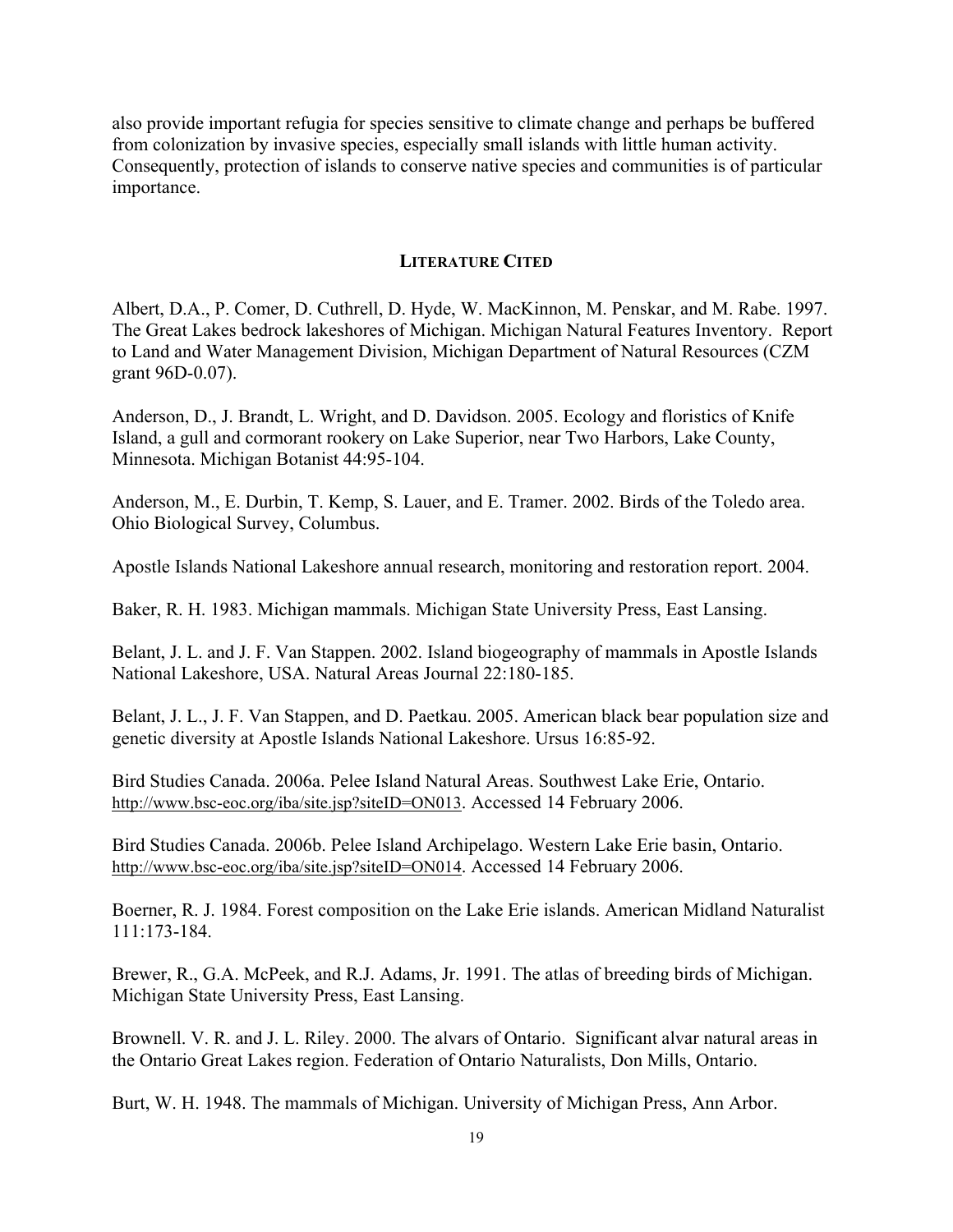Cadman, M. D., P. F. J. Eagles, and F. M. Helleiner. 1987. Atlas of the breeding birds of Ontario. University of Waterloo Press, Waterloo, Ontario.

Campbell, L. 1968. Birds of the Toledo area. Toledo Blade Company, Toledo, Ohio.

Corin, C. W. 1976. The land vertebrates of the Huron Islands, Lake Superior. Jack-Pine Warbler 54:138-147.

Crooks, K.R., A.V. Suarez, and D.T. Bolger. 2004. Avian assemblages along a gradient of urbanization in a highly fragmented landscape. Biological Conservation 115:451-462.

Cuthbert, F.J. 1985. Intraseasonal movement between colony sites by Caspian Terns in the Great Lakes Wilson Bulletin 97:502-510.

Davis, M., C. Douglas, R. Calcote, K. L. Cole, M. G. Winkler, and R. Flakne. 2000. Holocene climate in the western Great Lakes national parks and lakeshores: Implications for future climate change. Conservation Biology 14:968-983.

Diehl, R. H., R. P. Larkin, and J. E. Black. 2003. Radar observations of bird migration over the Great Lakes. Auk 120:278-290.

Dorr, Jr., J. A. and D. F. Eschman. 1970. Geology of Michigan. University of Michigan Press, Ann Arbor.

Eichenlaub, V. 1979. Weather and climate of the Great Lakes region. University of Notre Dame Press, Notre Dame, Indiana.

Environment Canada. Species at risk. 2007. www.speciesatrisk.gc.ca/search/speciesResults\_e.cfm?lang=e&common=&op=1&latin=&taxid=08stid=0 8&disid=5. Accessed 2 March 2007.

Given, D. R. and J. H. Soper. 1981. The arctic-alpine element of the vascular flora of Lake Superior. Natural Museum of Natural Sciences, Ottawa, Canada Publications in Botany Number 10, 70 pp.

Great Lakes Heritage Coast. 2000. Great Lakes Heritage Coast Project Office, Ministry of Natural Resources, Government of Ontario, Thunder Bay, ON.

Guire, K. E. and E. G. Voss. 1963. Distribution of distinctive shoreline plants in the Great Lakes region. Michigan Botanist 2:99-114.

Hazlett, B. T. 1988. Factors influencing island floras in northern Lake Michigan. Ph.D. dissertation, University of Michigan, 223 pp.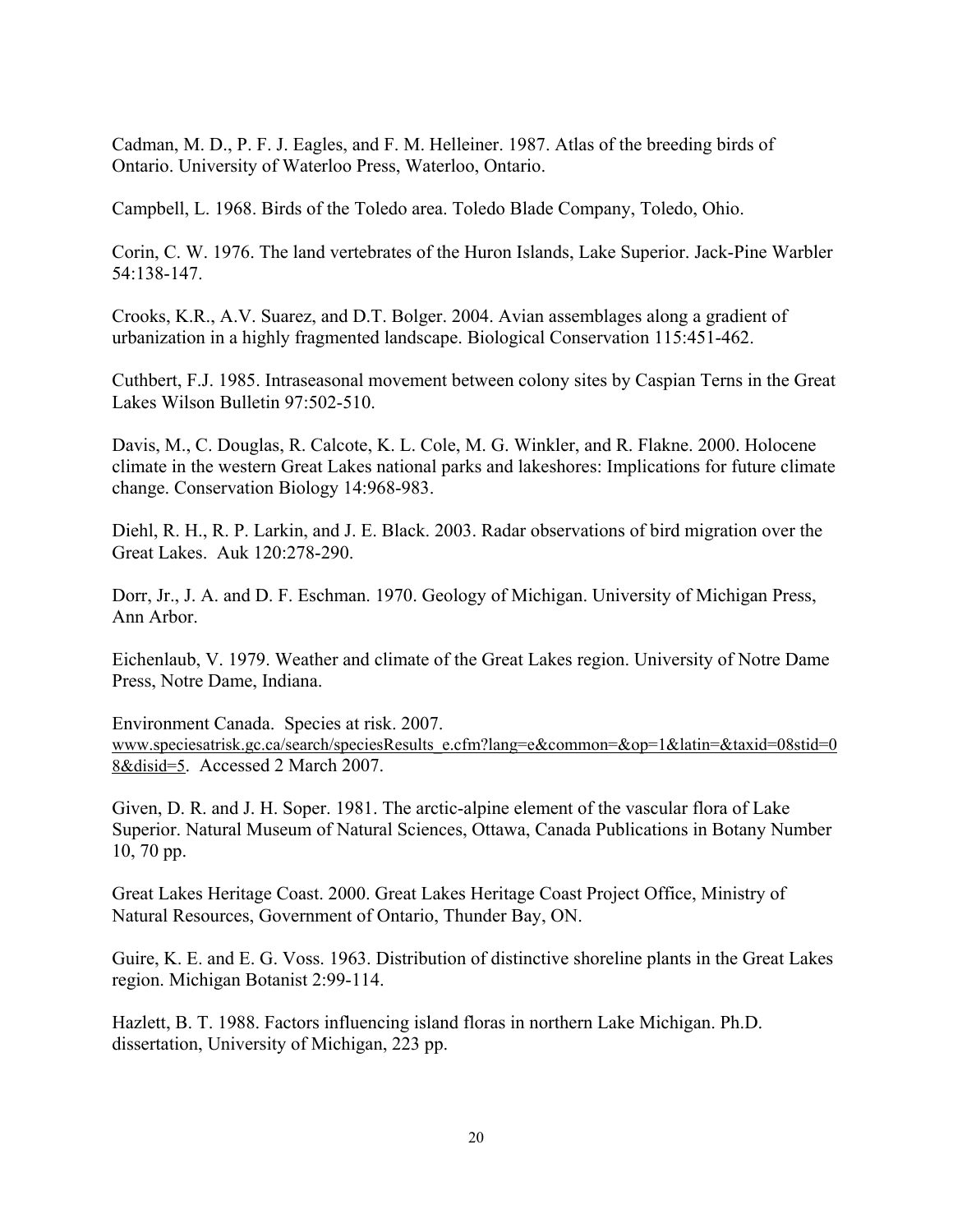Hatt, R. T., J. VanTyne, L. C. Stuart, C. H. Pope, A. B. Grobman. 1948. Island life: A study of the land vertebrates of the islands of eastern Lake Michigan. Cranbrook Institute of Science, Bulletin 27, Bloomfield Hills, Michigan.

Hebert, C.E., J. Duffe, D.V. Chip Weseloh, E.M. Ted Senese, G. Douglas Haffner. 2005. Unique island habitats may be threatened by Double-crested Cormorants. Journal of Wildlife Management 69:68-76

Hecnar, S.J., G.S. Casper, R.W. Russell, D.R. Hecnar, and J.N. Robinson. 2002. Nested species assemblages of amphibians and reptiles on islands in the Laurentian Great Lakes. Journal of Biogeography 29:475-489.

Herdendorf, C. E. and R. L. Stuckey. 1977. Lake Erie and the Erie islands. Clear Technical Report No. 74, Center for Lake Erie Area Research, Columbus, Ohio.

Hogg, E. H. and J. K. Morton. 1983. The effects of nesting gulls on the vegetation and soil of islands in the Great Lakes. Canadian Journal of Botany 61:3240-3254.

Jalava, J. V., W. L. Cooper, and J. L. Riley. 2005. Ecological survey of the eastern Georgian Bay coast. Nature Conservancy of Canada, Toronto, and Ontario Ministry of Natural Resources, Peterborough, Ontario. 180 pp. + CD-ROM.

Judziewicz, E.J. 1995. Survey of nonnative (exotic) vascular plant species of campgrounds, developed areas, and Passage Island Lighhouse and trail at Isle Royale National Park, Michigan, 1994. Resource Management Report 95-1, Isle Royale National Park, MI.

Judziewicz, E. J. 2001. Flora and vegetation of the Grand Traverse Islands (Lake Michigan), Wisconsin and Michigan. Michigan Botanist 40:81-208.

Judziewicz, E. J. and R. G. Koch. 1993. Flora and vegetation of the Apostle Islands National Lakeshore and Madeline Island, Ashland and Bayfield Counties, Wisconsin. Michigan Botanist 32:43-189.

Judziewicz, E. and D. Kopitzke. 1999. Wisconsin Lake Michigan Island Plant Survey II. 1998 and 1999. Report to Wisconsin Coastal Management Program.

Kelleys Island Audubon Club. 2005. http://kelleysislandnature.com/island\_birding/banding\_stats.htm. Accessed 3 September 2005.

King, R.B., M.J. Oldham, W.F. Weller, and D. Wynn. 1997. Historic and current amphibian and reptile distributions in the island region of western Lake Erie. American Midland Naturalist 138:153-173.

Larson, B.M.H. and S.C.H. Barrett. 1998. Reproductive biology of island and mainland populations of *Primula mistassinica* (Primulaceae) on Lake Huron shorelines. Canadian Journal of Botany 76:1819-1827.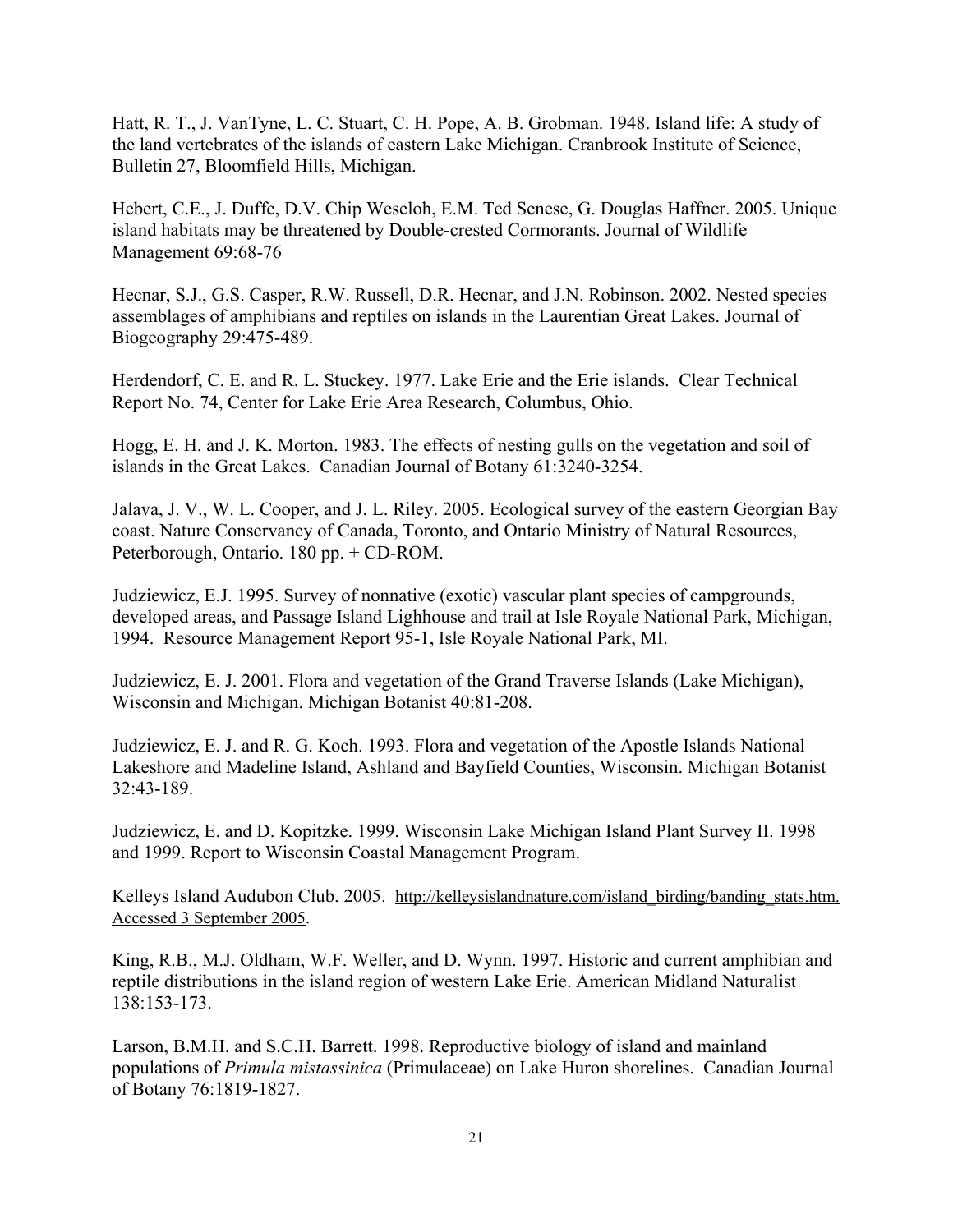Life Line 2006. http://www.otterbein.edu/dept/LSC/documents/LifeLine2006\_000.pdf Accessed 31 July 2007.

Lomolino, M.V. 1994. Species richness of mammals inhabiting near shore archipelagoes: Area, isolation, and immigration filters. Journal of Mammalogy 75:39-49.

Long, C. A. 1978. Mammals of the islands of Green Bay, Lake Michigan. Jack-Pine Warbler 56:59-82.

Long, C. Alan and C. A. Long. 1976. Some amphibians and reptiles collected on islands in Green Bay, Lake Michigan. Jack-Pine Warbler 54:54-58.

MacArthur, R. H. and E. O. Wilson. 1963. An equilibrium theory of insular zoogeography. Evolution 17:373-387.

Michigan Department of Natural Resources. Fish stocking database. www.michigandnr.com/fishstock/ Accessed 6 March 2007.

MacArthur, R. H. and E. O. Wilson. 1967. The theory of island biogeography. Princeton University Press, Princeton, New Jersey.

Manny, B. and G. Kennedy. 2004. Island conservation from a fishery perspective. Abstract, International Association of Great Lakes Research, Waterloo, Ontario.

Morton, J.K. and E.H. Hogg. 1989. Biogeography of island floras in the Great Lakes. II. Plant dispersal. Canadian Journal of Botany 67:1803-1820.

National Park Service, U.S. Department of the Interior. 1998. Draft management plan environmental impact statement. Isle Royale National Park. Keweenaw County, Michigan.

The Nature Conservancy, Great Lakes Ecoregional Planning Team. 1999. Great Lakes ecoregional plan: A first interation. The Nature Conservancy, Great Lakes Program, Chicago, Illinois.

Peet, M. M. 1908. The fall migration of birds at Washington Harbor, Isle Royale, in 1905. Michigan Geological Report.

Penskar, M. R., D. A. Hyde, J. A. Olson, M. A. Kost, P. J. Higman, J. J. Paskus, R. L. Boehm, and M. T. Fashoway. 2001. Biological inventory for conservation of Great Lakes islands: Year 2000 Progress Report. Michigan Natural Features Inventory. Report submitted to Michigan Coastal Management Program, Coastal Management Program Grant # 00-309-06

Penskar, M. R., J. A. Olson, M. A. Kost, J. J. Paskus, D. L. Cuthrell, R. L. Boehm, E. H. Schools and M. T. Fashoway. 2002. Biological inventory for conservation of Great Lakes islands: Year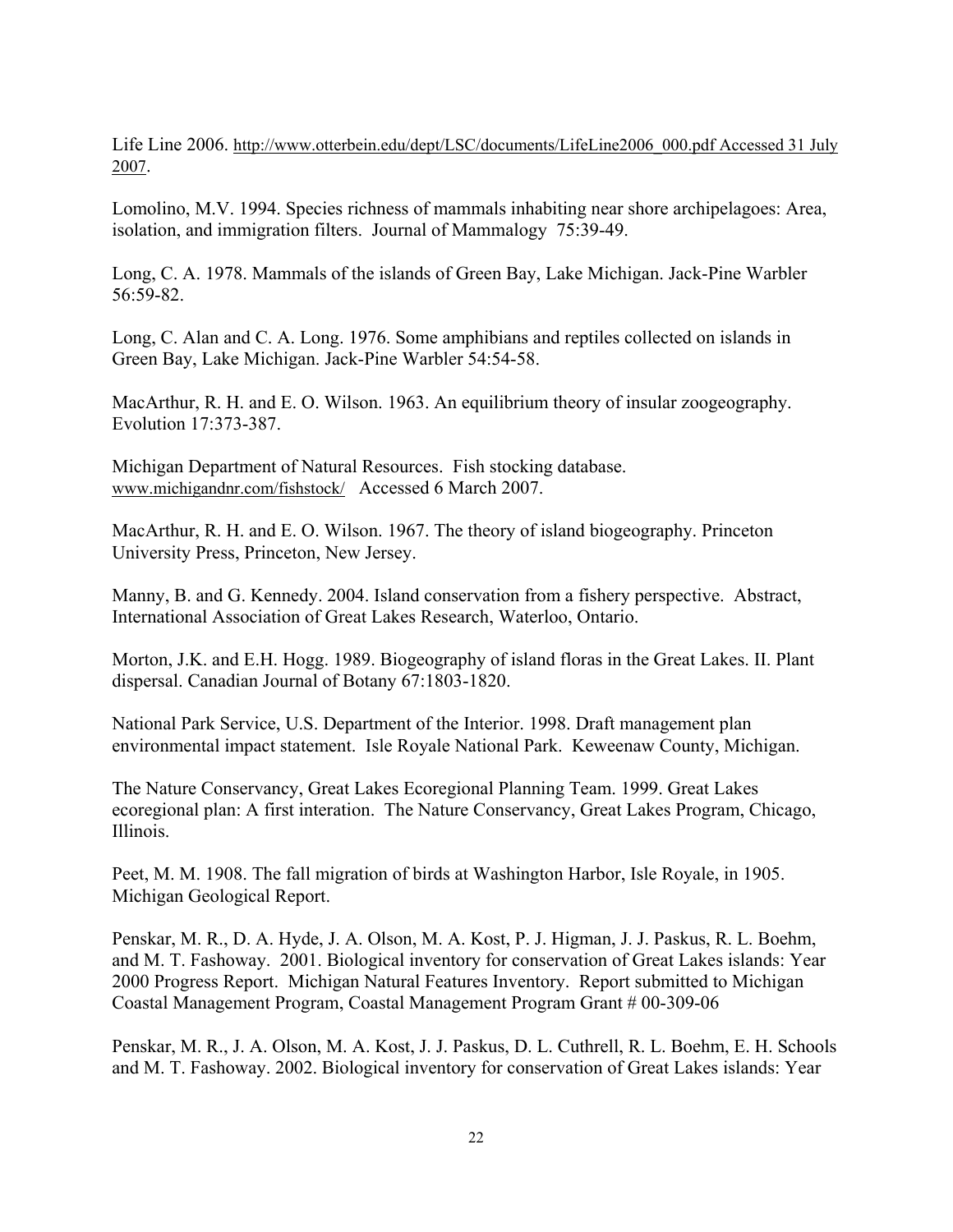2001 progress report. Report submitted to Michigan Coastal Management Program, Coastal Management Program Grant #01-309-10.

Peterjohn, B. G. and D. L. Rice. 1991. The Ohio Breeding Bird Atlas. Ohio Department of Natural Resources, Division of Natural Areas and Preserves, Columbus.

Peterson, R. O. 1995. The wolves of Isle Royale: A broken balance. Willow Creek Press, Minocqua, Wisconsin.

Peterson, R. L. 1966. The mammals of eastern Canada. Oxford University Press, Toronto

Rooney, T.P., S.L. Solheim, and D.M. Waller. 2002. Factors affecting the regeneration of northern white cedar in lowland forests of the Upper Great Lakes region, USA. Forest Ecology and Management 163:119-130.

Scharf, W.C. 1999. The Importance of Great Lakes Islands to Nearctic-Neotropical Migrant Birds. In State of the Great Lakes Islands: Proceedings from the 1996 U.S.-Canada Great Lakes Islands Workshop, K.E. Vigmostad, ed., Michigan State University, East Lansing.

Scharf, W.C. 1973. Birds and land vertebrates of South Manitou Island. Jack-Pine Warbler 51:3- 19.

Shugart, G. W. 1976. Effects of Ring-billed Gull nesting on vegetation. Jack-Pine Warbler 54:50-53.

Slavik, A. D. and R. A. Janke. 1993. The vascular flora of Isle Royale National Park. Third edition. Isle Royale Natural History Association.

Smith, G. and F. Maragi. 2004. Small mammal inventory of the Apostle Islands National Lakeshore. Technical report to the National Park Service Great Lakes Network. GLKN/2004/01.

Soule, J.D. 1999. Biodiversity of Michigan's Great Lakes islands: Knowledge, threats and protection. In State of the Great Lakes Islands: Proceedings from the 1996 U.S.-Canada Great Lakes Islands Workshop, K.E. Vigmostad, ed., Michigan State University, East Lansing.

Soule, J.D. 1993. Biodiversity of Michigan's Great Lakes islands: Knowledge, threats and protection. Michigan Natural Features Inventory, Michigan Department of Natural Resources, Lansing.

Stapanian, M. A. and T. A. Waite. 2003. Species density of waterbirds in offshore habitats in western Lake Erie. Journal of Field Ornithology 74:381-393.

Tiessen, R. 2003. Pelee Island human and natural history: Guide to a unique island community. Wilds of Pelee Island.

Trautman, M.B. 1981. The fishes of Ohio. Ohio State University Press, Columbus.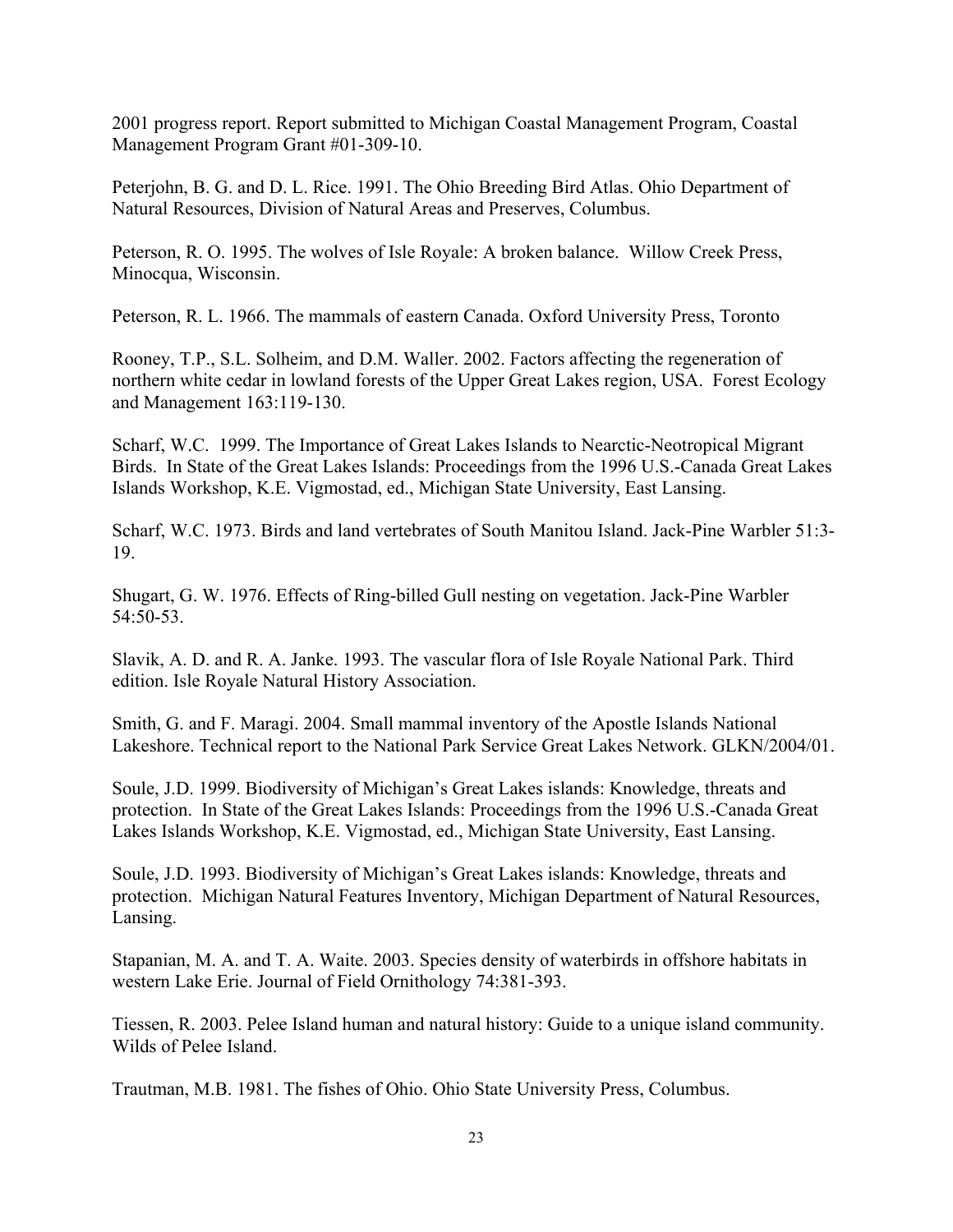UMVGLP 2005. Upper Mississippi Valley/Great Lakes Waterbird Conservation Plan, Draft 3, October 2005. http://www.fws.gov/birds/waterbirds/UMVGL/ Accessed 26 January 2006.

U.S. Fish and Wildlife Service. 2002. Pitcher's Thistle (*Cirsium pitcheri*) Recovery Plan, Fort Snelling, Minnesota. vii + 92 pp.

Van Stappen, J.F. and T.C.J. Doolittle 1993. 1991 migratory bird survey-Apostle Islands National Lakeshore. Passenger Pigeon 55:43-49

Veitch, C.R. and M.N. Clout (eds.). 2002. The eradication of invasive species. Proceedings of the International Conference on eradication of island invasives. Occasional Papers of the IUCN Survival Commission, No. 27.

Vigmostad, K.E., ed. 1999. State of the Great Lakes islands: Proceedings from the 1996 U.S.- Canada Great Lakes Islands Workshop, Michigan State University, East Lansing.

Voss, E.G. 2001. Flora of St. Helen's Island (Straits of Mackinac), Michigan. Michigan Botanist 40:27-47.

Whately, C.E., D.E. Wujek, and E.E. Leuck II. 2005. The vascular flora of Hog Island, Charlevoix County, Michigan. Michigan Botanist 44:29-48

White, S.E. 1893. Birds observed on Mackinac Island, Michigan, during the summers of 1889, 1890, and 1891. Auk 10:221-230.

Wires, L.R. and F.J. Cuthbert. 2001.Prioritization of waterbird colony sites for conservation in the U.S. Great Lakes. Final report to U.S. Fish and Wildlife Service.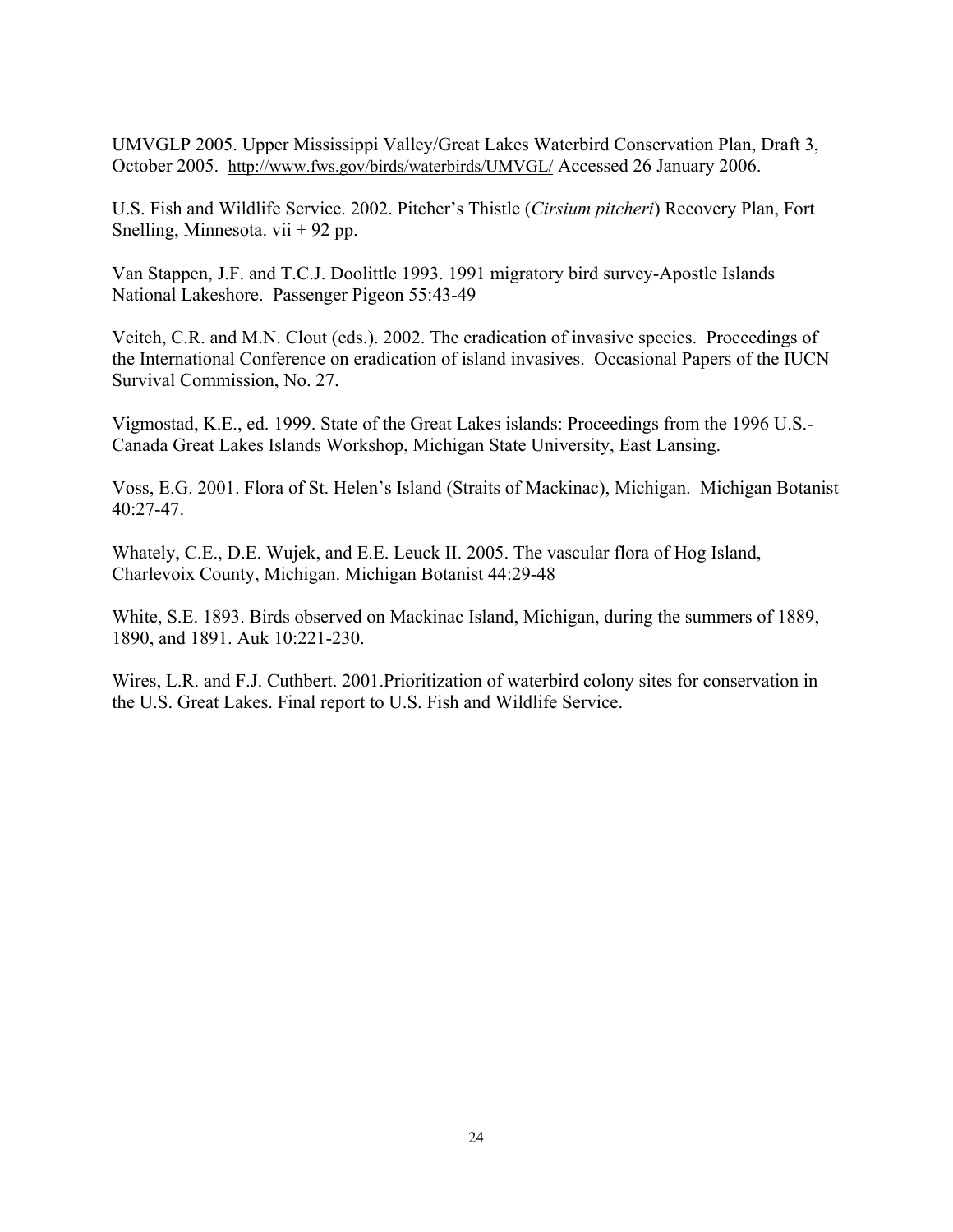### **ASSESSING THREATS TO GREAT LAKES ISLANDS BIODIVERSITY**

#### **CONTEXT**

Since Europeans first arrived in the early 1600s, the Great Lakes islands have changed substantially. After the last glaciers receded from the Great Lakes region—scouring out islands from resistant bedrock and leaving landmasses isolated by huge lakes—plants began to flourish (USEPA 2003). Eventually, wetland, beach, and forested climax communities developed on most islands. When settlers first arrived on many of the islands, the trees were harvested for use in building ships and homes for the new islanders and land was quickly converted from forest and wetland to agriculture (GINews.net 2005, Wilds of Pelee 2003, Hatt et al. 1948). The tempering effect of the lakes provided a longer growing season for crops, and was especially favorable for growing fruits, including grapes, particularly in the southern lakes (GINews.net 2005, Wilds of Pelee 2003, Hatt et al. 1948). Beginning in the mid  $20<sup>th</sup>$  century, vacation cottages and second homes became more popular, and the islands became a destination spot for tourism and recreation, and this trend continues today on many Great Lakes islands (Soule *in* Vigmostad 1999). Islands characterized by significant agriculture were quickly populated by homes leading to secondary construction of roads, airports, marinas, hotels, stores, and restaurants. Increased development, coupled with the strong natural forces of the lakes, resulted in shoreline modifications to protect structures, which in turn resulted in loss of additional natural areas. To facilitate development, bridges to islands were sometimes constructed, resulting in loss of the isolation that defines the very character of islands (GINews.net 2005). In the absence of bridges, airports, car ferries, and high-speed passenger ferries were built to improve the efficiency with which visitors could access some islands [e.g., South Bass Island, Kelleys and Pelee islands (Lake Erie), Washington and Beaver islands (Lake Michigan), Mackinac Island (Lake Huron)]. Additionally, sensitive nearshore habitat was degraded when channels were dredged near and around islands to further accommodate access and provide for shipping needs (Barr and Gora 2004, LaPan et al. 2002). With this increased access came more people, more cars, and the potential for more non-native plants, animals, and seeds to become established on the islands and compete with the plants and animals that had for so long been isolated with limited competition.

The 1952 Grand Island Centennial Book (GINews.net 2005) chronicled the history of Grand Island, NY (Niagara River) and included the following descriptions of the progression of the island from a forested wilderness to a productive agricultural community, and eventually to a residential haven:

The farmers who purchased land in 1849 or a little later had to clear it before crops could be planted. This was a difficult job, involving the felling of trees, the pulling out of the stumps with the aid of oxen and then the burning of the brush… Once the land was cleared, it produced abundant crops of hay, wheat and grains. Mr. Lewis F. Allen reported that in the year 1860 he produced 350 tons of hay on his farm. The island soil was excellent for fruit trees. It is said that the first peach orchards in this area were on Grand Island. The Northern Spy apple was the variety found in many orchards as well as Greenings and Baldwins. Cherries, both sweet and sour, as well as Bartlett, Flemish Beauty and Seckle pears grew abundantly… As the metropolitan areas of Buffalo, Niagara Falls and Tonawanda expanded, the sylvan quietude of the island became very attractive to city dwellers… Island residents marked the opening of the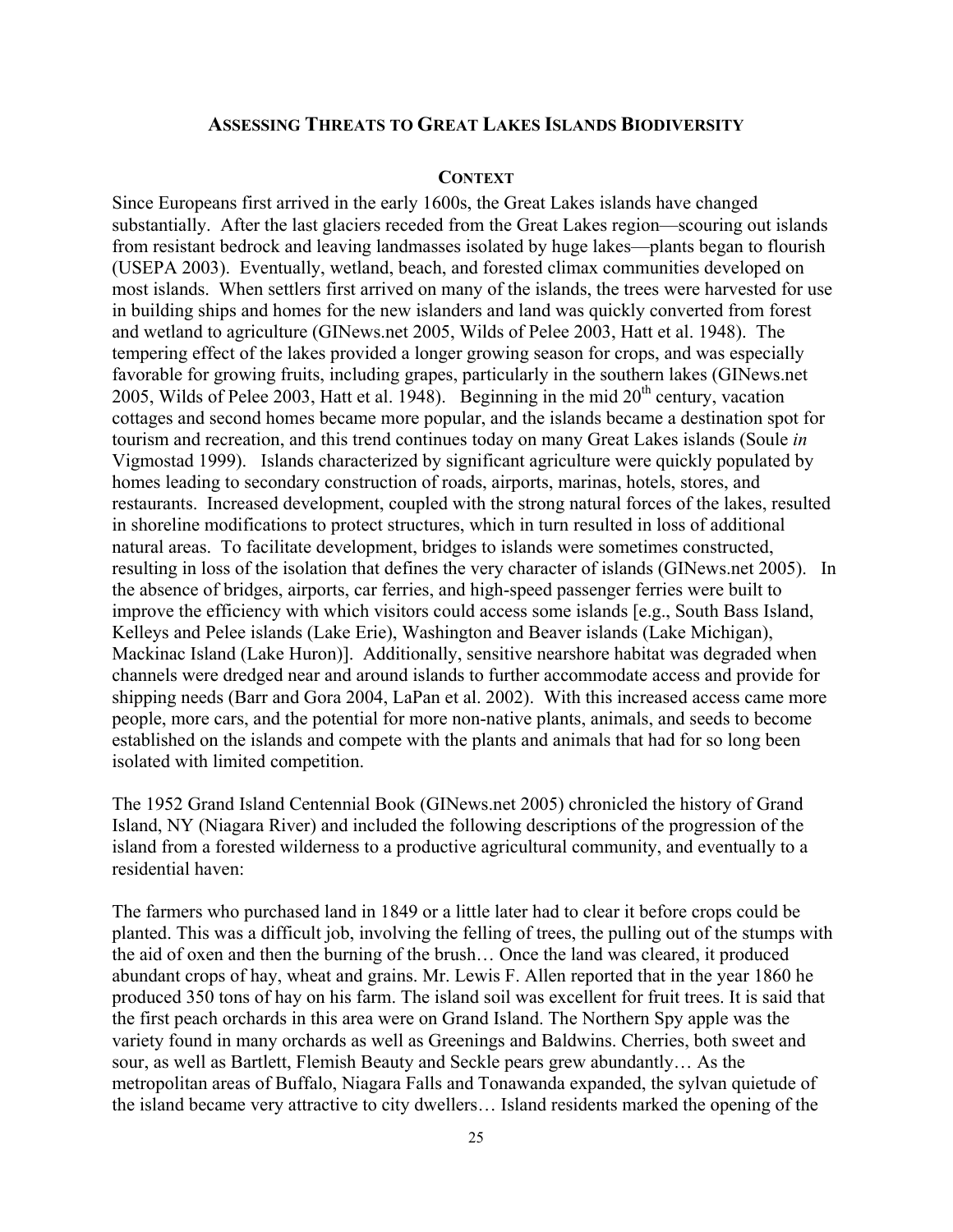bridges [Between Buffalo, NY, Grand Island, NY and Niagara Falls, ON] with a celebration on July 13, 1935… Since the opening of the bridges Grand Island has been in a state of transition from a rural to a suburban area. Many subdivisions have been developed such as Sandy Beach, Grandyle Village, East Park and Coldbrook Manor. The population of the town has increased from less than 1,000 in the early 1930's to almost 4,500 in 1952, and is growing steadily.

Island ecosystems, like mainland ecosystems, are composed of specialized habitats determined by physical conditions such as geologic composition, soils, temperatures, and weather events (USEPA 2003). Based on these unique features, only select plants can grow on islands; additionally, only those animals that can survive within the range of physical conditions and specific flora will naturally occur on islands. These ecosystems, or combinations of physical features and biotic communities, have evolved together over thousands of years and are interdependent on each other for survival. When one or more ecosystem component is removed, all other remaining components are affected in some way. Several hypotheses describe the relationship between species diversity and ecological stability. The "redundancy hypothesis" (Walker 1991) and the "rivet-popper hypothesis" (Ehrlic and Ehrlic 1981) generally agree that most healthy ecosystems can tolerate some level of loss and still function effectively, although the extent of loss that can be tolerated is difficult to quantify and varies by ecosystem type. Further, at some point loss of native biodiversity reaches a level at which the impacts on the remaining components are significant, and the ecosystem ceases to function as it has in the past.

Although some species can still persist in changed ecosystems, many of the most sensitive species cannot, and may eventually become rare or extinct within the ecosystem. Island species are particularly vulnerable to extinction for several reasons: due to the finite boundaries of islands, there is a limit to the number of species that can persist on a given island; further, the dispersal power of species that occur on islands is generally reduced compared to similar mainland species (MacArthur and Wilson 1967). It is generally true that on smaller islands the extinction process is accelerated (MacArthur and Wilson 1967). Additionally, once habitat for a species or group of species has been lost, there is no place for the species to migrate to because of the very finite boundaries of islands. In general, the relatively small size and isolation of islands create the potential for rapid change (Judziewicz 2001). This may result in islands being especially vulnerable to biological change or, on a more positive note, elimination of species injurious to island biota. A corollary of this observation is that re-colonization may be difficult once change has occurred (Jalava et al. 2005). This hypothesis suggests that extra care be exercised, for example, to avoid transporting non-native species to islands, perhaps especially small islands. However, because re-colonization of islands is hindered, it also means that eradication programs can be successful, as has been demonstrated on islands around the world (Taylor and Thomas 1989, North et al. 1994, Cowen 1992).

This assessment of threats to the biodiversity of the Great Lakes islands is a first attempt to identify, define, and assess the impacts of current and future threats within the Great Lakes island ecosystem. This analysis will be used in conjunction with assessments of the biodiversity value of island areas to identify high-quality islands most in need of conservation action. The Collaborative for the Conservation of Great Lakes Islands (Collaborative) plans to identify specific actions that can be taken to alleviate these threats and, in turn, preserve the native biodiversity of Great Lakes island ecosystems.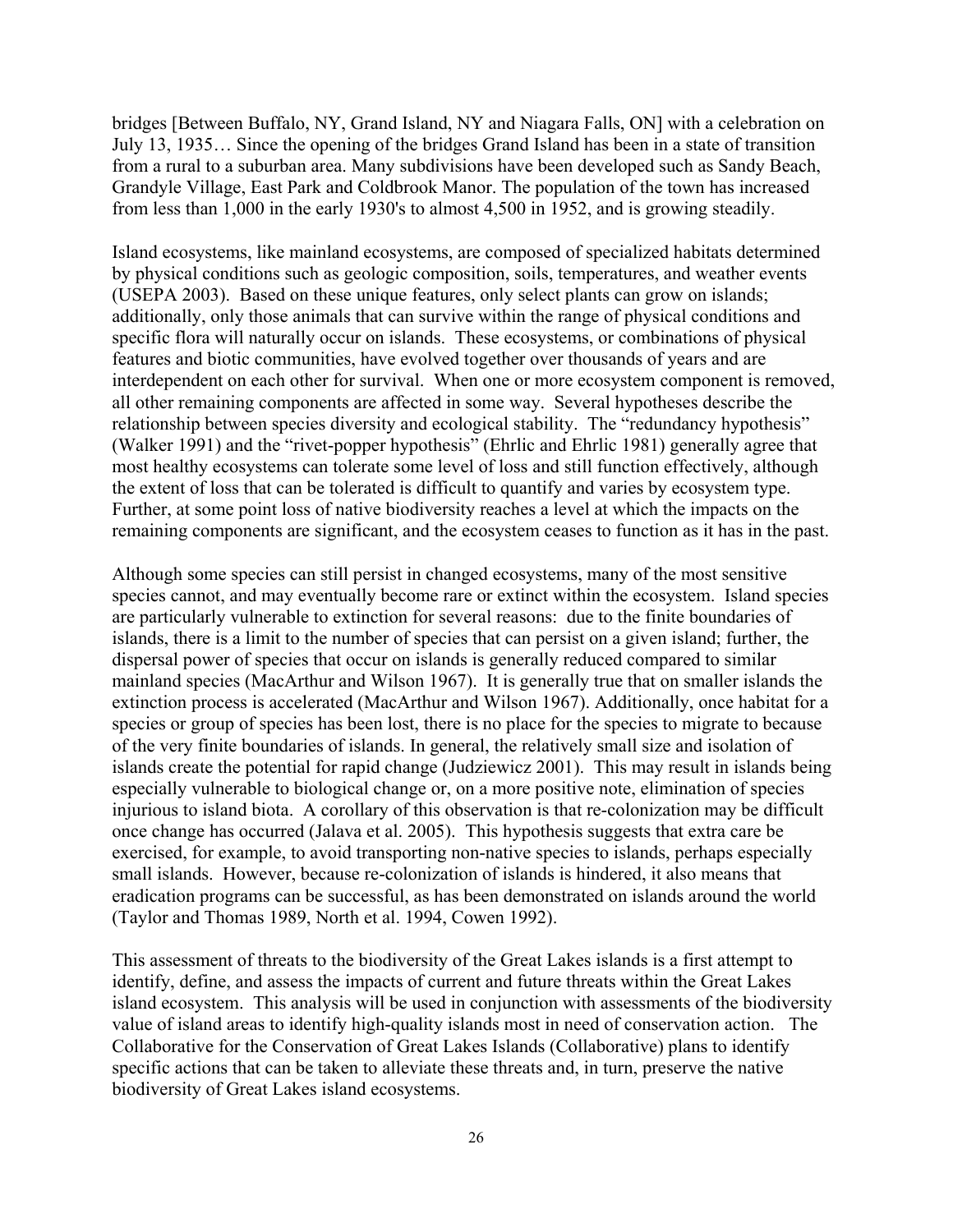### **TYPES OF THREATS FACED BY GREAT LAKES ISLANDS**

This assessment identifies threats or stressors to Great Lakes island biodiversity, as well as sources of these stressors. A general assessment is illustrated in Table 3 followed by detailed descriptions of the five foremost threats to island biodiversity: habitat loss and fragmentation, overharvest, toxic substances, invasive species, and climate change. Borrowing from The Nature Conservancy's *Conservation by Design: A Framework for Mission Success* (1996), which describes the identification of systems, stresses, and sources of stress, the following definitions are provided:

**Systems:** "The focal conservation targets and their key ecological attributes." For the purposes of this assessment, the systems of concern are Great Lakes island native plant, animal, and nearshore communities.

**Stresses (threats):** "The most serious types of destruction or degradation affecting the conservation targets or key ecological attributes." There are six major human-induced stresses that this project has identified within the Great Lakes system that contribute substantially to the loss of biodiversity: habitat loss; fragmentation; overharvesting; toxic substances; invasive species; and climate change. Notably, these threats are nearly identical to the "six classes of human interference" that threaten the biospatial hierarchy worldwide, as described by Soulé (1991).

**Sources of Stress:** "The causes or agents of destruction or degradation." The stressors or threats listed above are caused by a wide variety of sources such as development, transportation, or recreation. Most can be traced back to larger issues including economic development, anthropocentrism, human population growth within the island environment, and cultural transitions. The loss of biodiversity and the causes of this loss observed at a microscale on Great Lakes islands are similar to patterns of biodiversity loss throughout the world (Soulé 1991).

**Scope:** "The geographic scope of impact to the conservation target expected within 10 years under current circumstances." The scope of each of the identified threats varies significantly. While some threats, such as global climate change and associated changes in water levels, are expected to impact island biodiversity throughout the entire Great Lakes, other threats, such as local overharvesting, may only affect biodiversity at a local level.

**Severity:** "The level of damage to the conservation target over at least some portion of the target occurrence that can reasonably be expected within 10 years under current circumstances." Some threats, such as conversion of a forested habitat to a residential subdivision, may completely eliminate segments of biodiversity. Other threats, such as the introduction of a nonnative species that displaces some of the original species while others persist, may only result in limited impacts to biodiversity.

**Irreversibility:** "The reversibility of the stress caused by a source of stress." While The Nature Conservancy uses the term "irreversibility," we have used the term "reversibility" for ease of understanding and clarity, but with essentially the same meaning. The reversibility of each of these stresses varies considerably. Many of the stresses are permanent. Once an invasive species becomes established in the Great Lakes system, it is unlikely it will ever be completely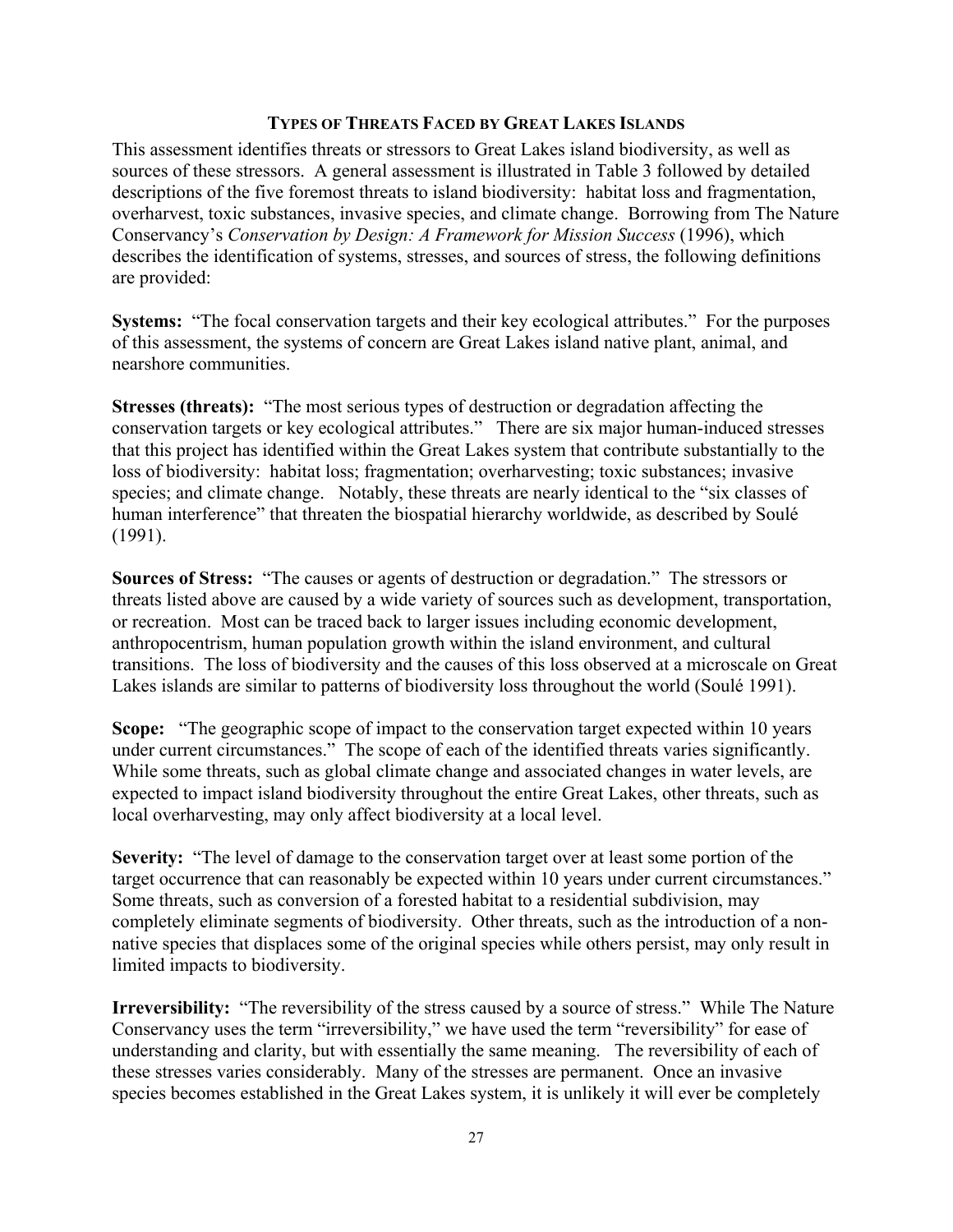removed. On the other hand, with effort lost habitat can sometimes be restored to its former state.

| Stress/Threat       | Sources                                 | Scope    | Severity | Reversibility |
|---------------------|-----------------------------------------|----------|----------|---------------|
| <b>Habitat Loss</b> | Agriculture, residential/commercial     | High     | High     | Moderate      |
| and                 | development, roads, shoreline           |          |          |               |
| Fragmentation       | modifications, inappropriate land       |          |          |               |
|                     | management, dredging, mining,           |          |          |               |
|                     | marinas, light/noise pollution, dams,   |          |          |               |
|                     | water level management, erosion,        |          |          |               |
|                     | timber harvest, recreational            |          |          |               |
|                     | development                             |          |          |               |
| Overharvest         | Commercial fishing, subsistence         | Low      | Moderate | Moderate      |
|                     | fishing, recreational fishing,          |          |          |               |
|                     | eradication programs, illegal           |          |          |               |
|                     | collecting, poaching                    |          |          |               |
| Toxic               | Industry, sediments, lighthouses        | Moderate | Moderate | Moderate      |
| substances          |                                         |          |          |               |
| Invasive            | Ballast water, aquariums/pets, exotic   | High     | High     | Low           |
| <b>Species</b>      | fish markets, hydrological              |          |          |               |
|                     | modifications, accidental transport     |          |          |               |
|                     | of seeds via animals, purposeful        |          |          |               |
|                     | introductions, horticulture industry    |          |          |               |
| Climate             | Greenhouse gases from power             | High     | High     | Low           |
| Change              | plants, vehicles, burning fossil fuels, |          |          |               |
|                     | deforestation                           |          |          |               |

### **Table 3. General assessment of stresses and sources of stresses to Great Lakes islands biodiversity, watershed-wide.**

Below is a detailed description of each threat and some of the most common sources.

### *Threat: Habitat loss and fragmentation*

As described under "Context," public and private island owners typically manage island properties similar to mainland areas. Islands have been farmed, grazed, timbered, and developed with little consideration of impacts to the native plant and animal communities that inhabited these unique areas. In recent times, islands are quickly being developed to provide vacation resorts or second homes, complete with golf courses, lawns, hotels, restaurants, shopping centers, airports, and other amenities typical of a mainland community (Soule *in* Vigmostad 1999). Even those areas set aside as parks in some cases are dominated by mowed grass. Because island species are potentially at a disadvantage to compete due to loss of dispersal power and because islands typically have accelerated extinctions compared to mainland areas (MacArthur and Wilson 1967), loss and fragmentation of island habitat may have magnified impacts on biodiversity when compared to similar actions on the mainland. As previously mentioned, the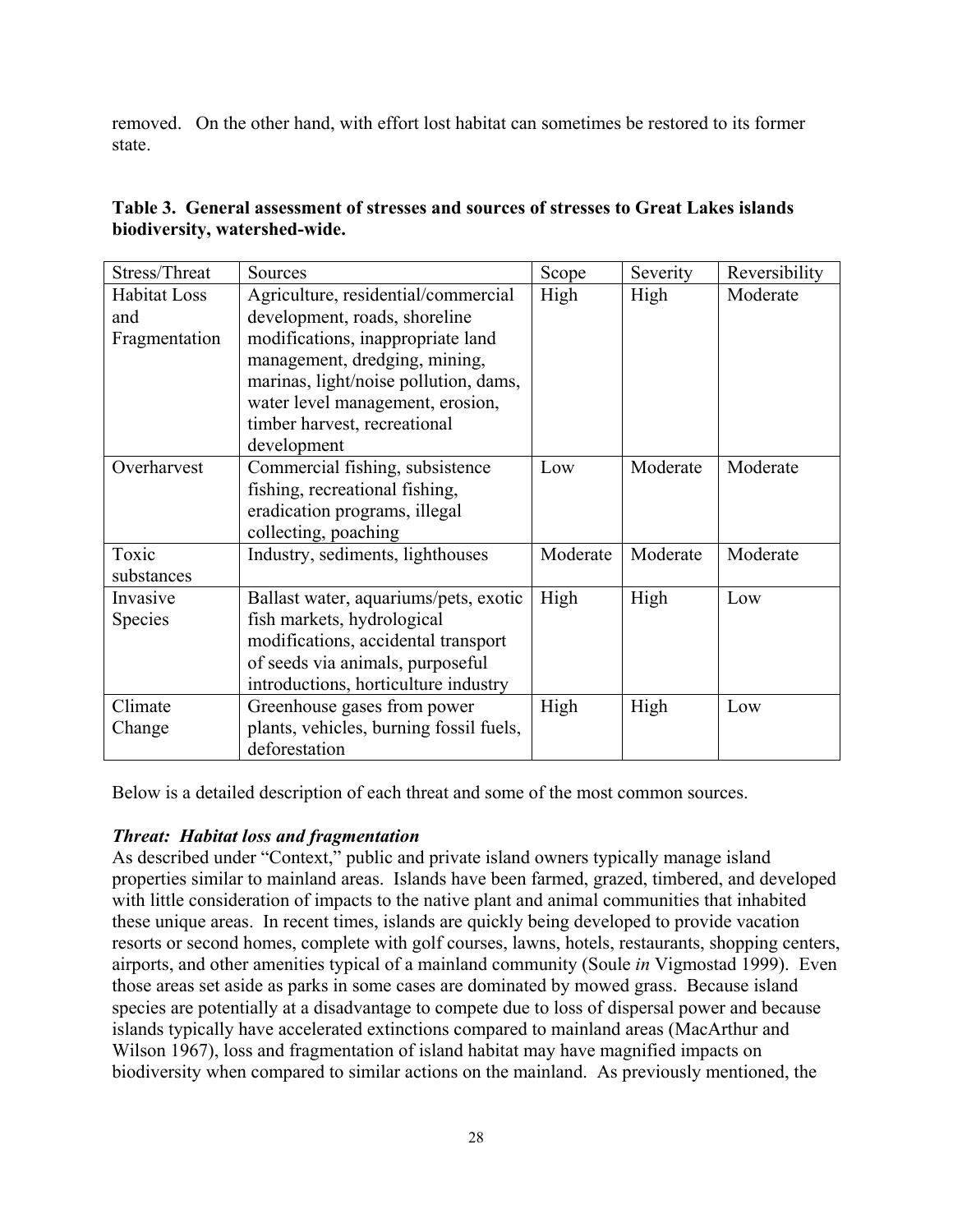relatively small size and isolation of islands include the potential for rapid change (Judziewicz 2001), which may result in islands being especially vulnerable to biological change.

We define habitat fragmentation as the loss of connectivity between parcels of natural habitat. Human-constructed obstacles that often cause fragmentation include homes, lawns, roads, parking lots, and buildings. This can lead to small, isolated pockets of natural habitat separated from other areas of natural habitat. In effect, humans are creating "islands" of natural habitat surrounded by a "sea" of development. Often native species cannot successfully cross through developed areas to reach other isolated parcels of habitat. Species that cannot move between these parcels will have fewer opportunities to forage and mate, and will have only a limited area within which to find suitable habitat and all the resources needed to survive (USEPA 2003). Fragmentation can result in direct loss of biodiversity. For example, road-kill mortality has been documented in juvenile Lake Erie watersnakes as individuals attempt to move between summer habitat on the shoreline and hibernation areas inland (USFWS 2003). Fragmentation can also cause indirect loss of biodiversity by limiting opportunities for foraging and mating to only those resources within the isolated parcel.

#### *Source: Accessibility*

Islands, by their nature, are isolated from other landmasses. This isolation is part of what defines island habitat and is a main reason why only certain plants and animals have colonized these unique habitats. Each island has evolved in relative isolation from other landmasses, and its native communities reflect this isolation (MacArthur and Wilson 1967). When an island becomes easily accessible to humans, plants, and animals through an artificial connection to another landmass, significant changes can occur to the island's ecosystem. Accessibility can take many forms. Public transportation such as bridges, ferries, airports, and marinas all promote increased accessibility to islands. With human access comes an increased potential for arrival of new animal and plant species. The implications of new organisms arriving on an island can vary substantially. Generally, however, disturbance to the native ecosystem usually occurs. Examples are discussed below.

#### *Source: Agriculture*

Agriculture can reduce native biodiversity by converting natural landscapes to heavily managed single-crop species, or monocultures. Aside from direct loss of natural island habitat, other common agricultural practices include installation of drainage tiles or ditches; applications of fertilizers, herbicides, and pesticides; and soil disturbances associated with planting and harvesting crops. These activities can have significant impacts on native biodiversity. Drainage facilitates loss of wetlands that are typically high-biodiversity areas. Additionally, it leads to higher rates of runoff and sedimentation and does not allow for normal nutrient absorption (USEPA 2003). Furthermore, soil disturbances can alter the typical soil horizons, adversely impacting plant species that rely on historic soils and disturbing the native seed bank within the soil. Modern agricultural practices call for an array of chemicals to maximize yield. Fertilizers, if not correctly applied, can lead to excess levels of nitrogen, phosphorus, and potassium in adjacent water bodies. Under these circumstances, chemicals can cause overgrowth of algae, known as eutrophication, which negatively impacts aquatic species and their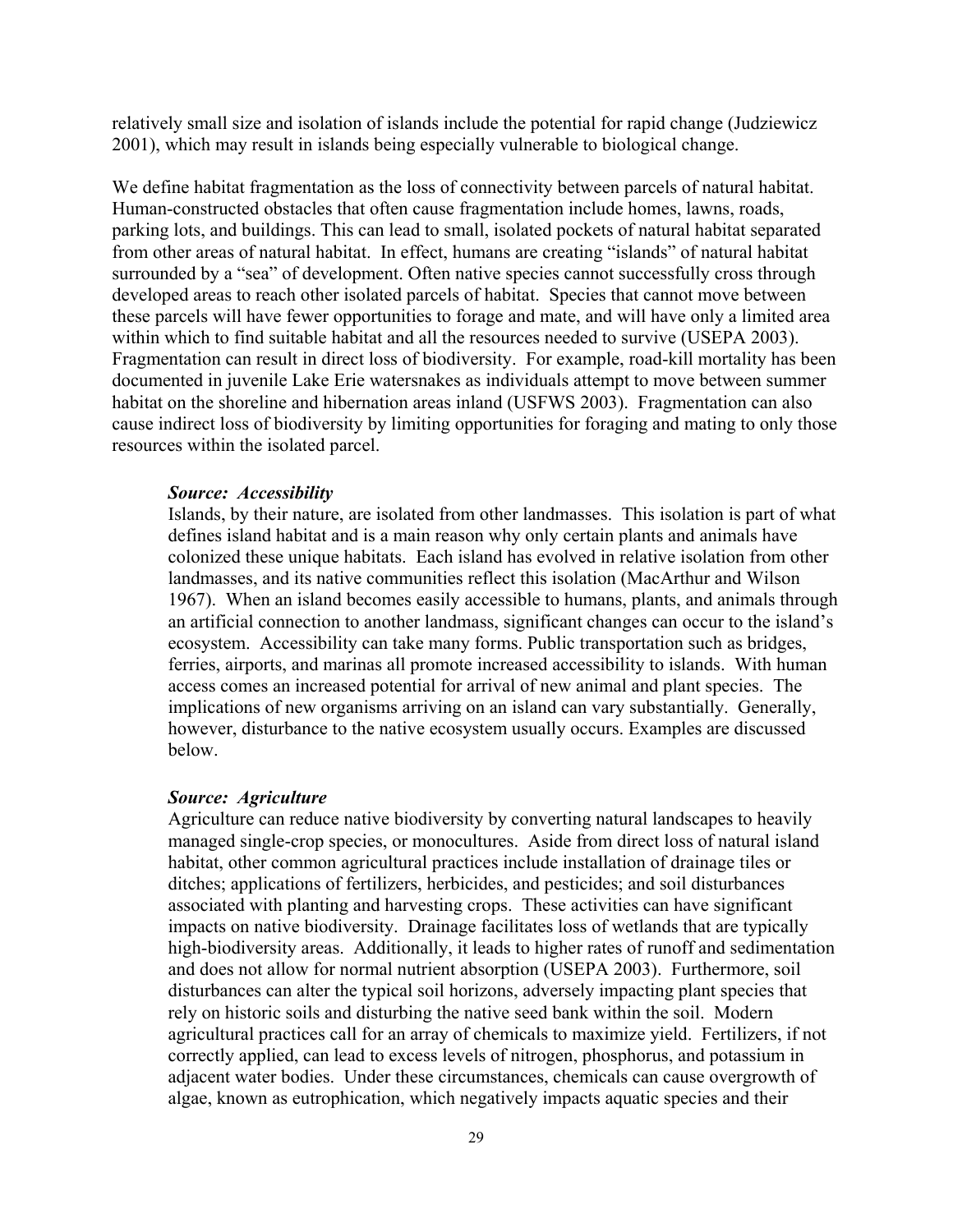habitats (USEPA 2003). Pesticides are intended to kill a variety of both native and nonnative insects that prey on crops, while herbicides target both native and non-native plants that compete with crops. Therefore biodiversity can be directly impacted by herbicide and pesticide use.

### *Source: Development*

Because of isolation and close proximity to water and recreational opportunities, islands are often romanticized as vacation areas or tourist destinations. Put-in-Bay (Lake Erie), Mackinac Island (Lake Huron), Thousand Islands (St. Lawrence River), Apostle Islands (Lake Superior), and Georgian Bay Islands (Lake Huron) are well-known destinations and all contribute to local economies. Islands are also targeted locations for second homes or vacation cottages. As island ecosystems are developed with homes and the associated infrastructure necessary to support human communities, loss of biodiversity is eminent. Habitat is lost to the footprint of development and fragmented into smaller and smaller parcels by roads, maintained lawns, parking lots, and other structures (USEPA 2003). Development brings humans and their perceptions of certain native wildlife as "nuisances" and native plants as "weeds." These species are then targeted for eradication (e.g., USFWS 2003). The wide range of human intentional and unintentional actions brought on by development, when considered collectively and cumulatively, can and has had substantial impacts on the native species of Great Lakes islands.

#### *Source: Dredging*

Dredging of submerged sediments is a tool commonly used to deepen lake and river bottoms to allow for boat access. Historically, dredging has occurred within the Great Lakes and connecting channels and also in coastal wetland areas to allow for boat access and dockage. For example, in 1960 a large coastal wetland on Middle Bass Island (Lake Erie) was dredged to create a sheltered open water marina (Barr and Gora 2004)**.** Similarly, from 1907 to 1916, the Detroit River was virtually dewatered to dredge the 12 mile Livingstone Channel in the lower reaches of the river among several of the 21 Detroit River islands**.** The blasting, scouring, and removal of the river bottom to create this 300-feet wide and 22-feet deep canal was a major factor leading to the collapse of the lake whitefish fishery (U.S. Geological Survey undated; Bruce Manny, personal communication).

Coastal wetlands and nearshore areas that support submerged aquatic vegetation, sandy or rocky substrate, shoals, or reefs are extremely important for fish spawning and nursery habitat (Goodyear et al. 1982) and provide high-quality nesting and foraging habitat for a diversity of birds including shorebirds and waterfowl. Additionally, these areas are extremely productive for aquatic insects such as mayflies *(Hexagenia* spp.) which provide important food sources for other wildlife (Edsall 2001). Loss of coastal wetlands and productive nearshore habitats can result in a decrease in important habitat for fish, wildlife, and plants, as well as declines in local populations.

#### *Source: Erosion*

Erosion, the loss of landmass due to the forces of water, wind, or ice, is both a natural and human-induced threat. Erosion due to wave action and ice scour is common on islands,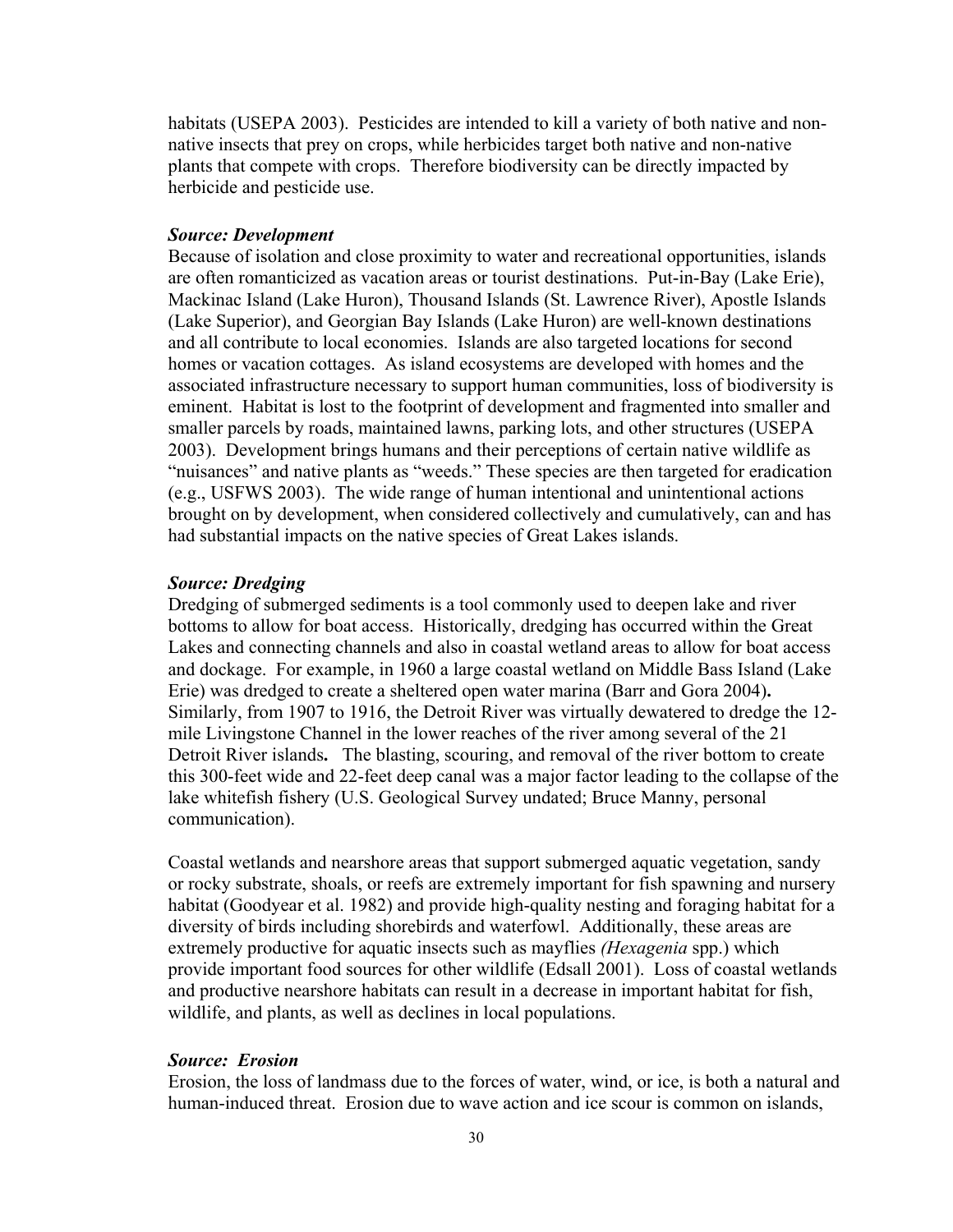particularly those composed of sedimentary rock (e.g., sandstone, limestone) or unconsolidated sediments (e.g., sand, silt), and is less common on islands characterized by harder rock (granite). Although erosion is typically due to natural factors, human actions can significantly exacerbate erosion. Such actions often include 1) removal of native shoreline vegetation which destabilizes soils and facilitates quicker erosion than if the vegetation remained (USEPA 2003); and 2) modification of shoreline/nearshore habitats such as shoreline armoring, beach nourishment, jetty construction, dredging, and filling. When structures are added to or removed from the shoreline and nearshore areas, the natural processes that deposit sand and other fine-grained sediments are often disrupted or changed. In general, the shape of the island shoreline results from the combined effects of erosion and accretion. Anthropogenic influences have disrupted these natural patterns resulting in the alteration of shoreline and nearshore habitat.

#### *Source: Hydrological modifications*

Hydrological change, or changes in the water regime of a specific area, may impact biodiversity in significant ways. Examples of hydrological changes include installation of dams; changes to flow patterns or flood regimes; draining of wet areas; rerouting, channelizing, and culverting of streams; and increasing impervious surfaces such that rates of stream flow are significantly impacted (USEPA 2003). Many of the most significant threats to islands in the St. Lawrence River are closely related to impacts from the creation, use, and maintenance of the St. Lawrence Seaway navigation channel and associated locks and dams used for navigation and power generation. Damming and flooding of sections of the river has raised the water level of portions of the river significantly, covering some islands and shoals completely, and increasing scour areas and erosion on other islands (LaPan et al. 2002). Upstream of the Moses-Saunders Power Dam lies Lake St. Lawrence. Based on the water needs of the hydroelectric facility, water levels here are subject to extreme changes [up to 2 meters (6.6 feet)] at any time of year (R.E. Grant and Associates, undated). While wetland and backwater areas created by flooding could provide suitable habitat, the unpredictable and dramatic water level fluctuations impede use by many aquatic species (LaPan et al. 2002). Dredging of the navigation channel has resulted in significant island habitat loss. La Pan et al. (2002) note that seaway construction and maintenance activities in the Red Mills, New York, and Cardinal, Ontario, area destroyed Galop Rapids and altered the physical location and connectivity of a complex of 11 nearby islands.

#### *Source: Light pollution*

The impacts of a bright nighttime sky on fish, wildlife, and plants may at first glance not seem significant, but research is revealing that artificial lighting in natural habitats can significantly impact the behavior of many different species. Plants, animals, and humans have all evolved in an environment of regular dark and light periods. These cycles of darkness and light influence circadian rhythm (patterns of activity and rest), metabolism, and even hormone production in some species (Guynup 2003). Research has shown that redback salamanders will not emerge to feed and reproduce when light brighter than a full moon is present (Harder 2004). Some tree frogs will not call when exposed to light, and if the males do not call they cannot attract females to mate (Harder 2004, Guynup 2003). Nocturnal snakes are absent from regions of California where they once occurred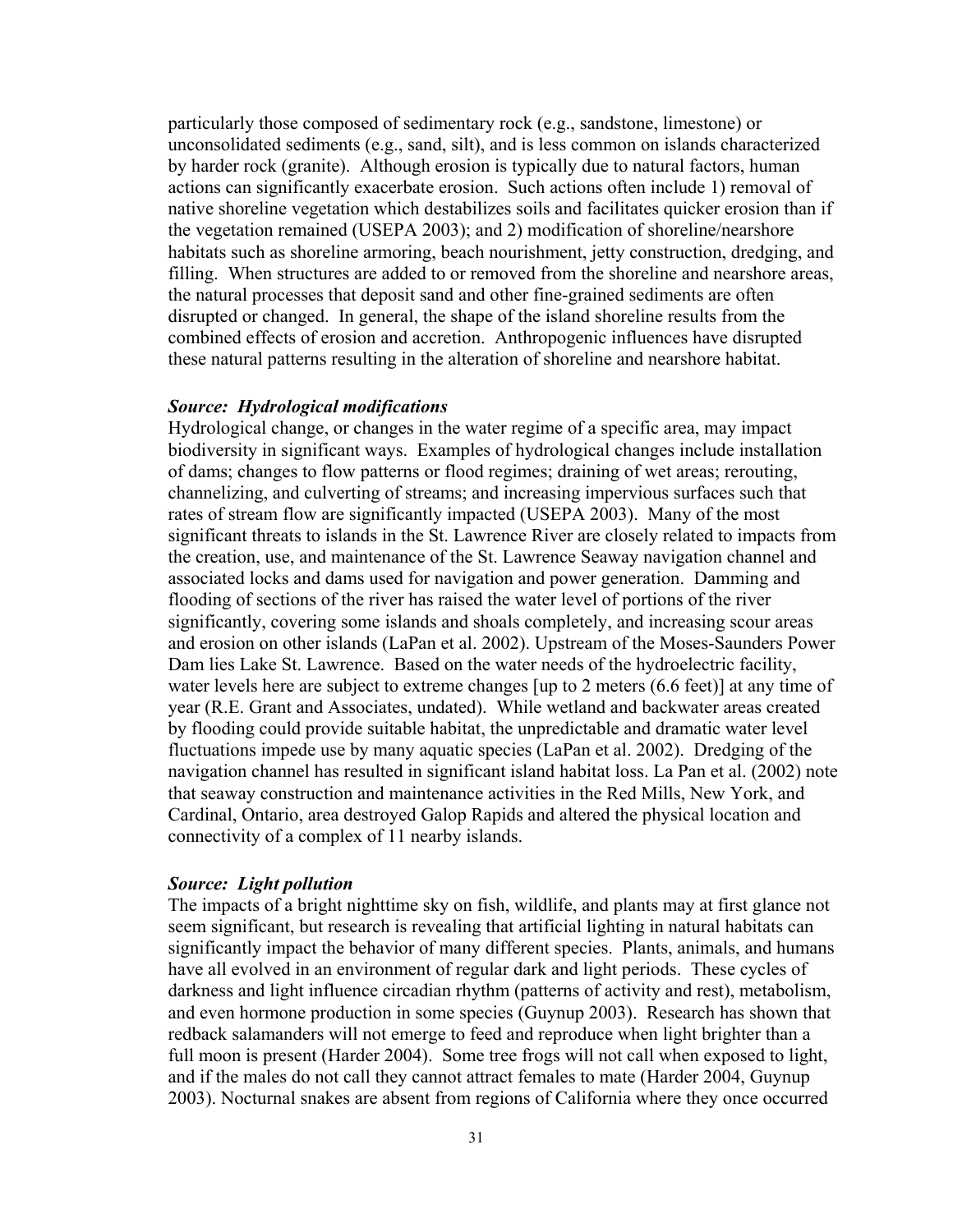and suitable habitat still exists. Lights from nearby cities shine brightly at these locations (Harder 2004). Lights can attract migrating birds, causing them to fly off course or collide with artificial structures. Zooplanktons typically rise to the surface to feed on algae. Research shows that when these tiny organisms are exposed to lighted conditions at night movement up to the surface to feed is reduced (Harder 2004). This change in behavior could lead to substantial algal blooms. Many nocturnal insects are attracted to certain types of light. This behavior may draw them out of their natural habitats and into developed areas, where the animals that depend on the insects as a food source will not have access to them.

#### *Source: Mining*

Due to the geological composition of Great Lakes islands, they historically and currently provide a source of economically valuable raw materials such as limestone, sand, and gravel. An active quarry on Kelley's Island (Lake Erie) produces more than one million tons of limestone per year (Lafarge North America Inc. 2004). Removal of sand and gravel in the nearshore areas of islands, which often provide substrate necessary for fish spawning and nursery habitat, could impact local fish, mussel, and benthic invertebrate populations. A mined area at the head of the St. Clair River was historically a spawning area for lake sturgeon (Goodyear et al. 1982). Major deposits of sand and gravel have been identified in Lake Ontario near Niagara, Hamilton, Toronto, and Wellington, and mining has occurred on the Niagara Bar at the mouth of the Niagara River, a nursery area for at least one species of fish (Goodyear et al. 1982). Strawberry Island (Niagara River) is a five-acre island that shelters a 400-acre area of vegetated shallows from the erosive forces of the river and has been designated a "Significant Coastal Fish and Wildlife Habitat" by the New York State Department of Environmental Conservation. Due to the impacts of gravel mining within areas on and adjacent to the island, a habitat restoration project on this island was recently funded (Office of the Governor of New York 1996). Depending on the extent of mining, a few acres of habitat or an entire island could be lost to these practices, while indirect impacts to species and their habitats from erosion, runoff, and noise could also occur.

#### *Source: Noise Pollution*

Sources of noise pollution that could impact island wildlife populations include recreational vehicles such as all-terrain vehicles (ATVs), off-road vehicles (ORVs), snowmobiles, aircraft, boats, automobiles, and large construction machinery. Study of animal response to noise is very broad including characteristics of the noise and duration, life-history characteristics of the species, habitat used, season and current activity of the animal, sex and age, previous exposure and whether other physical stressors (e.g., drought) are present (Manci et al. 1988). The responses to noise stimuli may include heart-rate acceleration and behavioral responses such as avoidance, while exposure to persistent noise can cause changes in metabolism, hormone balance, chronic stress, and physical damage to auditory systems (Fletcher 1990). Considered cumulatively with other threats, noise pollution can further stress already troubled species and contribute to a decline in biodiversity.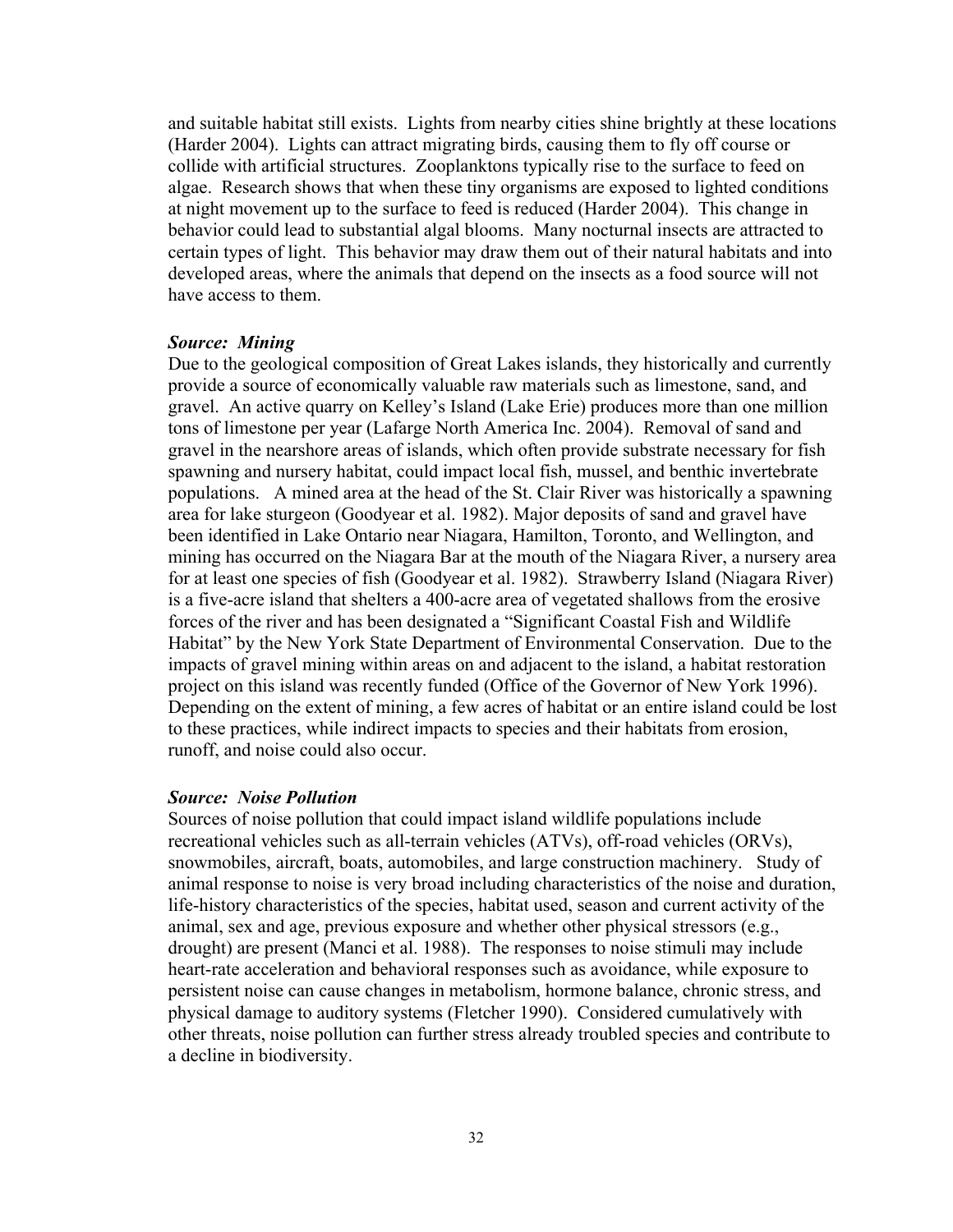### *Source: Recreation*

The rapid development of Great Lakes islands for recreational use has been well documented. Often, local, state, provincial, Federal, or Crown governments create recreational areas to provide opportunities for visitors to enjoy the natural beauty of islands. While some activities (e.g., hiking, photography, wildlife viewing) typically have only minimal impacts on island biodiversity, other more intensive uses (e.g., ATVs, ORVs, snowmobile trails, campgrounds, fishing, hunting) can have negative impacts on biodiversity if island dynamics are not considered. Intense recreational development can result in habitat loss when excessive public activity tramples or destroys vegetation, introduces pollution, injures or kills wildlife (especially smaller species), or disturbs some of the more sensitive species or habitats. Careful evaluation of proposed recreational uses prior to implementation can often alleviate this threat by identifying the most sensitive resources that should be avoided and the more resilient areas that may be minimally impacted by proposed activities. If public-use areas are designed and managed to promote native island biodiversity, this threat may not be large. Ultimately, the significance of this source of stress will depend on the sensitivity of the resources to be impacted and the intensity of use.

### *Source: Shoreline modification:*

Island shoreline accounts for a significant portion of total Great Lakes shoreline. GIS mapping by the Collaborative indicates that there are 31,407 Great Lakes islands (3,081 U.S. and 28,326 Canadian) comprising a total of 15,623 kilometers (9,708 miles) of shoreline [3822 kilometers (2374 miles) in U.S. and 11,801 kilometers (7334 miles) in Canada]. Historically, the shoreline of the Great Lakes has been dynamic due to precipitation, storms, isostatic rebound, glaciers, waves, water-flow patterns, and a variety of other natural processes. Since Europeans first settled on the shores of the lakes, hardening of the shoreline has been a tried and true method to stabilize the location of the shoreline and protect land and property from storms, waves, ice, and erosion. Shoreline hardening includes installation of large rock breakwaters, steel-sheet piling, concrete shore walls, and various other structures. While shoreline hardening may protect human habitat, the loss of natural shoreline habitat is a threat to many coastal species including the binationally endangered piping plover (USFWS 1996), the Federally (U.S.) threatened Houghton's Goldenrod (USFWS 1997) as well as other native coastal plants and animals. Furthermore, the natural processes of erosion and deposition form various habitat types along the shoreline that provide essential wildlife habitat buffer the upland areas from storm surges, and contribute sand to the littoral system. Armored shorelines do not provide such benefits.

#### *Source: Timber Harvest*

Timber has been a source of economic prosperity for the Great Lakes region since the early 1800s. Much of the Great Lakes vast forested landscape was cleared of trees for lumber and to facilitate urban and agricultural expansion (USEPA 2003). The islands have in the past and now continue to face similar threats. Woody plant communities historically dominated many of the permanent islands in the Great Lakes Basin. On Pelee Island (Lake Erie), more than 2,181 hectares (5,390 acres) of the 2,869 hectares (7,090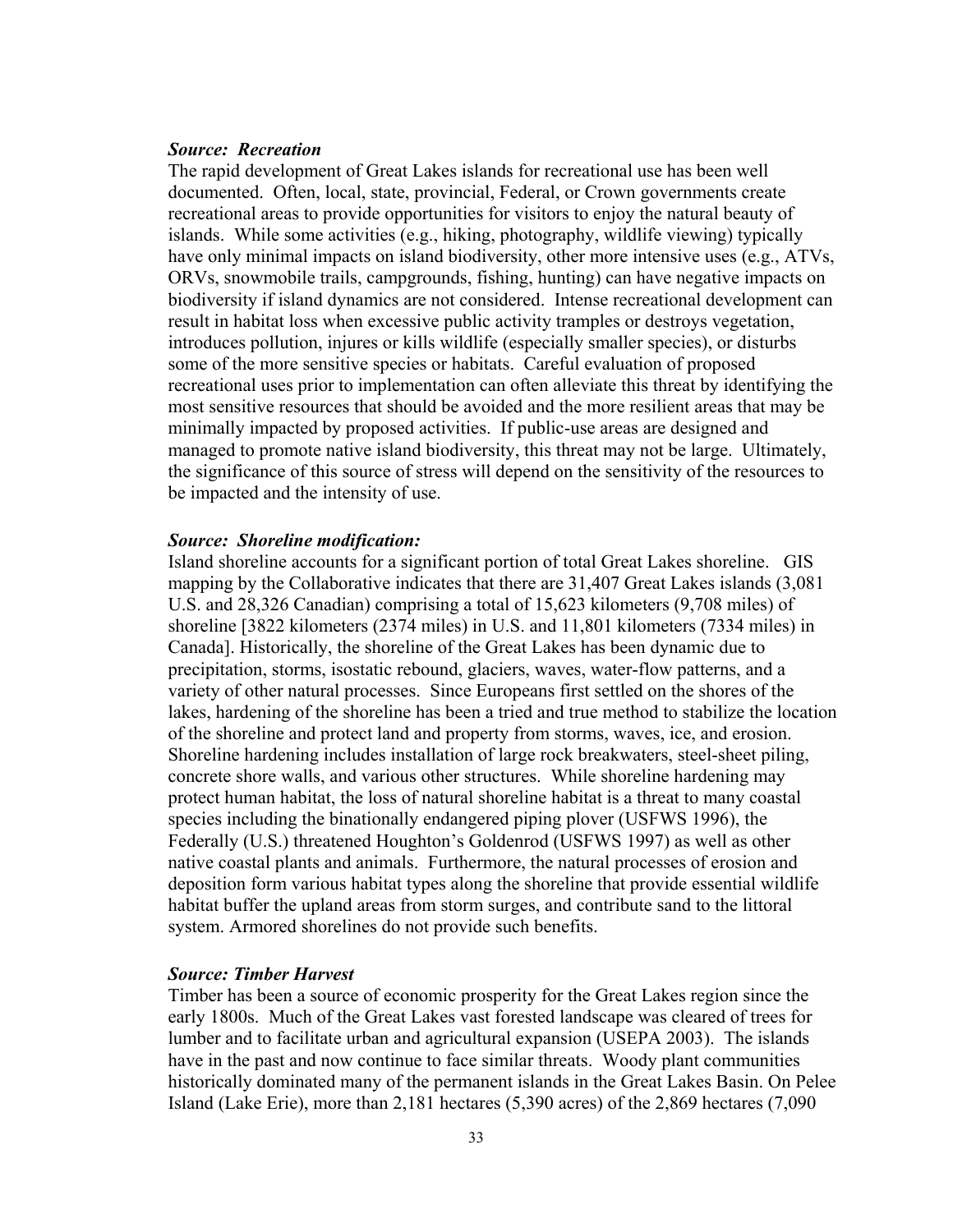acres) were harvested for timber by 1982 (Wilds of Pelee 2003). Hatt et al. (1948) describe South Manitou Island (Lake Michigan) in the late nineteenth and early twentieth centuries:

Because of its fine harbor and good forests, South Manitou was among the first of the islands settled…Cordwood (at \$1.75 a full cord) was widely cut, and only scattered patches of forest skirting the dunes escaped the ax. The effect on the flora and hence on the fauna was, of course, cataclysmic, and the forest fires, of which there were several in this period, increased the transformation of the forests.

The vegetative and animal communities associated with the islands are dependent on the forested systems for their survival. Forested areas provide critical stopover sites for migratory birds as they travel between their nesting and wintering grounds, and various islands or groups of islands, such as the Western Lake Erie islands, have been identified as key stopover sites for migratory birds (Ewert et al. 2005). Timber harvest, if conducted at too large a scale or without using sustainable practices, can result in a significant threat to the persistence of biodiversity on the islands through the elimination of native habitat and lack of potential for regeneration.

### *Source: Towers and Turbines*

Telecommunication towers serve a variety of purposes including transmitting television or radio waves or phone signals, monitoring weather conditions, and notifying people of emergency situations. The Federal Aviation Administration requires towers over 200 feet (61 meters) to be lighted for aviation safety. Such tall towers, especially when lighted with supporting guy wires, have been documented to kill birds particularly during foggy nights in the migration season (Avery et al. 1980, Weir 1976). Many of the Great Lakes islands have been specifically identified as significant areas for birds as migration stopover sites for Neotropical migrants, nesting areas for colonial waterbirds, or as permanent habitat for many resident species of birds (Ewert et al. 2005, Wires and Cuthbert 2001). These birds could be threatened by construction and operation of towers on islands.

Wind power is a rapidly expanding form of clean energy, generally harnessed by constructing large turbines up to 400 feet (122 meters) tall in areas with suitable wind resources. This form of energy produces no emissions and requires very little input to produce a useable form of energy. President Bush's 2006 Energy Initiative calls for an increase in renewable energy, and the U.S. Department of Energy supports the development of 20 percent of U.S. energy from wind power. This would necessitate a total of 325,000 megawatts of wind energy, or approximately 216,000 average-size wind turbines (USDOE 2007). However, wind turbines in a few specific locations have been documented to kill large numbers of birds and bats (Barclay et al. 2007, Tuttle 2004). Mortality rates of up to 42.7 bats per turbine per year and 9.33 birds per turbine per year (when corrected for scavenging and searcher efficiency) have been detected at sites in West Virginia (Kerns and Kerlinger 2004, Kerns et al. 2005) and Tennessee (Tennessee Valley Authority 2002, Fiedler 2004), respectively.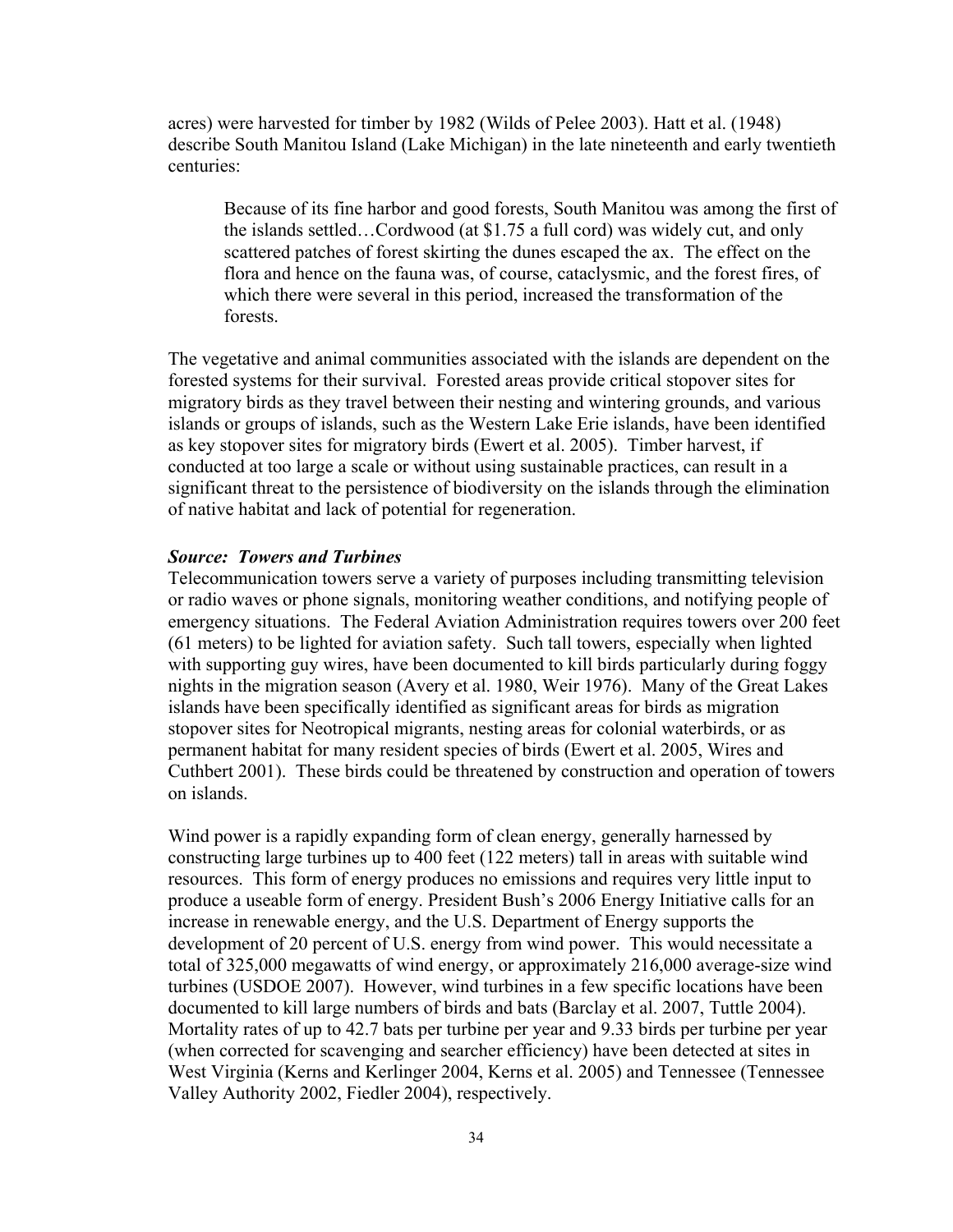The geography of the Great Lakes favors significant wind-energy production over the water and in coastal areas, making wind-power development very attractive in these locations. Wolfe Island (Lake Ontario), Ontario, has been designated a globally significant Important Bird Area by Nature Canada and Bird Studies Canada due to its large congregations of waterfowl (specifically Greater Scaup and Canvasback) and hawks and owls (Bird Life International undated). Wolf Island has also been proposed as an area to support 86 wind turbines (Canadian Hydro Developers Inc. 2006). Placement of wind turbines on islands—which provide vital and unique open-water shelter to wildlife—has the potential to injure or kill large numbers of birds and bats, and the impacts on other species such as insects has yet to be determined.

### *Threat: Overharvest*

Overharvest of fish and other wildlife and plants, whether for commercial or recreational purposes, has the potential to reduce biodiversity of Great Lakes islands and surrounding habitats, particularly on small and/or isolated islands. Unregulated commercial harvest of Great Lakes fish in the nineteenth and early twentieth centuries resulted in catastrophic population declines of some fish, for example the lake trout, formerly the Great Lake's top predator (Hansen and Peck 1995). Despite basin-wide reintroduction efforts over the past 60 years, as well as bag limits and control of sea lamprey, an invasive species that contributed to the trout's decline, the lake trout has yet to achieve natural reproduction at a sustainable level in three of the five lakes (Hansen and Peck 1995). While overharvest has been somewhat abated by fishing regulations, licenses, and quotas, some fish species, including the lake trout, still require stocking programs to survive angling pressure. Intentional overharvest of some other wildlife species has been widespread and contributed to population declines. For example, as the western basin Lake Erie islands were developed with homes and recreational opportunities, the island-endemic Lake Erie watersnake became the target of eradication efforts. These illegal activities eventually resulted in this species being listed as a Federal threatened species in the U.S. and a national endangered species in Canada (USFWS 2003). In another example, Hatt et al. (1948) describe the fur trade eliminating beaver and caribou and possibly other large mammals from the eastern Lake Michigan islands.

### *Source: Poaching/Illegal Collecting*

Poaching of fish and game and illegal collecting of native plants can have significant impacts on native island biodiversity. In general, most states and provinces have established regulations for the harvest of fish and game and, in some instances, plants. These harvests and populations are carefully monitored to ensure harvests are sustainable. Poaching and illegal collection of plants sidesteps regulations leading to harvests that may not be sustainable. Poaching and illegal collecting can impact small and fragile island populations to such an extent that the populations are no longer able to survive and reproduce and become extirpated from the island.

#### *Threat: Toxic Substances*

Toxic substances are "any substance which can cause death, disease, behavioral abnormalities, cancer, genetic mutations, physiological or reproductive malfunctions or physical deformities in any organism or its offspring, or which can become poisonous after concentration in the food chain or in combination with other substances" (GLWQA 1987). The Great Lakes Binational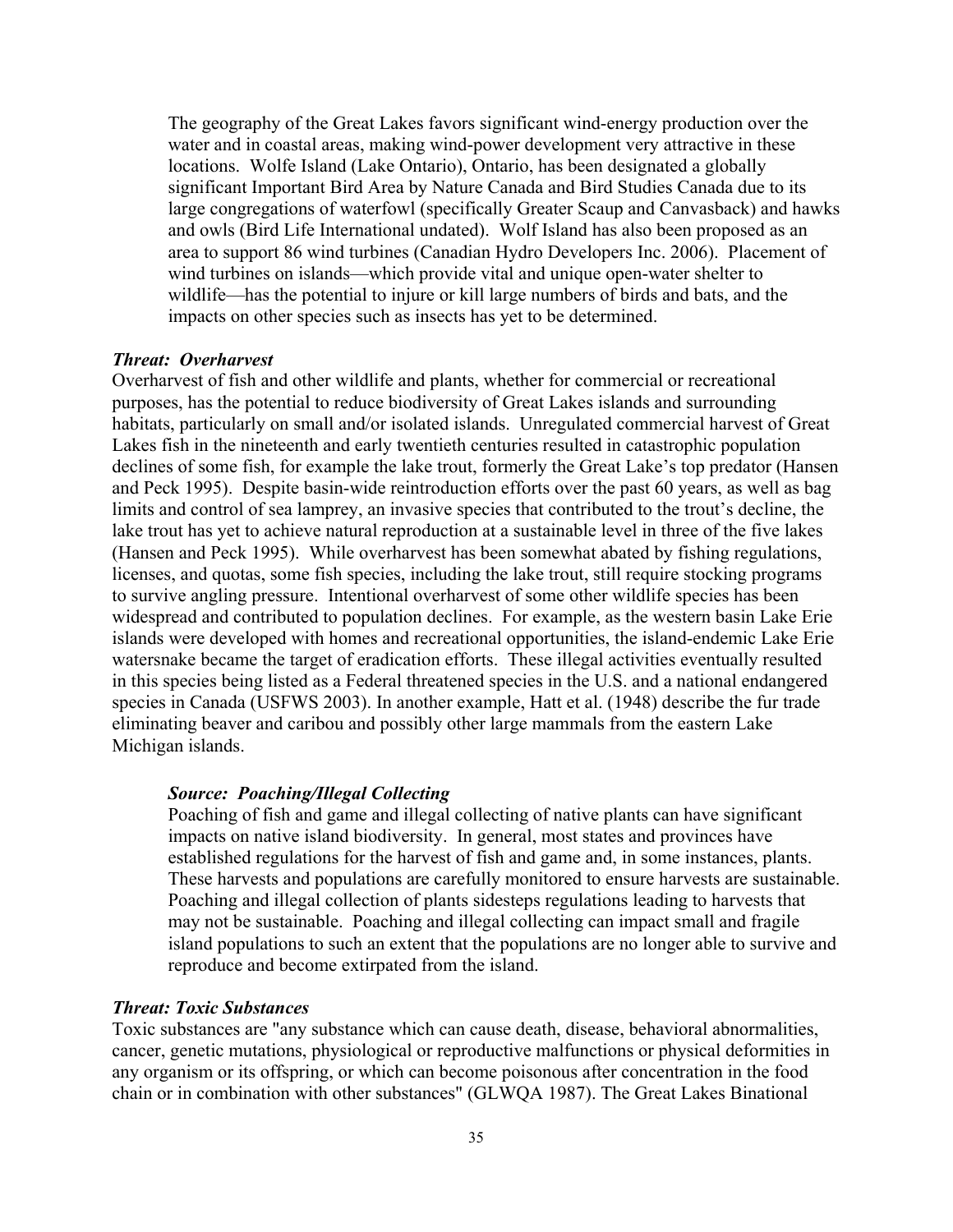Toxics Strategy (USEPA and Environment Canada 1997) identify two levels of persistent toxic substances, which include the following (among others): aldrin/dieldrin; benzo(a)pyrene {B(a)P}; chlordane; DDT (+DDD+DDE); hexachlorobenzene (HCB); Alkyl-lead; mercury and mercury compounds; mirex; octachlorostyrene; PCBs; PCDD (dioxins) and PCDF (furans); and toxaphene. Toxicity sources and symptoms vary widely with several examples discussed below. Lead is a toxic substance commonly found in older paints, gasoline, and in lead shot. Lead exposure can have lethal and sublethal effects in both humans and wildlife, including reproductive impairment, inhibited fetal development, and damage to the central nervous system (Eisler 1988). Mercury is a contaminant introduced into the ecosystem primarily through burning of fossil fuels and wastes and can cause damage to the nervous, excretory, and reproductive systems of piscivorous (fish-eating) birds and mammals (Wolfe et al. 1998). Polychlorinated biphenyls (PCBs) and organochlorine compounds (e.g., chlordane, hexachlorobenzene, dioxins, furans, mirex, and DDT/DDD/DDE) are known to bioaccumulate in the fat cells of fish, mammals, birds, and reptiles, contributing to "adversely affected patterns of survival, reproduction, growth, metabolism, and accumulation" (Eisler and Belisle 1996). Methyl mercury, toxaphene, and PCBs are the primary toxic substances responsible for fishconsumption advisories throughout the Great Lakes, and they can harm humans as well as wildlife (USEPA and Environment Canada 1997).

Toxic substances typically occur within the Great Lakes, on islands, and in nearshore sediments as byproducts from industry, lighthouses, military operations, and paint, among others. Historic sources of PCBs in the Great Lakes Basin include the pulp and paper and steel industries (Bruce Kirschner, personal communication). Fish-eating birds such as the bald eagle and colonial nesting waterbirds are often susceptible to contamination and adverse effects from these contaminants. In general, the impacts of toxic substances on biodiversity include a decline in habitat suitability and decreased fitness, survival, and reproduction in local populations of animals and humans.

#### *Source: Dredging*

Dredging of submerged sediments is a tool commonly used to deepen lake and river bottoms to allow for boat access. Dredging may re-suspend toxic substances that have been buried in sediment and redistribute them into the water column. This makes them available for uptake by aquatic organisms where they can bioaccumulate and transfer toxic residues up through the food chain to fish, birds, wildlife, and humans (Willford et al. 1987).

#### *Source: Industry*

Industrial discharges into the Great Lakes region water and air during the industrial era of the mid-20<sup>th</sup> Century are responsible for much of the contamination still found in sediments, the water column, and fish and wildlife throughout the basin today. The electric industry, paper and pulp, and steel mills historically discharged PCBs; mercury is emitted as a byproduct of burning fossil fuels and waste; and organochlorine compounds were commonly used as pesticides and flame retardants (USEPA 2006a). Industrial discharges may occur directly to the land or water, but are often discharged into the air, carried long distances, and then deposited during precipitation.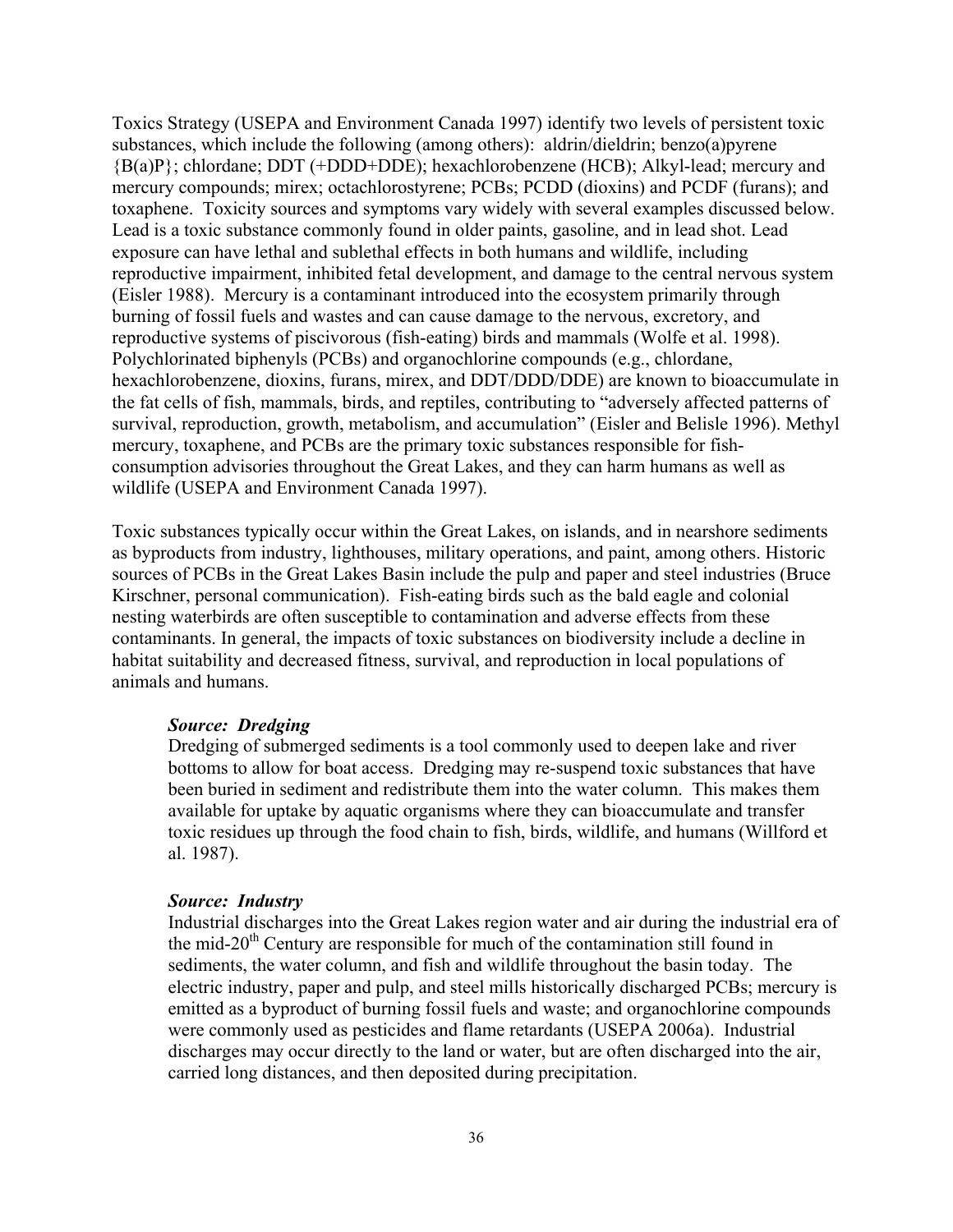### *Source: Lighthouses*

Mercury was commonly used in the lenses of the lights in old lighthouses that dot the island landscape throughout the Great Lakes region (Wikipedia 2007). Mercury is toxic to wildlife and humans, causing neurological and other problems. High concentrations of mercury in Great Lakes fish are one of the main reasons for human fish-consumption advisories throughout the Great Lakes**.** All islands with lighthouses should be examined to determine if mercury is still present, and if so, it should be properly removed and disposed.

#### *Source: Sewers*

As Great Lakes islands become more populated, sewage issues must be addressed. Disposal of human waste on islands has typically been addressed by installation of individual septic systems or package sewer plants. However, as island communities grow and become more densely populated, large-scale collection and treatment systems may become necessary. Furthermore, the shallow soils on many islands are not suited for effective septic systems. An island-wide outbreak of gastrointestinal illness occurred in at least 1,450 visitors to South Bass Island (Lake Erie), Ohio, in the summer of 2004, and was attributed to island drinking water that had been contaminated with coliforms and *E. coli* from septic systems, among other sources (Ohio Dept. of Health 2004). Similar outbreaks on other islands could affect both human and wildlife populations. Furthermore, due to the shallow soils and high water tables on many islands, these locations are often not well suited for effective septic systems (Bruce Kirschner, personal communication).

#### *Threat: Invasive species*

An "invasive species" is a plant or animal that is alien to the Great Lakes ecosystem. Once established, invasive species are likely to cause economic, human health, and/or environmental damage in the Great Lakes ecosystem (USEPA 2007). Invasive species impact native biodiversity by altering established food webs, competing with native species for habitat and food, degrading the quality of some habitats, and displacing many types of native plants (USEPA 2003). Some of the most well-documented invasive species in the Great Lakes basin include brown carp, round goby, zebra mussel, quagga mussel, spiny water flea, purple loosestrife, *Phragmites* spp., reed canary grass, sea lamprey, alewife, and eurasian river ruffe. The impacts these species have on native biodiversity are dependent on the degree of infestation. Impacts vary significantly depending on the nature of the invasive species and those species that are impacted by it. However, the consequences of some invasives have been well documented. The sea lamprey, the earliest recorded invasive native to the Atlantic coast of Europe and the Americas, decimated native populations of lake trout *(Salvelinus namaycush)* after the construction of the Welland Canal in 1921, significantly impacting commercial and recreational fisheries (USFWS undated). Currently, tributaries where sea lampreys spawn must be treated regularly with a lampricide (a pesticide targeted to kill sea lamprey) to ensure that sea lamprey populations are controlled and native fish can persist. Kolar and Lodge (2002) used two riskassessment models to predict which alien fish species were most likely to become established, spread, and become nuisances within the Great Lakes. Their results indicated that 26 species were likely to become established in the Great Lakes, if introduced (intentionally or unintentionally); of these, six species were likely to become nuisances (Kolar and Lodge 2002).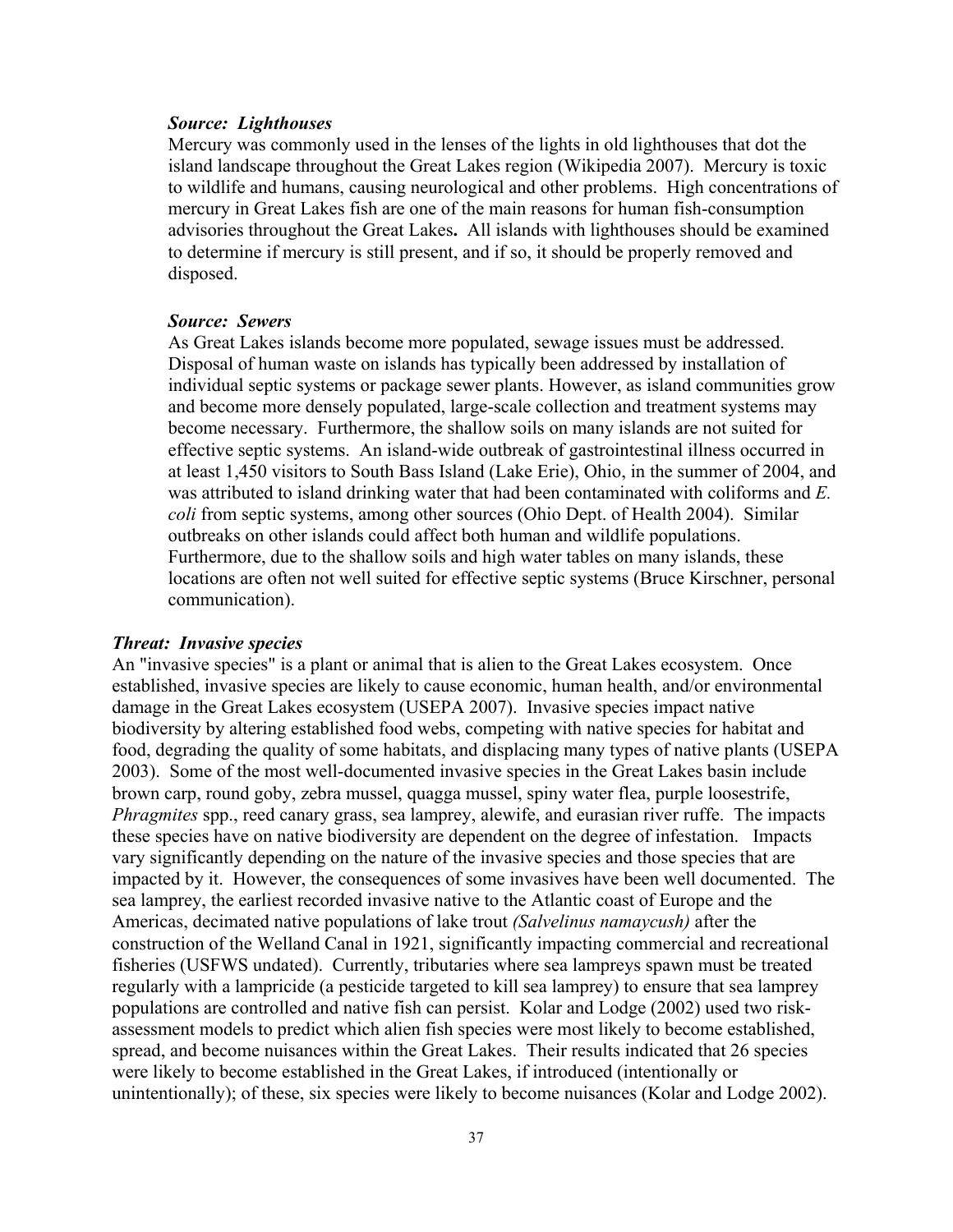### *Source: Ballast Water*

The ballast water carried in ocean-going vessels is widely implicated in the introduction of many non-native and invasive species to the Great Lakes from around the world. USEPA (2006b) indicates that ballast water is the source of 30 percent of invasive species in the Great Lakes. The State of the Lakes Ecosystem Conference Report (Environment Canada and U.S. Environmental Protection Agency 2001) estimates an increase of one new species per year introduced into the Great Lakes system, and states that 50 percent of all aquatic non-natives introduced into the Great Lakes region have been reported in the St. Lawrence River, the connecting channel that brings international ships into the Great Lakes system.

#### *Source: Hydrological Modifications*

Significant hydrological modifications to the Great Lakes system have occurred over the years. These include the creation of the Chicago Shipping and Sanitary Canal, which connected the Great Lakes system to the Illinois River and Mississippi River drainage, and the establishment of the Great Lakes-St. Lawrence Seaway, which made the St. Lawrence River and Great Lakes navigable by ocean-going freighters by eliminating former navigation barriers such as the Niagara Falls. These modifications have allowed invasive species to pass between formerly isolated aquatic systems. For example, great attention has been given to two species of Asian carp (Bighead and Silver), which are voracious predators moving up the Illinois River toward Lake Michigan**.** Significant efforts and dollars have been put forward to construct barriers to try to prevent these species from entering the Great Lakes due to the potential for impacts to native aquatic species (USEPA 2006c).

#### *Source: Purposeful Introduction of Non-native and Native Species*

Occasionally, well-meaning or ill-advised people purposefully introduce non-native species and native species not found on an island into the Great Lakes or onto Great Lakes islands. Documented cases include fish released from aquariums and live fish markets; pigs introduced to the Lake Erie islands in the 1800s to control snake populations (McDermott 1947); pigs and raccoons introduced on islands in lakes Michigan and Huron in the early 2000s to control cormorant populations (Francesca Cuthbert, personal communication); pheasants released on Pelee Island (Lake Erie) in 1918 for hunting that later became a nuisance to corn farmers due to their large numbers (Wilds of Pelee 2003); deer introduced to South Fox Island (Lake Michigan) around 1915 by the landowner for hunting (Hatt et al. 1948); and plants frequently brought to islands for landscaping purposes that then spread into natural areas. Furthermore, domestic animals can have significant impacts on local plant and wildlife populations. Feral cats are thought to kill millions of birds, reptiles, and small mammals each year. The American Bird Conservancy's (undated) fact sheet on domestic cat predation on wildlife states that, "domestic cats are considered primarily responsible for the extinction of eight island bird species, and the eradication of over 40 bird species from New Zealand islands alone." Some introduced species can bring diseases that impact local wildlife, compete with native animals for resources, destroy native vegetation, or kill or injure native wildlife. Deer introduced to North Manitou Island (Lake Michigan) in 1926 browsed so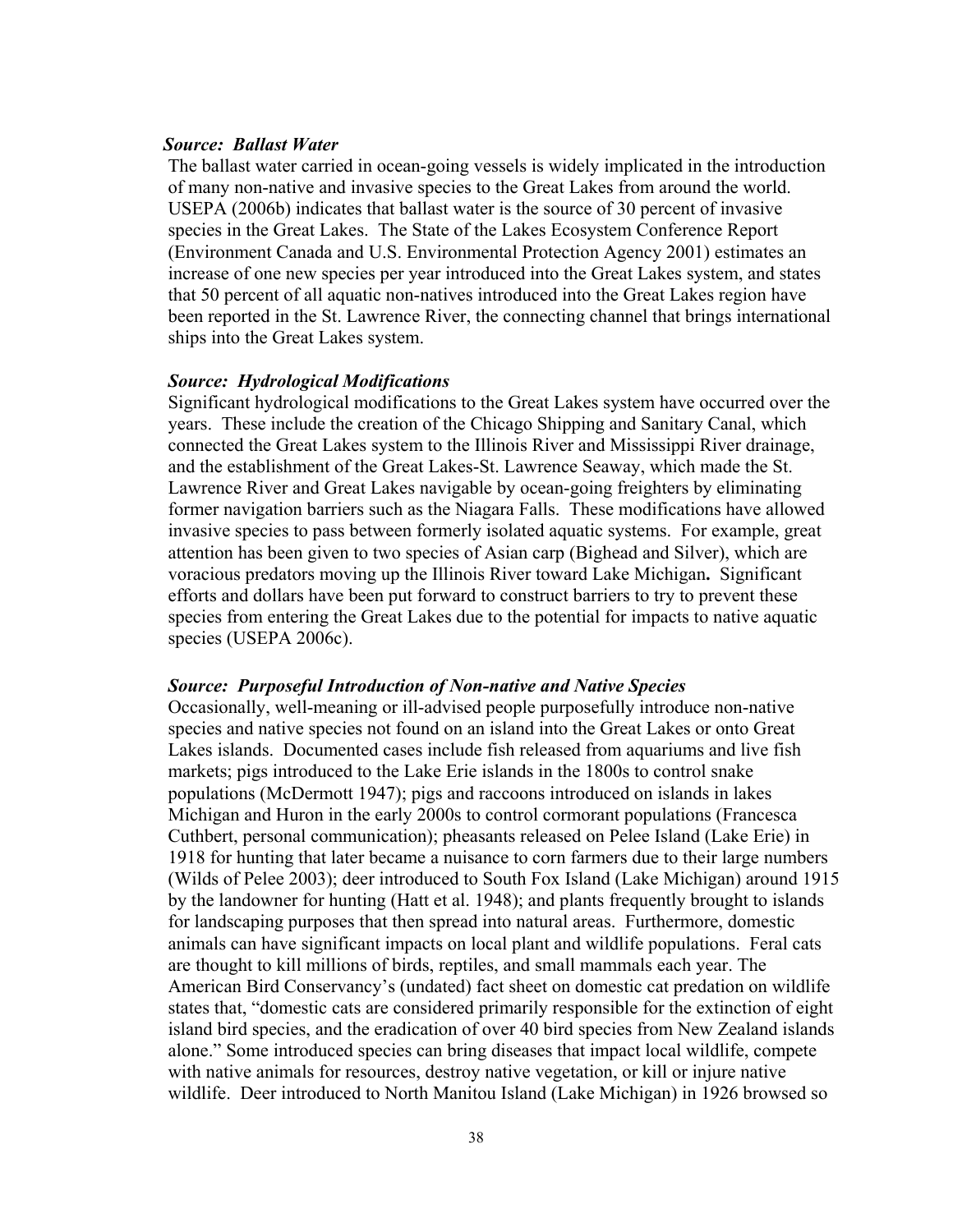heavily on herbaceous vegetation and certain species of trees that the forest composition changed over the years: conifers decreased while maple and beech increased (Flaspohler and Hurley 2004). Compared to South Manitou where no deer were present, nearby North Manitou had seven times less herbaceous and fern coverage and four times more sapling coverage (Flaspohler and Hurley 2004). In other cases the impact of the introduction is not felt as strongly. The significance of the threat to the system will vary depending on the sensitivity of the habitats to disturbance, the type of disturbance, the invasibility (the susceptibility of an environment to the colonization and establishment of individuals from species not currently part of the resident community) of the introduced species, and the size of the island.

### *Threat: Climate change*

Changes in global climate patterns due to trapping of greenhouse gases, particularly carbon dioxide, within the atmosphere are being widely predicted by scientists all over the world (IPCC 2007a). Climate change is expected to bring increased temperatures, altered distribution patterns of precipitation, greater intensity of storm events, melting of glaciers, and changes in local water levels (IPCC 2007a). Several models of climate change within the Great Lakes region provide possible scenarios for weather and precipitation should carbon dioxide levels double within the coming years. These models predict that doubled carbon dioxide in the atmosphere could increase air temperature between 2.6 and 9.1° Celsius (4.7 and 16.4° Fahrenheit), increase water temperature, alter precipitation, reduce snowfall and lake ice cover, increase evapotranspiration rates, and lower lake levels and connecting channel flow by 0.2 to 2.5 meters (0.66 to 8.2 feet) (Mortsch and Quinn 1996, Magnuson et al. 1997). The impacts of such climate change on Great Lakes island biodiversity would be wide in scope and extremely difficult to predict. Decreases in Great Lakes water levels, which define the boundaries of islands, can lead to increases in the area of an island exposed, expansion or loss of coastal wetland habitat (depending on elevation and topography), connection of some islands to the mainland, changes in extent and/or composition of island shoreline habitat, and changes in erosion and accretion patterns. Even slight changes in average or maximum/minimum temperatures and the associated alterations of precipitation can impact the life cycles and distribution of some plant and animal species**.** For example, it has been predicted that in portions of Canada climate change could replace moist boreal forests with transitional grasslands and cool temperate forests (Rizzo and Wilken 1992). Likewise, changes in precipitation, lake levels, runoff, and soil moisture are likely to result in a reduction in wetland coverage and an increase in incidences of fire and drought. Any of the predicted climate-change impacts could significantly alter plant and animal composition (Magnuson et al. 1997) on the already vulnerable Great Lakes islands.

The ramifications of global climate change on aquatic species that rely on the nearshore island environment are also potentially significant. Because different species of fish are dependent on specific seasonal temperature regimes, some will be affected in unique ways. For example, warmer water temperatures in the lakes will result in an extended growing season for fish that depend on warmer water for growth and development, but is also expected to result in less available oxygen (and potentially anoxic conditions) in the cooler, deeper portions of the lake that cool water fish species need to survive (Magnuson et al. 1997).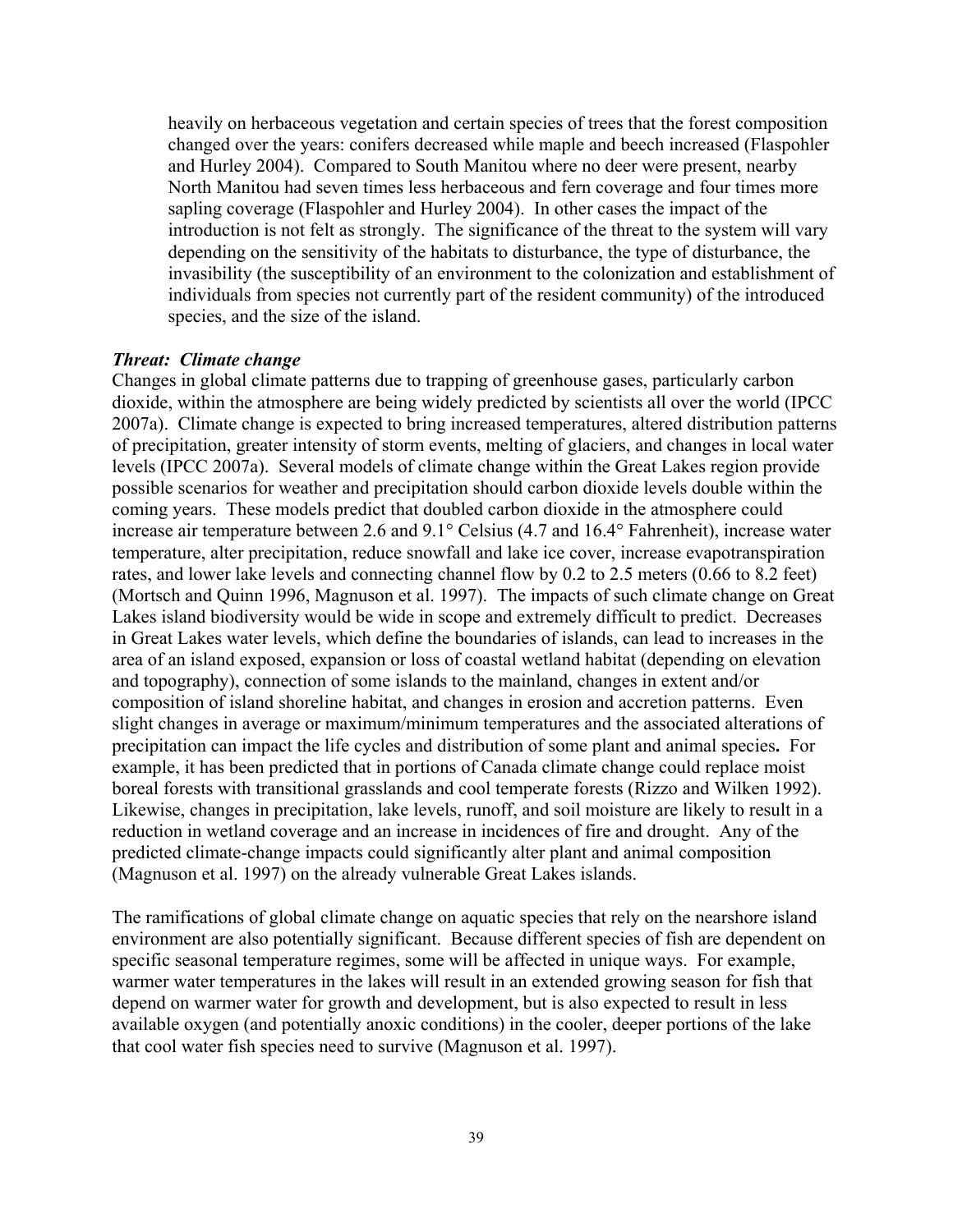Because climate change is a global issue likely to affect all Great Lakes islands and because most prevention and mitigation efforts must be addressed at a global level, this threat will not be specifically addressed within individual lake-by-lake island assessments still being compiled by the Collaborative. Consequently, our recommendations to address the threat of global climate change are:

*Recommendation 1: At an international level, work with other countries to devise policies, measures, and instruments to mitigate climate change, as suggested by the Intergovernmental Panel on Climate Change Fourth Assessment Report (IPCC 2007b).* 

*Recommendation 2: Take steps at a national (U.S. and Canada) level to a) reduce carbon dioxide emissions into the atmosphere from fossil-fuel burning, particularly from power plants and vehicles and b) create incentives and venues for offset credits for the public and private sector.* 

*Recommendation 3: At a local, state, and provincial level, limit carbon dioxide emissions from regulated industry sources, and provide incentives for vehicles that do not emit carbon dioxide.* 

*Recommendation 4: Because large-scale deforestation contributes to increased carbon dioxide in the atmosphere, use timber-management practices that promote rapid regeneration and encourage reforestation of previously disturbed areas.* 

### **LACK OF KNOWLEDGE AS A SIGNIFICANT THREAT**

In addition to the threats described above, our lack of knowledge about the islands as a collection, the plants and animals that inhabit these unique ecosystems, and the significant impact that typical daily human activities have on these delicate systems further contribute to loss of biodiversity. Without this knowledge, we are ill equipped to identify and prioritize conservation efforts to ensure that the most representative conservation targets are afforded permanent protective status. Prior to undertaking this study, the unknowns included the number and location of the islands, which island areas are of most ecological significance, what Great Lakes island-specific conservation targets would be, and the overall conservation status of the islands. The Collaborative took up the challenge to address these questions, having to start from scratch by defining just what constitutes an "island." But as the Collaborative continues to identify, collect, analyze, and report on island science, policy, management, and conservation activities, we remain ill equipped to make intelligent management decisions and to prioritize conservation efforts for the islands as a binational collection. Hence opportunities to preserve the significant biodiversity of the Great Lakes islands are slipping away each day. The Collaborative will continue efforts to ensure the conservation of Great Lakes islands in perpetuity through our efforts to increase and share island-specific knowledge.

### **IMPLICATIONS FOR CONSERVATION**

Although islands may be isolated in one sense, ecologically they are linked to the lakes, other islands, the mainland, and the globe through the movement of species, weather, and water. Strong cultural drivers are in place that foster the development of islands for human purposes to such an extent that our ability to conserve the globally significant non-human life that they hold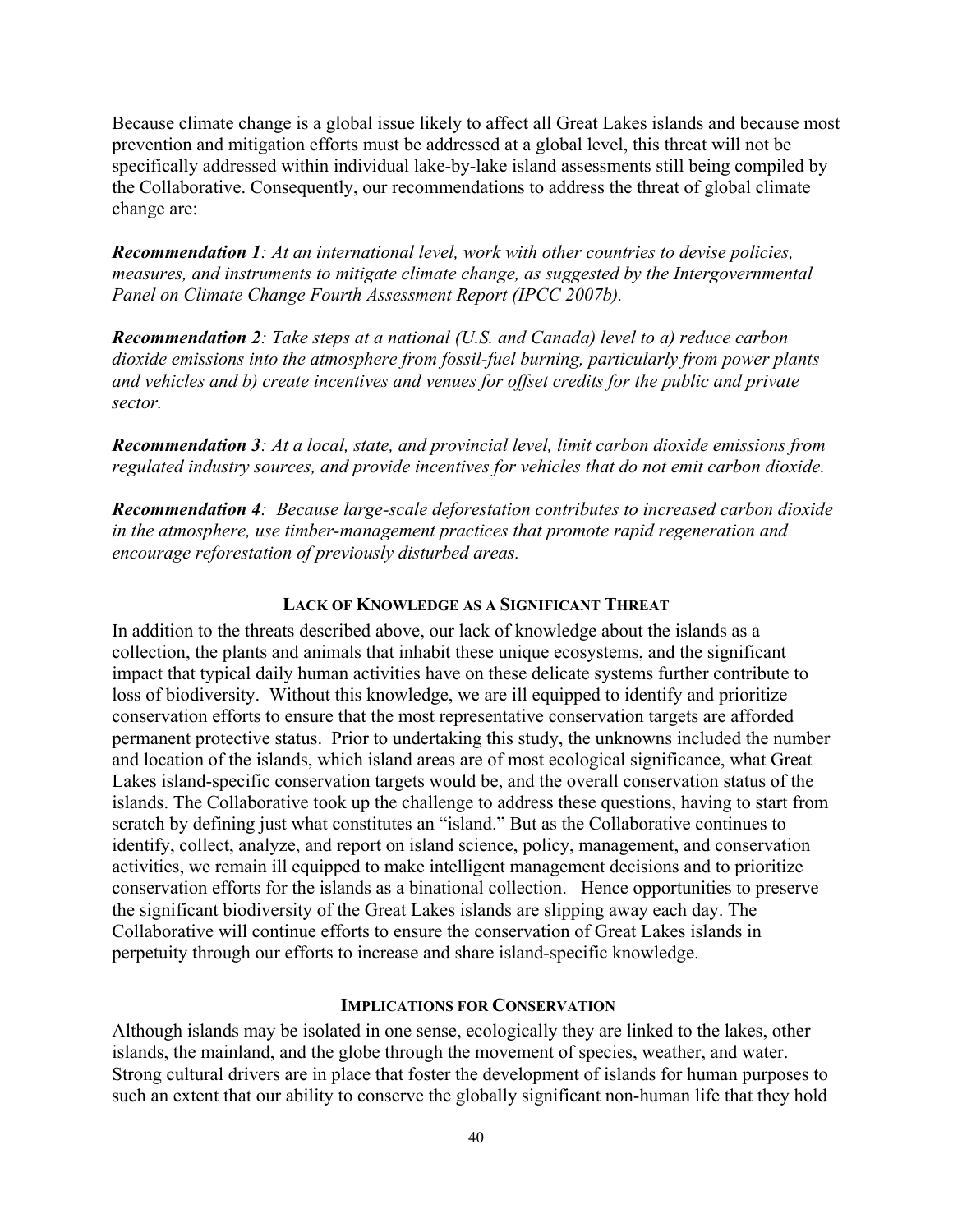is often restricted. To ensure the protection of biodiversity on Great Lakes islands, bold measures are needed by island residents, local, state/provincial, and federal governments, and citizens to halt and reverse threats that result in the most significant losses. Island owners and land managers will need to address loss and fragmentation of high-quality island habitats at a local level. Land managers should ensure that island management and recreation are compatible with native species and habitats. Regionally, resource managers need to prevent over-harvest of native plants and animals. Efforts to remediate contaminated sites need to continue and even increase, and the introduction of new chemicals into island environments must be done appropriately or when necessary be avoided. Nationally, governments need to take legislative action to halt the spread of invasive species by regulating ballast water releases and blocking existing sources of new invasive species, for example through the Chicago shipping and sanitary canal. Globally, governments must take legislative action to halt or reverse human-induced climate change stemming from the release of greenhouses gases into the atmosphere. Threats to the living resources of Great Lakes islands are wide in source, scope, and severity. Without focused conservation efforts to address specific threats to Great Lakes islands, they, like ecosystems throughout the world, face increasing and irreversible loss of biodiversity.

### **LITERATURE CITED**

American Bird Conservancy. Undated.Fact Sheet: Domestic cat predation on birds and other wildlife. www.abcbirds.org/cats/predation.pdf Accessed: July 12, 2006.

Avery, M.L., P.F. Springer, and N.S. Dailey. (1980). Avian mortality at man-made structures: An annotated bibliography (revised from 1978 ed.). U.S. Fish and Wildlife Service, Biological Services Program, National Power Plant Team, FWS/OBS-80/54.

Barclay, R.M.R., E.F. Baerwald, and J.C. Gruver. 2007. Variation in bat and bird fatalities at wind energy facilities: Assessing the effects of rotor size and tower height. Canadian Journal of Zoology. 85: 381-387.

Barr, H.M., and M. Gora. 2004. Lonz of Middle Bass. Trafford Publishing, Victoria, BC. 164 pp.

Bird Life International. Undated. Canadian IBA site catalogue query. http://www.bsceoc.org/iba/IBAsites.html Accessed: July 11, 2006.

Canadian Hydro Developers Inc. 2006. Development projects: Wolfe Island wind project. www.canhydro.com/www2005/newprojects\_wolfeisland\_wind.htm Accessed: July 11, 2006.

Cowen, P.E. 1992. The eradication of introduced Australian brushtail possums *Trichosurus vulpecula*, from Kepiti Island, a New Zealand Nature Reserve. Biological Conservation 61(3): 217-26.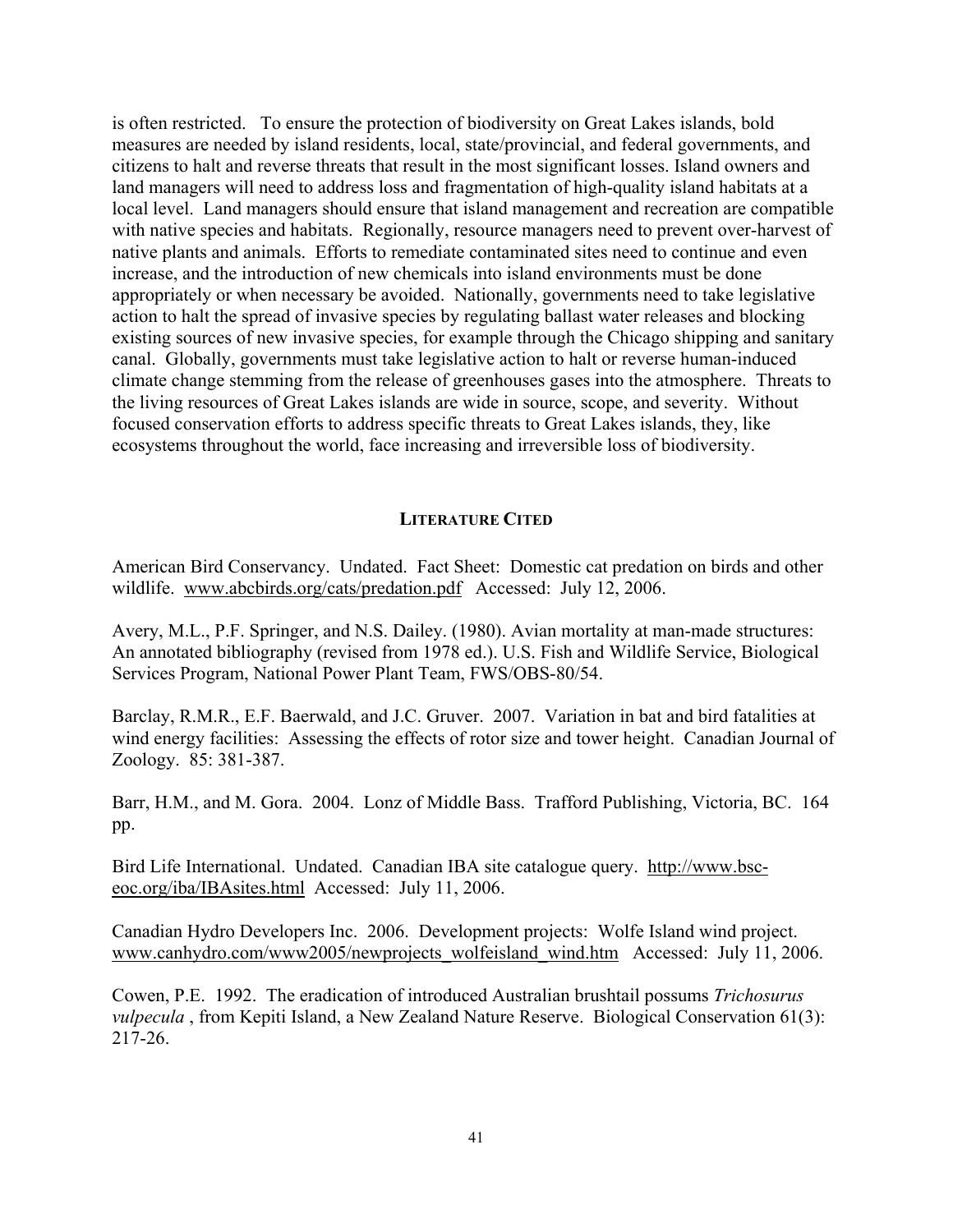Crispin, Susan. 1999. The global significance of Great Lakes islands. Pp. 6-10 *in* Karen E. Vigmostad, Ed. State of the Great Lakes Islands Report, Michigan State University. East Lansing, MI.

Edsall, T.A. 2001. Burrowing mayflies *(Hexagenia)* as indicators of ecosystem health. Aquatic Ecosystem Health and Management. 4: 283-92.

Ehrlich, P. and A. Ehrlich. 1981. Extinction: The causes and consequences of the disappearance of species. New York: Random House.

Eisler, R. 1988. Lead hazards to fish, wildlife and invertebrates: A synoptic review. U.S. Fish and Wildlife Service Biological Report 85.

Eisler, R. and A.A. Belisle. 1996. Planar PCB hazards to fish, wildlife, and invertebrates: A synoptic review. U.S. Fish and Wildlife Service Biological Report 31. 96 pp.

Environment Canada. 2000. Factsheet: The Great Lakes water levels. 7 pp. http://www.on.ec.gc.ca/water/factsheets/pdf/waterlevelfactsheet\_eng.pdf Accessed: July 12, 2006.

Environment Canada and U.S. Environmental Protection Agency. 2001. State of the Lakes Ecosystem Conference, 2000 conference proceedings. 92 pp. http://www.epa.gov/glnpo/solec/solec\_2000/solec\_2000\_proceedings.pdf Accessed: July 10, 2006.

Ewert, D.N., G.J. Soulliere, R.D. Macleod, M.C. Shieldcastle, P.G. Rodewald, E. Fujimura, J. Shieldcastle, and R.J. Gates. 2005. Migratory bird stopover site attributes in the western Lake Erie basin. Final report to The George Gund Foundation.

Fiedler, J.K. 2004. Assessment of bat mortality and activity at Buffalo Mountain Windfarm, eastern Tennessee. M.Sc. Thesis, Department of Wildlife and Fisheries Science, University of Tennessee, Knoxville.

Flaspohler, D.J. and Hurley, P.M. 2004. Setting restoration goals for disturbed Great Lakes island ecosystems: Policy considerations after you've got the data. Presentation given at International Association of Great Lakes Researchers, 2004. Waterloo, ON.

Fletcher, J.L. 1990. Review of noise and terrestrial species: 1983-1988. pp. 181-188 in: B. Berglund and T. Lindvall, Eds. Noise as a public health problem Vol. 5: New Advances in Noise Research Part II. Swedish Council for Building Research, Stockholm.

GINews.net. 2005. The history of Grand Island. http://www.isledegrande.com/ Accessed: July 12, 2006.

[GLWQA] Great Lakes Water Quality Agreement. 1987. http://epa.gov/glnpo/glwqa/1978/articles.html#ARTICLE%201 Accessed: July 20, 2007.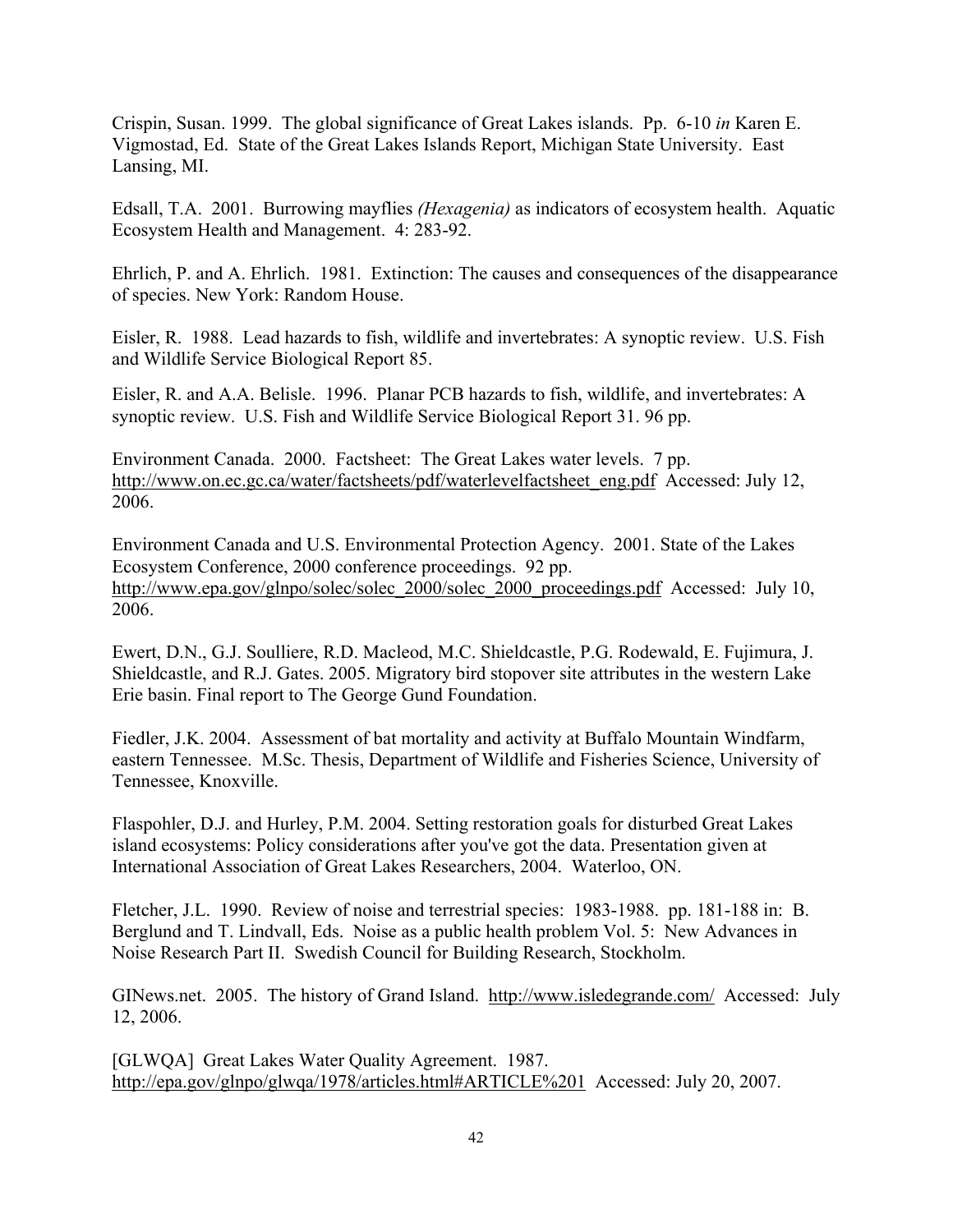Goodyear CS, TA Edsall, DV Ormsby Dempsey, GD Moss, and PE Polanski. 1982. Atlas of the spawning and nursery areas of Great Lakes fishes. U.S. Fish and Wildlife Service, Washington, DC. FWS/OBS-82/52.

Guynup, S. 2003. Light pollution taking toll on wildlife, eco-groups say. National Geographic Today. http://news.nationalgeographic.com/news/2003/04/0417\_030417\_tvlightpollution.html Accessed: July 12, 2006.

Hansen, M.J., and J.W. Peck. 1995. Lake trout in the Great Lakes. *In* U.S. Geological Survey. Our living resources: A report to the nation on the distribution, abundance, and health of U.S. plants, animals, and ecosystems. http://biology.usgs.gov/s+t/noframe/m2130.htm Accessed: July 12, 2006.

Harder, B. 2004. Degraded darkness. Conservation in Practice: 5(2): 4 pp.

Hatt R.T., J. VanTyne, L.C. Stuart, C.H. Pope, and A.B. Grobman. 1948. Island life: A study of the land vertebrates of eastern Lake Michigan. Cranbrook Institute of Science Bulletin No. 27. Bloomfield Hills, MI. 179 pp.

[IPCC] Intergovernmental Panel on Climate Change. 2007a. Climate change 2007: impacts, adaptation, and vulnerability. Working Group II contribution to the Intergovernmental Panel on Climate Change fourth assessment report, summary for policy makers. Geneva, Switzerland. 22 pp.

[IPCC] Intergovernmental Panel on Climate Change. 2007b. Climate change 2007: Mitigation. Contribution of Working group III to the Fourth Assessment Report of the Intergovernmental Panel on Climate Change [B. Metz, O. R. Davidson, P. R. Bosch, R. Dave, L. A. Meyer (eds)], Cambridge University Press, Cambridge, United Kingdom and New York, NY, USA.

Jalava, J. V., W. L. Cooper, and J. L. Riley. 2005. Ecological survey of the eastern Georgian Bay coast. Nature Conservancy of Canada, Toronto, and Ontario Ministry of Natural Resources, Peterborough, Ontario. 180 pp. + CD-ROM.

Judziewicz, E. J. 2001. Flora and vegetation of the Grand Traverse islands (Lake Michigan), Wisconsin and Michigan. Michigan Botanist 40:81-208.

Kerns, J. and Kerlinger, P. 2004. A study of bird and bat collision fatalities at the Mountaineer Wind Energy Center, Tucker County, West Virginia: Annual report for 2003. Curry and Kerlinger, McLean, VA.

Kerns, J., W.P. Erickson, and E. B. Arnett. 2005. Bat and bird fatality at wind energy facilities in Pennsylvania and West Virginia. Pp. 24-95 i*n* Relationships between bats and wind turbines in Pennsylvania and West Virginia: An assessment of fatality search protocols, patterns of fatality, and behavioral interactions with wind turbines. E.B. Arnett, Ed. The Bats and Wind Energy Cooperative, Bat Conservation International, Austin, Tex.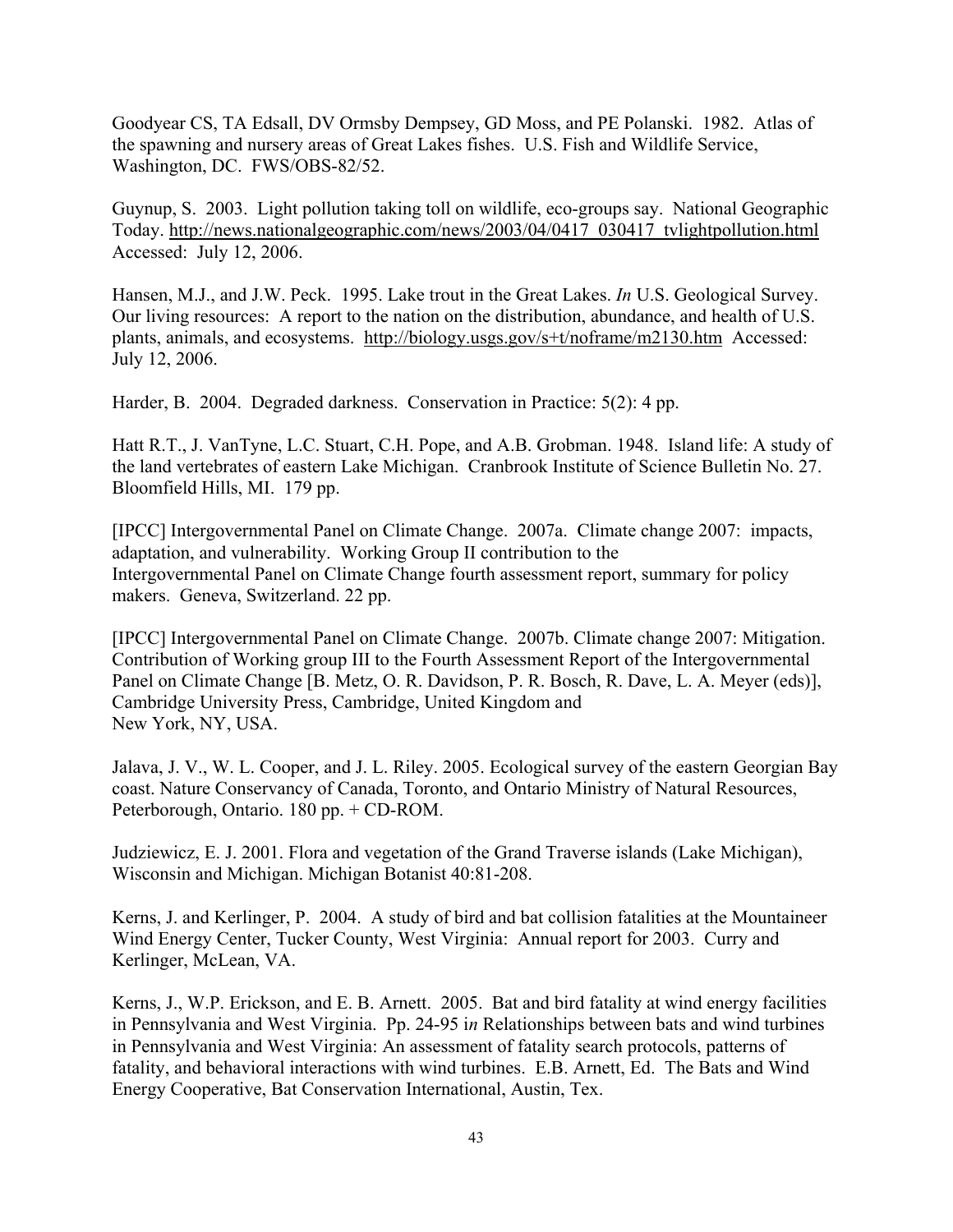Kolar, C.S., and D.M. Lodge. 2002. Ecological predictions and risk assessment of alien fishes in North America. Science 298: 1233-6.

Lafarge North America Inc. 2004. Press release: Lafarge North America acquires Kellstone Quarry and River Dock. March 4, 2004.

LaPan, S.R., A. Mathers, T.J. Stewart, R.E. Lange, and S.D. Orsatti. 2002. Draft fishcommunity objectives for the St. Lawrence River. Great Lakes Fisheries Commission Special Publication 2002. 27 pp.

MacArthur, R. H. and E. O. Wilson. 1967. The theory of island biogeography. Princeton University Press, Princeton, New Jersey.

Magnuson, J.J., K.E. Webster, R.A. Assel, C.J. Bowser, P.J. Dillon, J.G. Eaton, H.E. Evans, E.J. Fee, R.I. Hall, L.R. Mortsch, D.W. Schindler, and F. H. Quinn. 1997. Potential effects of climate changes on aquatic systems: Laurentian Great Lakes and Precambrian Shield region. Hydrological Processes 11: 825-71.

Manci, K.M., Gladwin, D.N., Villella, R. and M.G. Cavendish, 1988. Effects of aircraft noise and sonic booms on domestic animals and wildlife: A literature synthesis. U.S. Fish and Wildlife Service. National Ecology Research Center, Ft. Collins, CO NERC-88/29. 88 pp.

McDermott PW. 1947. Snake stories from the Lake Erie islands. Inland Seas 3:83-8.

Mortsch, L.D., and F.H. Quinn. 1996. Climate change scenarios for Great Lakes basin ecosystem studies. Limnology and Oceanography 14(5): 903-11.

North, S.G., D.J. Bullock, and M.E. Dulloo. 1994. Changes in the vegetation and reptile populations on Round Island, Mauritius, following eradication of rabbits. Biological Conservation 67(1): 21-28.

Office of the Governor of New York. 1996. Press Release: Governor: Stabilization work on Strawberry Island to begin, October 2, 1996. 2pp. www.state.ny.us/governor/press/oct2.html (Accessed: June 10, 2005).

Ohio Department of Health. 2004. Director Investigation: Gastrointestinal Illness, South Bass Island, Lake Erie, Preliminary Report. http://www.odh.ohio.gov/ASSETS/3C278273BD8B4382A97A2B8CEC309A7D/SBIODH.pdf Accessed: July 17, 2006.

RE Grant and Associates. Undated. St. Lawrence River discussion papers: Fish habitat changes-Thousand Islands, Middle Corridor, and Lake St. Lawrence. Brockville, ON. 8pp.

Rizzo, B.W. and E. Wilken. 1992. Assessing the sensitivity of Canada's ecosystems to climactic change. Climactic Change 21: 37-55.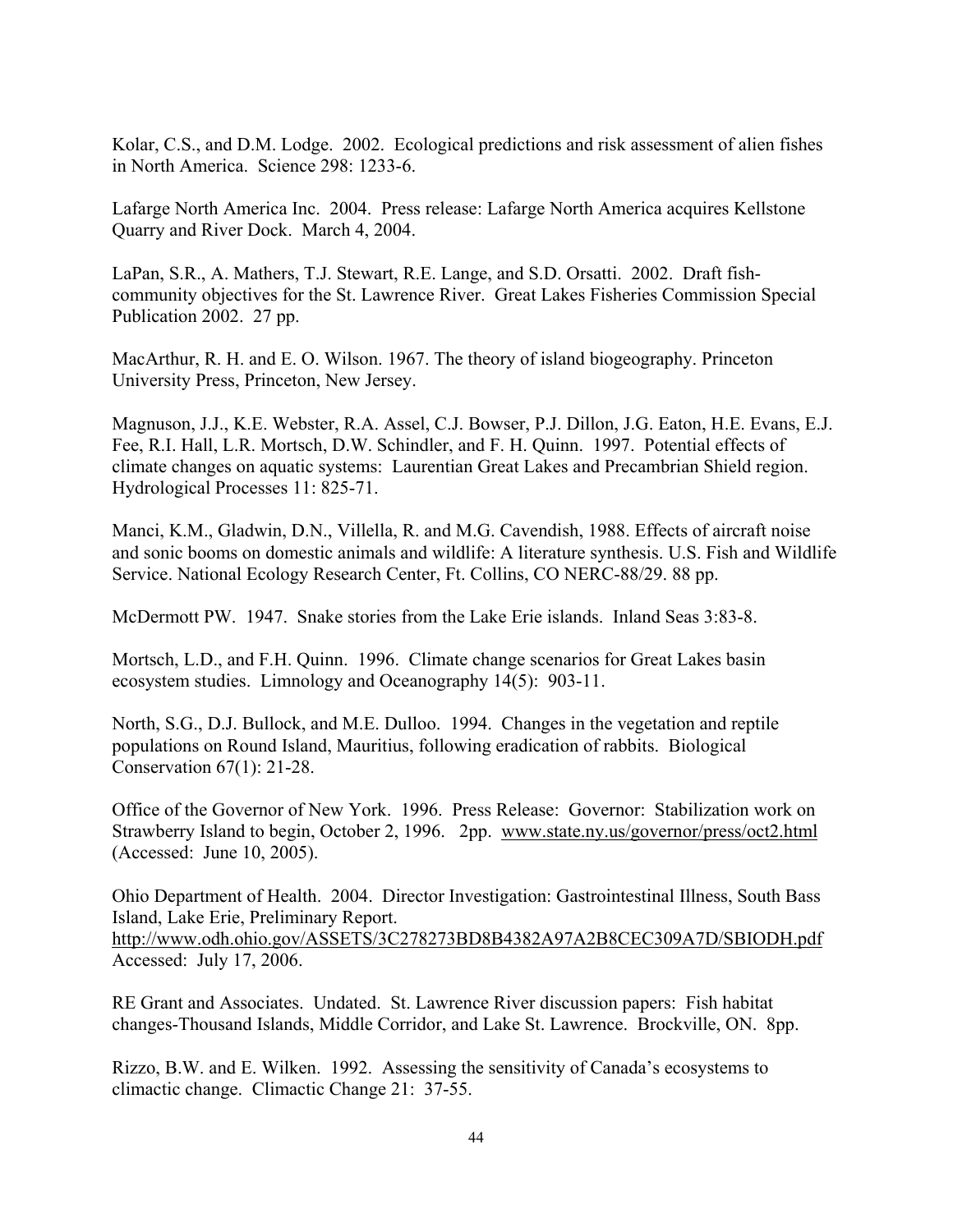Soule, Judith. 1999. Biodiversity of Michigan's Great Lakes islands: Knowledge, threats, protection. Pp. 11-26 *in* Karen E. Vigmostad, Ed. State of the Great Lakes islands report. Michigan State University. East Lansing, MI.

Soulé, Michael. 1991. Conservation: Tactics for a constant crisis. Science 253: 744-50.

Taylor, R.H., and B.W. Thomas. 1989. Eradication of Norway rats (*Rattus norvegicus*) from Hawea Island, Fiordland, using Brodifacoum. New Zealand Journal of Ecology 12: 23-32.

Tennessee Valley Authority. 2002. Final environmental assessment 20-MW wind farm and associated energy storage facility. Tennessee Valley Authority, Knoxville.

The Nature Conservancy. 2004. Conservation by design: A framework for mission success. Arlington, VA. 14 pp.

Tuttle, M.D. 2004. Wind energy and the threat to bats. Bats 22(2): 4-5.

[USDOE] U.S. Department of Energy. 2007. Wind power today. Washington DC. 10 pp. http://www.nrel.gov/docs/fy07osti/41330.pdf Accessed: July 25, 2007.

[USEPA] U.S. Environmental Protection Agency. 2007. Invasive Species. http://www.epa/gov/owow/invasive\_species/\_Accessed: July 25, 2007.

[USEPA] U.S. Environmental Protection Agency. 2006a. Drinking water contaminants. http://www.epa.gov/safewater/contaminants/index.html#organic Accessed: July 20, 2007.

[USEPA] U.S. Environmental Protection Agency. 2006b. Great Lakes invasive species. http://www.epa.gov/greatlakes/invasive/index.html Accessed: July 20, 2007.

[USEPA] U.S. Environmental Protection Agency. 2006c. Asian carp and the Great Lakes. http://www.epa.gov/glnpo/invasive/asiancarp/ Accessed: July 20, 2007.

[USEPA] U.S. Environmental Protection Agency. 2003. Conservation of biological diversity in the Great Lakes basin ecosystem: Issues and opportunities. www.epa.gov/glnpo/ecopage/glbd/issues/intro.html Accessed: March 3, 2005.

[USEPA and Environment Canada] U.S. Environmental Protection Agency and Environment Canada. 1997. Great Lakes binational toxics strategy: Canada United States strategy for the virtual elimination of persistent toxic substances in the Great Lakes. http://binational.net/bns/strategy\_en.pdf Accessed: July 20, 2007.

[USFWS] U.S. Fish and Wildlife Service. 2003. Lake Erie Watersnake (*Nerodia sipedon insularum*) recovery plan. U.S. Fish and Wildlife Service, Fort Snelling, MN. 111 pp.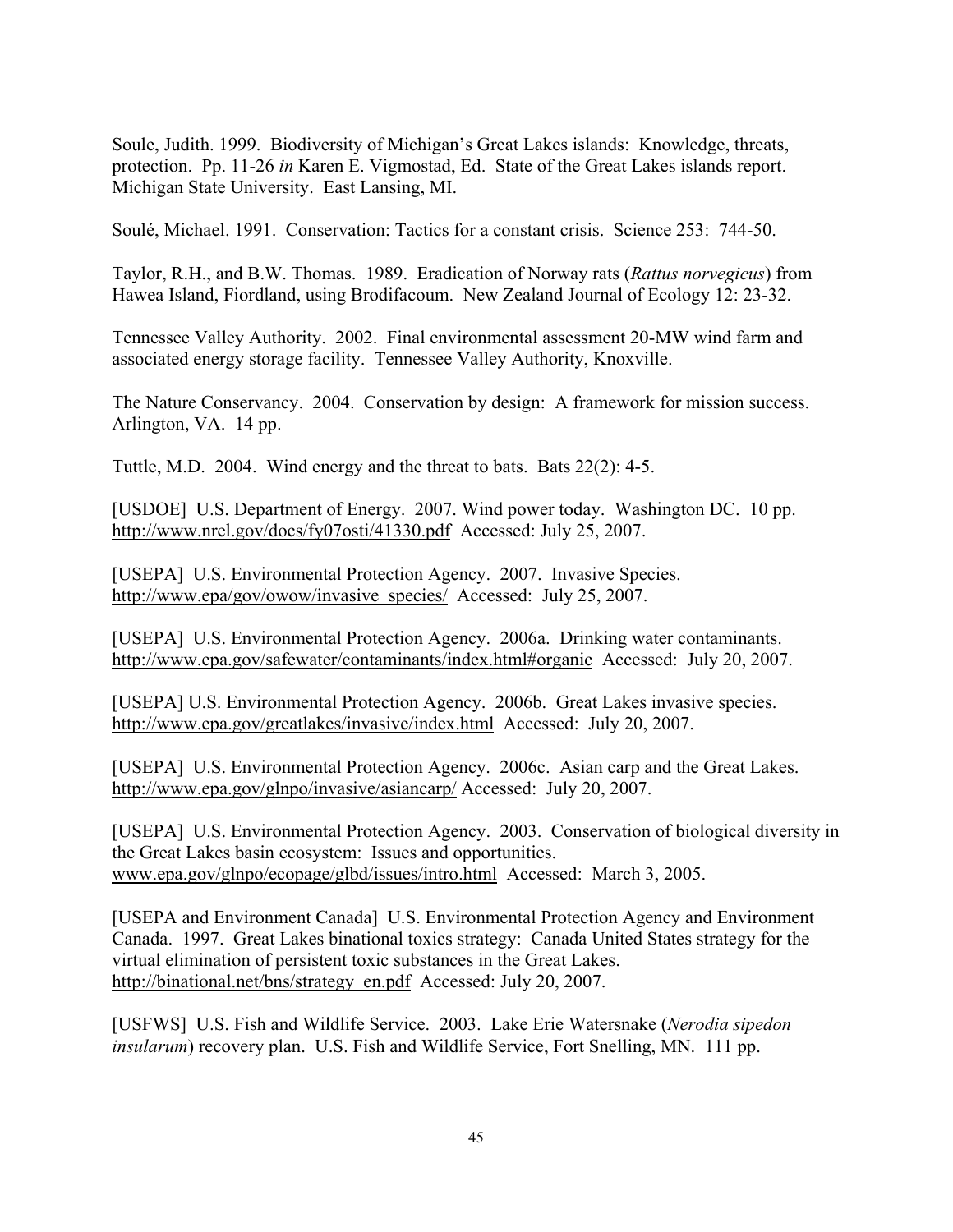[USFWS] U.S. Fish and Wildlife Service. 1997. Recovery plan for Houghton's Goldenrod *(Solidago houghtonii* A. Gray). Ft. Snelling, Minnesota. vii **+** 58 pp.

[USFWS] U.S. Fish and Wildlife Service. 1996. Piping Plover *(Charadrius melodus),* Atlantic Coast population, revised recovery plan. Hadley, Massachusetts. 258 pp.

[USFWS] U.S. Fish and Wildlife Service. Undated. Sea lamprey control in the Great Lakes. http://www.fws.gov/midwest/Fisheries/topic-sealamprey.htm Accessed: July 17, 2006.

U.S. Geological Survey. Undated. Lake whitefish and the ecological recovery of the Detroit River fact sheet. http://www.glsc.usgs.gov/\_files/factsheets/2006-2%20whitefish.pdf. Accessed: July 19, 2007.

Vigmostad, K.E., ed. 1999. State of the Great Lakes islands: Proceedings from the 1996 U.S.- Canada Great Lakes Islands Workshop, Michigan State University, East Lansing.

Walker, B.H. 1991. Biodiversity and ecological redundancy. Conservation Biology 6: 18-23.

Weir, R.D. 1976. Annotated bibliography of bird kills at man-made obstacles: a review of the state of the art and solutions. Canadian Wildlife Service, Ontario Region, Ottawa. 85 pp.

Wikipedia. 2007. Lighthouse. http://en.wikipedia.org/wiki/Lighthouse. Accessed: July 19, 2007.

Wilds of Pelee. 2003. Pelee Island—Human and natural history; guide to a unique island community. Wilds of Pelee; Ontario, Canada. 72 pp.

Willford, W.A., M.J. Mac, and R.J. Hesselberg. 1987. Assessing the bioaccumulation of contaminants from sediments by fish and other aquatic organisms. Hydrobiologia 149(1): 107- 11.

Wires, L.R. and F.J. Cuthbert. 2001. Prioritization of waterbird colony sites for conservation in the U.S. Great Lakes. Final report to USFWS. Ft. Snelling, MN.

Wolfe, M.F., S. Schwartzbach, and R.A. Sulaiman. 1998. Effects of mercury on wildlife: A comprehensive review. Environmental Toxicology and Chemistry 17(2): 146-60.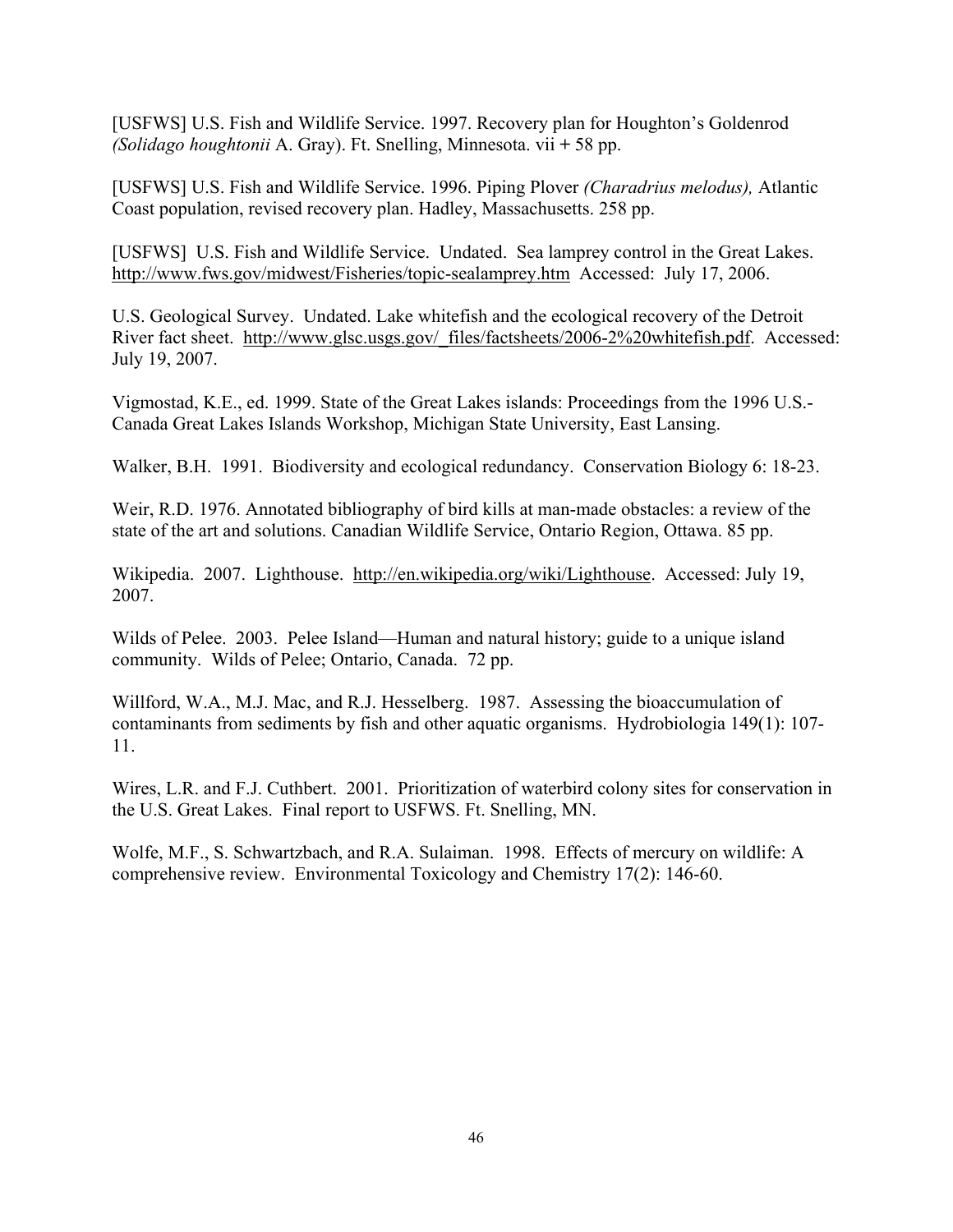### **FORTHCOMING EFFORTS**

The Collaborative's focus is on creating a lasting framework for the binational conservation of the Great Lakes islands. The framework will be based in science and point to the most vital conservation needs and opportunities. The team will continue to assemble data, literature, and expert advice about the biodiversity and features of the islands throughout 2007. By early 2008, we will distribute a framework document for peer and public review. Presently that document is being written (see Appendix 5 for the Lake Huron prototype of profiles we are developing for the islands by lake and connecting channel). We welcome ideas, information, and questions via email at info@greatlakesislands.org, or by contacting the teams members identified in *Acknowlegments*. Information will be posted on www.greatlakesislands.org as it becomes available.

Islands hold intense alure as places of rest, retreat, and romance. Often due to this unique appeal, islands face particular threats while lacking the innate ability to counter them. Islands by their very nature are fragile and cannot be treated like mainland areas. We hope that once this is understood, people throughout the basin will actively work to ensure that island activities are appropriate and sustainable. With 31,407 globally unique Great islands, it will take hundreds or even thousands of people from all walks of life to give the Great Lakes islands the special attention they require if we are to enjoy their beauty, life, and resources today and into the future. The world's largest collection of freshwater islands are a one-time irreplaceable gift, and we welcome participation in the efforts of the Collaborative to conserve them in perpetuity.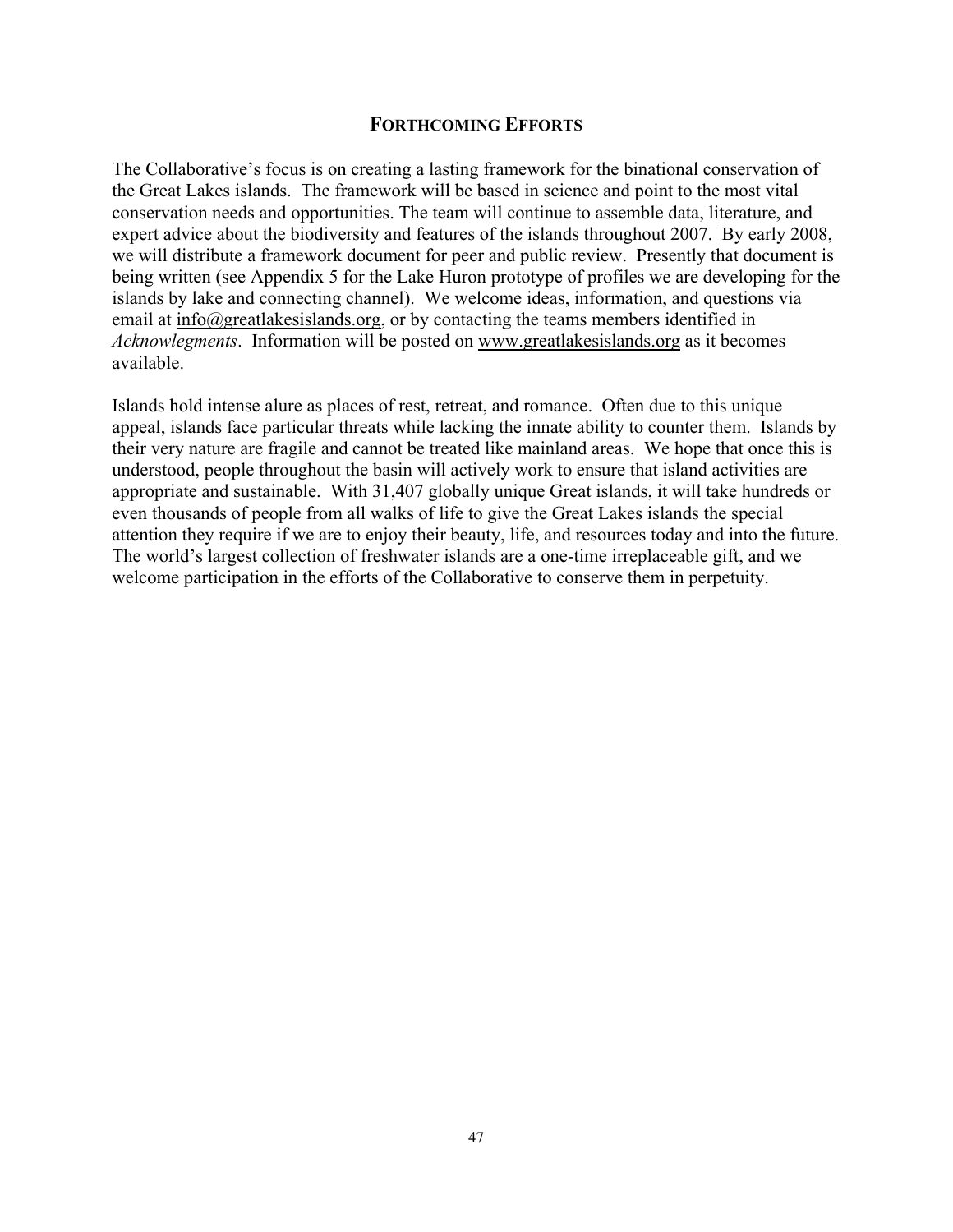## **APPENDIX 1: OTHER PROJECT DELIVERABLES**

- Creating a binational Great Lakes Islands geographic information system that led to, among other things:
	- o Tabulation and mapping of the 31,407 Great Lakes islands
	- o "Finding" numerous islands in the lakes that heretofore had not been counted
- Developing the first freshwater island classification system
- Providing support for the 2005 publication of *The Biological Ranking Criteria for Conservation of Islands in the Laurentian Great Lakes* by Ewert et al. that underlies this project (see http://www.greatlakesislands.org/USFWS%20Island%20Ranking%20Rpt.pdf)
- Developing and submitting island indicators to SOLEC 2006 (see Appendix 4)
- Convening a one-day session that drew 14 papers on the Islands of the Great Lakes at the 2004 International Association for Great Lakes Research Conference in Waterloo, Ontario
- Organizing six *Great Lakes Islands Workshops* during July and August 2006 in Thunder Bay, Ontario; Traverse City and Grosse Ile, Michigan; Clayton, New York; and two in the Georgian Bay, Ontario with radio, television, and newspaper coverage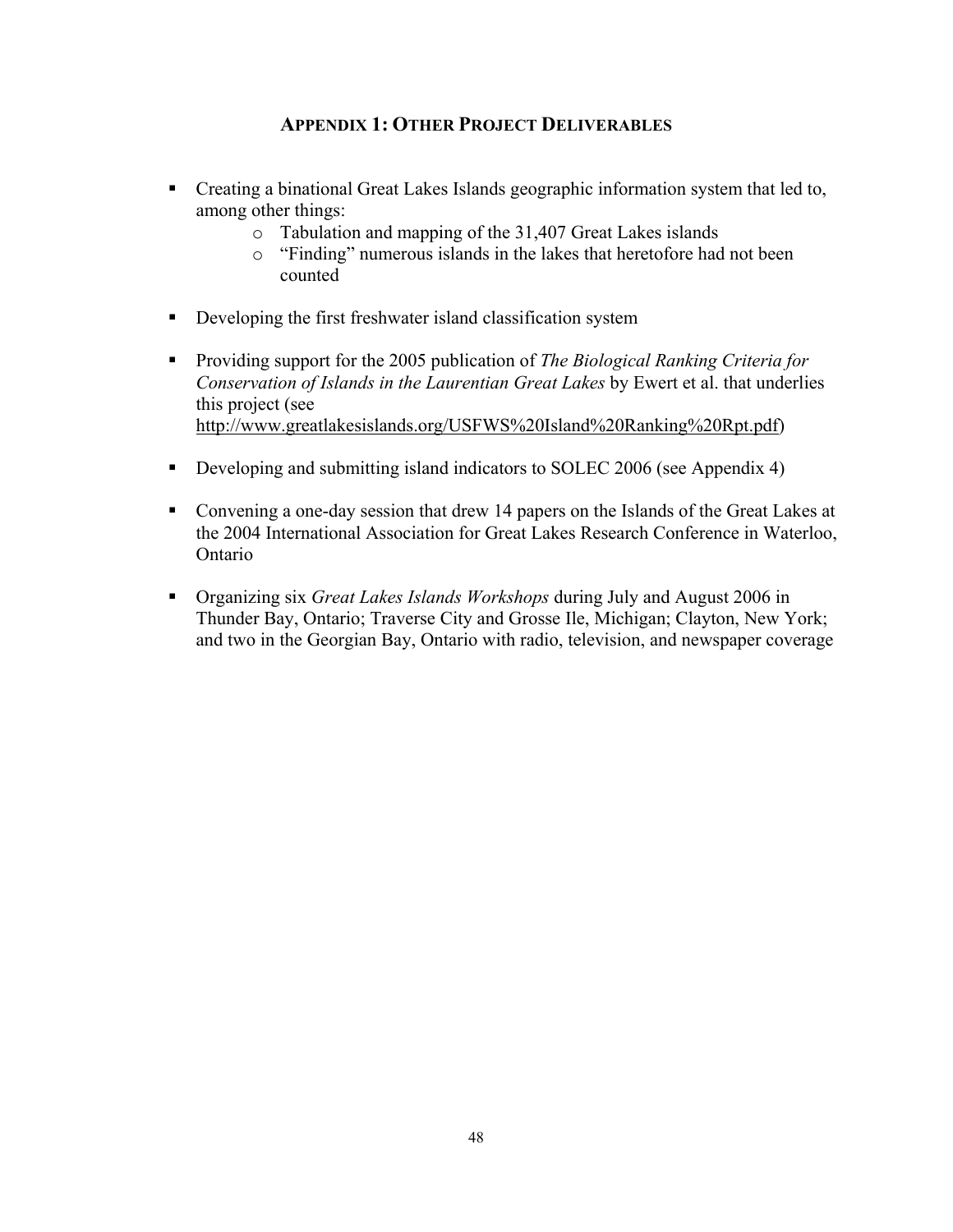| Common                    | Scientific                       |  |
|---------------------------|----------------------------------|--|
|                           | <b>PLANTS</b>                    |  |
| Auricled twayblade        | Listera auriculata               |  |
| Bird's-eye primrose       | Primula mistassinica             |  |
| Canada yew                | Taxus canadensis                 |  |
| Choke cherry              | Prunus virginiana                |  |
| Common butterwort         | Pinguicula vulgare               |  |
| Common hound's tongue     | Cynoglossum officinale           |  |
| Common juniper            | Juniperus communis               |  |
| Creeping juniper          | Juniperus horizontalis           |  |
| Dwarf lake iris           | Iris lacustris                   |  |
| Eastern redbud            | Cercis canadensis                |  |
| Eurasian water-milfoil    | Myriophyllum spicatum            |  |
| European helleborine      | Epipactus helleborine            |  |
| European marsh thistle    | Cirsium palustre                 |  |
| Garlic mustard            | Alliaria petiolata               |  |
| Glossy buckthorn          | Rhamnus frangula                 |  |
| Gold-moss stonecrop       | Sedum acre                       |  |
| Hill's pondweed           | Potamogeton hillii               |  |
| Houghton's goldenrod      | Solidago houghtonii              |  |
| Lakeside daisy            | Hymenoxys herbacea               |  |
| Michigan monkey flower    | Mimulus glabaratus michiganensis |  |
| Mooseberry                | Viburnum edule                   |  |
| Pitcher's thistle         | Cirsium pitcheri                 |  |
| Poison ivy                | Toxidendron radicans             |  |
| Prairie dropseed          | Sporobolus heterolepis           |  |
| Prairie dunewort (fern)   | Botrychium campestre             |  |
| Prairie smoke             | Geum triflorum                   |  |
| Purple loosestrife        | Lithrum salicaria                |  |
| Reed canary grass         | Phalaris arundinacea             |  |
| Ram's head lady's slipper | Cypripedium arietinum            |  |
| Sand cherry               | Prunus pumila                    |  |
| Spotted knapweed          | Centaurea biebersteinii          |  |
| Timothy grass             | Phleum pratense                  |  |
| White cedar               | Thuja occidentalis               |  |
|                           |                                  |  |
| <b>MOLLUSCS</b>           |                                  |  |
| Quagga mussel             | Dreissena bugensis               |  |

# **APPENDIX 2: SPECIES COMMON AND SCIENTIFIC NAMES**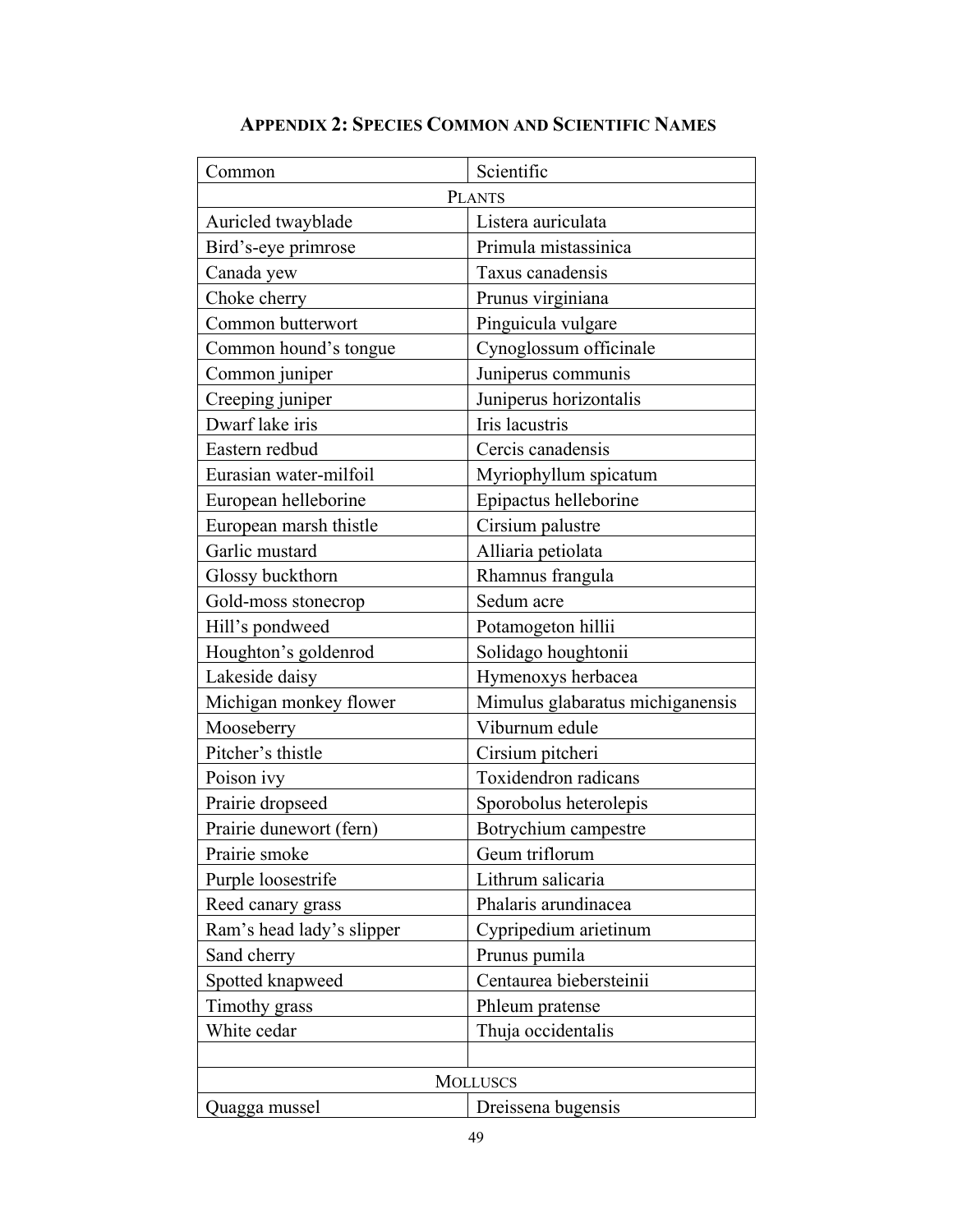| Zebra mussel         | Dreissena polymorpha            |
|----------------------|---------------------------------|
| Snail                | Triodopsis albolabris goodrichi |
| Snail                | Anguispira kochi strontiana     |
|                      |                                 |
|                      | CRUSTACEANS                     |
| Spiny water flea     | Bythotrephes cederstroemi       |
|                      |                                 |
|                      | <b>INSECTS</b>                  |
| Lake huron locust    | Trimerotropis huroniana         |
|                      |                                 |
|                      | <b>FISH</b>                     |
| Alewife              | Alosa pseudoharengus            |
| Bighead carp         | Hypophthalmichthys nobilis      |
| Bluegill             | Lepomis macrochirus             |
| <b>Brook</b> trout   | Salvo fontinalis                |
| Brown carp           | Carpiodes cyprinus              |
| Eurasian river ruffe | Gymnocephalus cernuus           |
| Lake trout           | Salvelinus namaycush            |
| Lake whitefish       | Coregonus clupeaformis          |
| Largemouth bass      | Micropterus salmoides           |
| Northern pike        | Esox lucius                     |
| Round goby           | Neogobius melanostomus          |
| Sea lamprey          | Petromyzon marinus              |
| Silver carp          | Hypophthalmicthys molitrix      |
| Smallmouth bass      | Micropterus dolomieu            |
| Walleye              | Sander vitreus                  |
|                      |                                 |
|                      | AMPHIBIANS                      |
| American toad        | Bufo americanus                 |
|                      |                                 |
|                      | <b>REPTILES</b>                 |
| Eastern fox snake    | Elaphe vulpina gloydi           |
| Eastern garter snake | Thamnophis sirtalis             |
| Eastern massassauga  | Sistrurus catenatus             |
| Lake Erie watersnake | Nerodia sipedon insularum       |
| Northern watersnake  | Nerodia sipedon sipedon         |
| Timber rattlesnake   | Crotalus horridus               |
|                      |                                 |
|                      |                                 |
|                      |                                 |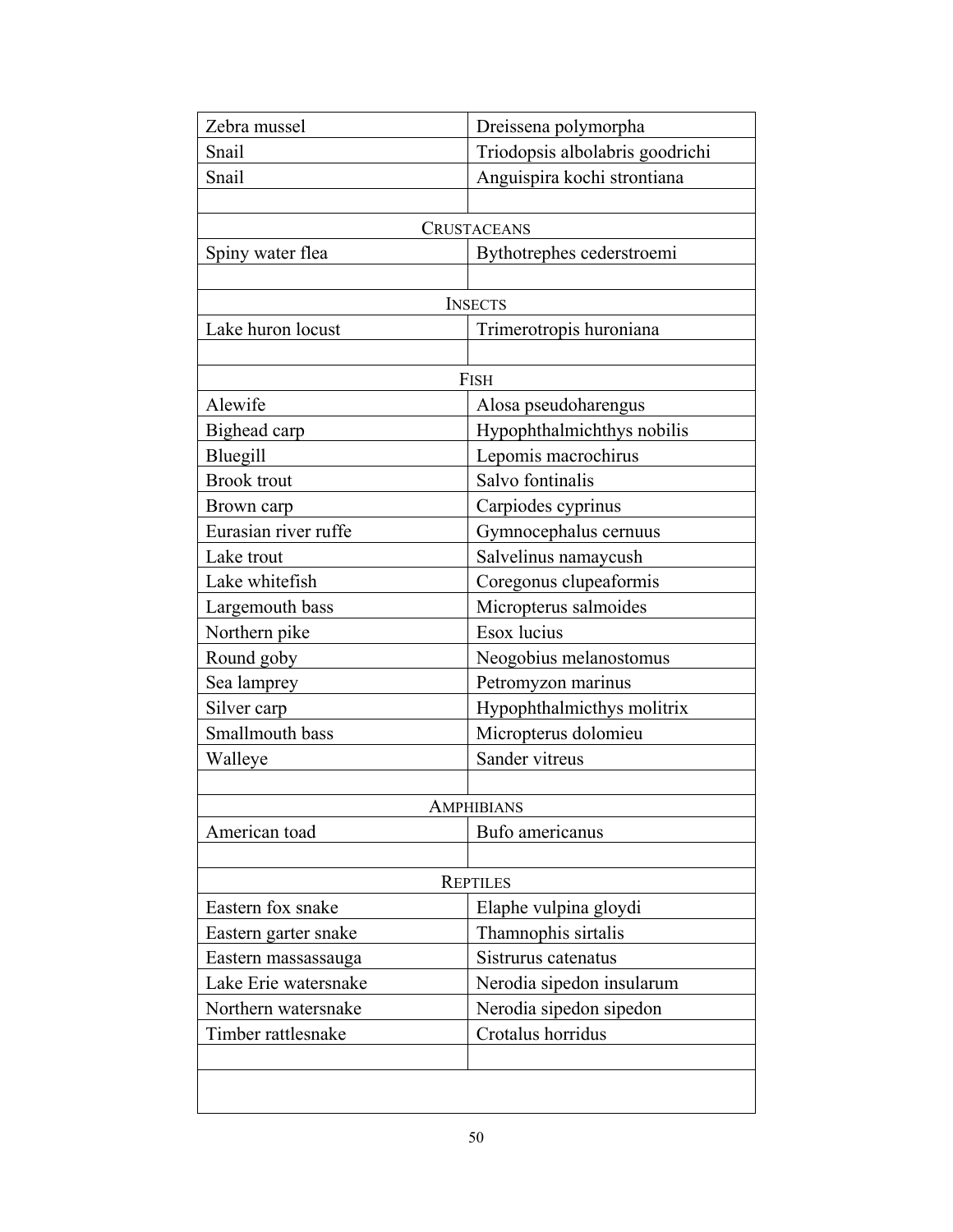| <b>BIRDS</b>             |                                 |  |
|--------------------------|---------------------------------|--|
| American redstart        | Setophaga ruticilla             |  |
| Bald eagle               | Haliaeetus leucocephalus        |  |
| <b>Black</b> tern        | Chlidonias niger                |  |
| Double-crested cormorant | Phalacrocorax auritus           |  |
| Forster's tern           | Sterna forsteri                 |  |
| Great horned owl         | Bubo virginianus                |  |
| Herring gull             | Larus argentatus                |  |
| Kirtland's warbler       | Dendroica kirtlandii            |  |
| Piping plover            | Charadrius melodus              |  |
| Ring-billed gull         | Larus delawarensis              |  |
| Ruffed grouse            | Bonasa umbellus                 |  |
| Song sparrow             | Melospiza melodia               |  |
| Yellow-breasted chat     | Icteria virens                  |  |
|                          |                                 |  |
|                          | <b>MAMMALS</b>                  |  |
| American badger          | Taxidea taxus                   |  |
| American beaver          | Castor canadensis               |  |
| <b>Black</b> bear        | Ursus americanus                |  |
| Caribou                  | Rangifer tarandus               |  |
| Cottontail rabbit        | Sylvilagus floridanus           |  |
| Coyote                   | Canis latrans                   |  |
| Deer mouse               | Peromyscus maniculatus gracilis |  |
| Eastern chipmunk         | Tamias striatus                 |  |
| Eastern fox squirrel     | Sciurus niger                   |  |
| Eastern gray squirrel    | Sciurus carolinensis            |  |
| Eastern timber wolf      | Canis lupus                     |  |
| Gray fox                 | Urocyon cinereoargenteus        |  |
| House Mouse              | Mus musculus                    |  |
| Long-tailed weasel       | Mustela frenata                 |  |
| Mink                     | Mustela vison                   |  |
| Moose                    | Alces alces                     |  |
| Muskrat                  | Ondatra zibethicus              |  |
| Norway Rat               | Rattus norvegicus               |  |
| Raccoon                  | Procyon lotor                   |  |
| Red fox                  | Vulpes vulpes                   |  |
| Red squirrel             | Sciurus vulgaris                |  |
| Red-backed vole          | Clethrionomys gapperi           |  |
| Striped skunk            | Mephitis mephitis               |  |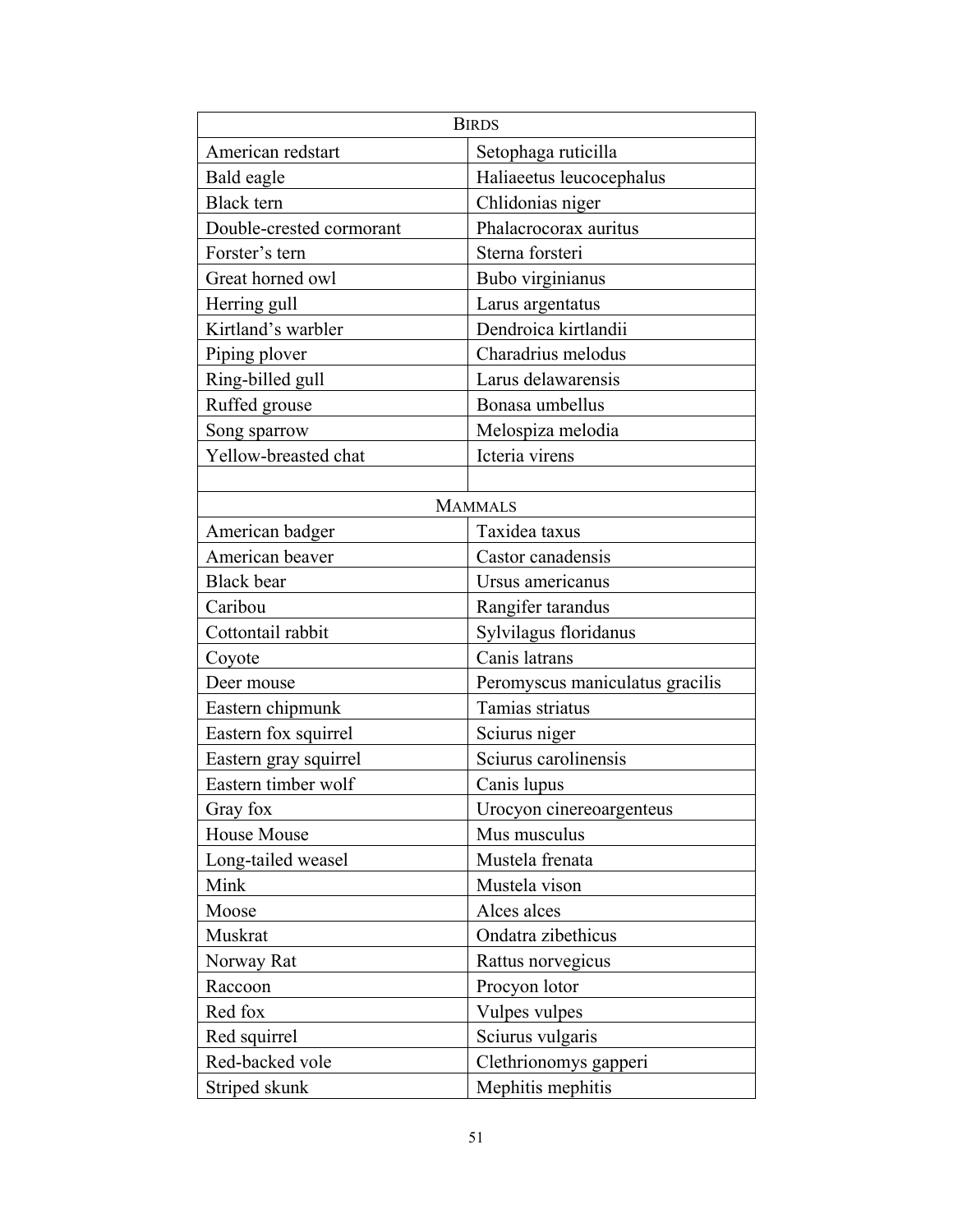| White-footed mouse  | Peromyscus leucopus           |
|---------------------|-------------------------------|
| White-tailed deer   | <b>Odocoileus</b> virginianus |
| Woodland deer mouse | Peromyscus maniculatus        |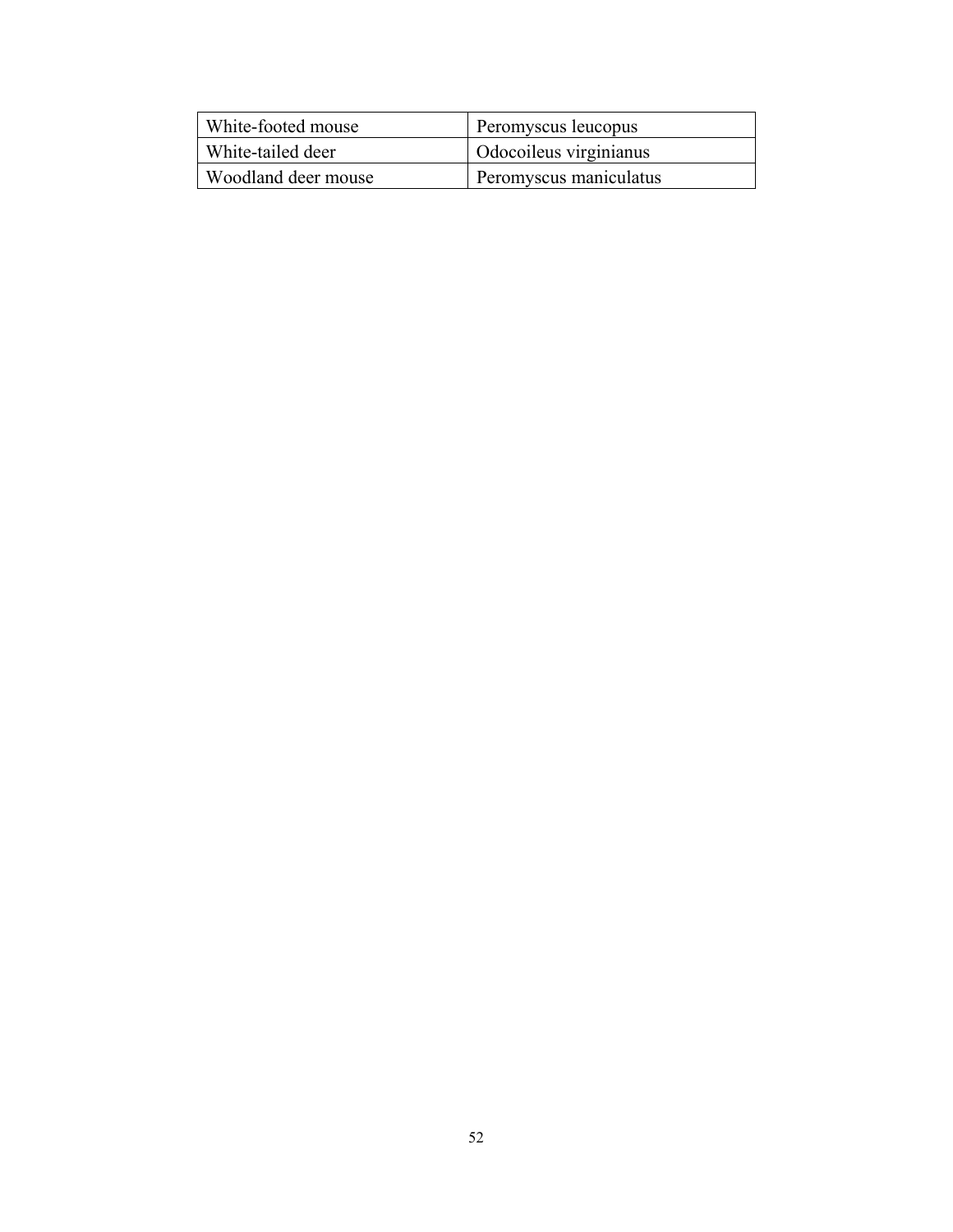### **APPENDIX 3: AFFILIATIONS OF INDIVIDUALS CITED IN PERSONAL COMMUNICATIONS**

Peggy Burkman, Apostle Islands National Lakeshore (Lake Superior) Francesca Cuthbert, University of Minnesota Mike Grimm, The Nature Conservancy Mary Harkness, The Nature Conservancy Bruce Kirschner, Great Lakes Regional Office, International Joint Commission Bruce Manny, Great Lakes Science Center, U.S. Geological Service Anthony Reznicek, University of Michigan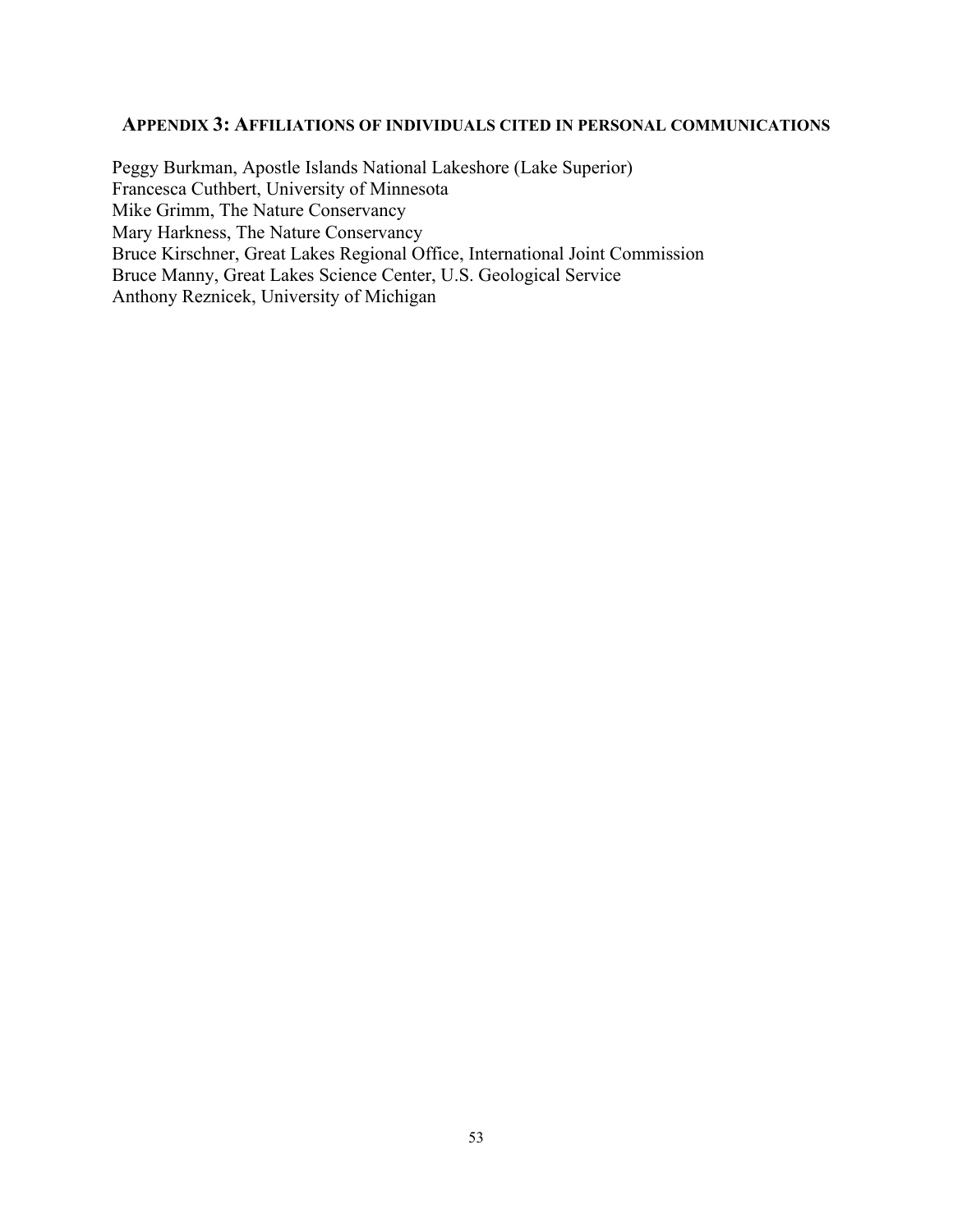### **APPENDIX 4. FIRST REPORTING OF ISLAND INDICATORS FOR SOLEC 2006**

### **Extent, Condition and Conservation Management of Great Lakes Islands**  Indicator #8129

### **Overall Assessment**

| Status: Mixed                                                                        |
|--------------------------------------------------------------------------------------|
| Trend: <b>Undetermined</b>                                                           |
| Primary Factors The Framework for Binational Conservation of Great Lakes Islands     |
| Determining will be completed in 2007. The following results reflect detailed        |
| Status and Trend analysis from Canadian islands and preliminary results from the US. |
| This project has created the first detailed binational map Great Lakes               |
| islands. This includes the identification of 31,407 island polygons with             |
| a total coastline of 15,623 km.                                                      |
|                                                                                      |

**This project has established baseline information that will be used to assess future trends.** 

#### **Lake by Lake Assessment Lake Superior**

| Status: Good     |                                                                                                                                                                                              |
|------------------|----------------------------------------------------------------------------------------------------------------------------------------------------------------------------------------------|
|                  | Trend: Undetermined                                                                                                                                                                          |
|                  | Primary Factors Detailed analysis for Canada only. Total (Canada and US) of 2,591 island                                                                                                     |
|                  | Determining polygons. St. Mary's River has 630 island polygons.                                                                                                                              |
| Status and Trend |                                                                                                                                                                                              |
|                  | Canadian islands in Lake Superior have the lowest threats score in the                                                                                                                       |
|                  | basin. A high proportion of these islands are within protected areas and<br>conservation lands. Overall condition is good. These islands include a high<br>number of disjunct plant species. |
|                  |                                                                                                                                                                                              |

### **Lake Michigan**

|                  | Status: Not Assessed                                                           |  |
|------------------|--------------------------------------------------------------------------------|--|
|                  | Trend: Undetermined                                                            |  |
|                  | Primary Factors Detailed analysis not completed. Total of 329 island polygons. |  |
| Determining      |                                                                                |  |
| Status and Trend |                                                                                |  |

#### **Lake Huron**

| Status: Mixed           |                                                                                           |
|-------------------------|-------------------------------------------------------------------------------------------|
|                         | Trend: Undetermined                                                                       |
|                         | Primary Factors Detailed analysis for Canada only. Total (Canada and US) of 23,719 island |
|                         | Determining polygons (includes Georgian Bay).                                             |
| <b>Status and Trend</b> |                                                                                           |
|                         | These islands tend to be more threatened in the south compared to the north.              |
|                         | A large number of protected areas and conservation lands occur in the                     |
|                         | northern region. Southern regions are more developed, and under                           |

increasing pressures from development. These islands include high number of globally rare species and vegetation communities.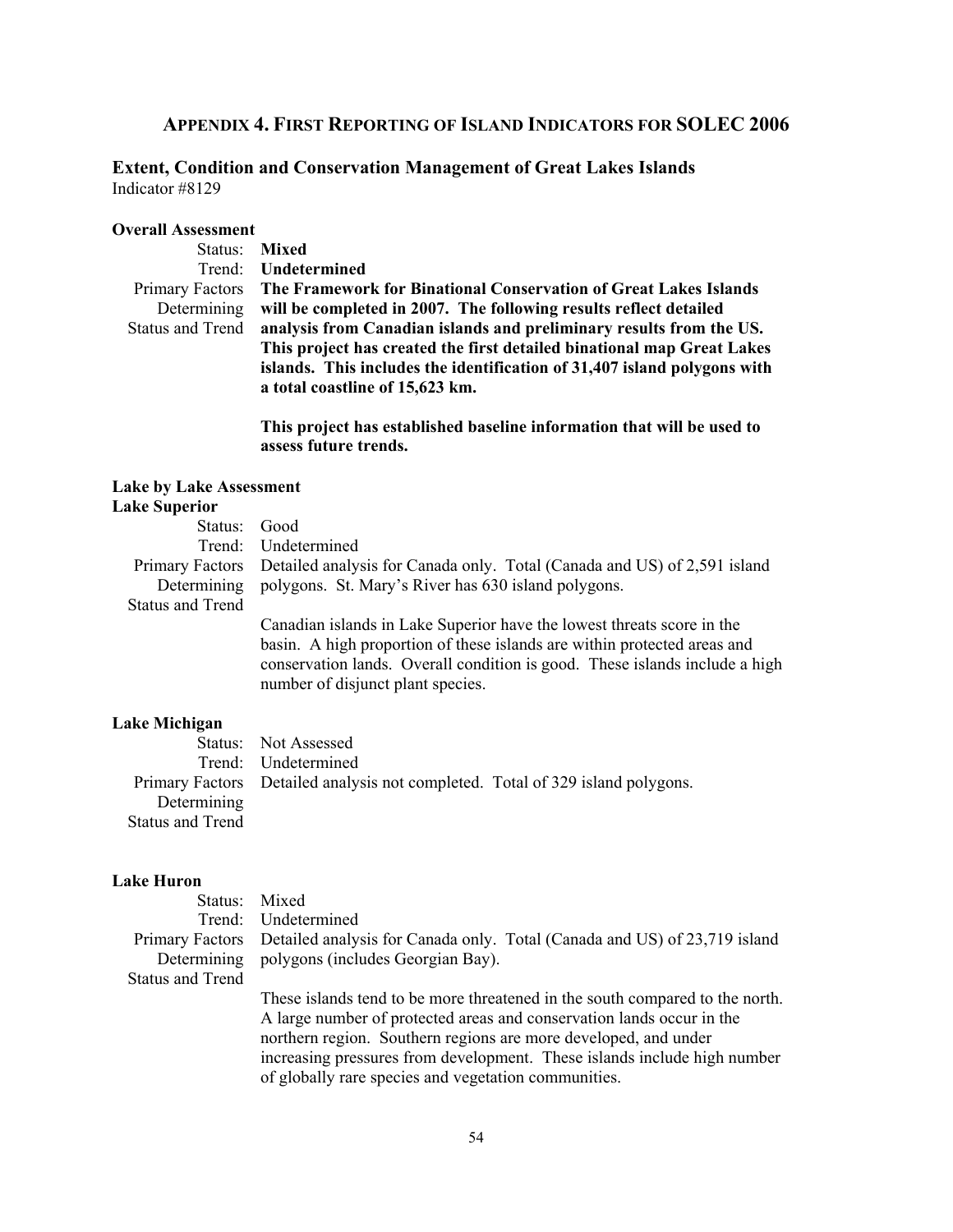#### **Lake Erie**

| Status: Mixed |                                                                                          |
|---------------|------------------------------------------------------------------------------------------|
|               | Trend: Undetermined                                                                      |
|               | Primary Factors Detailed analysis for Canada only. Total (Canada and US) of 1,724 island |
|               | Determining polygons. Other island polygons with Lake St. Clair/ St. Clair River (339),  |
|               | Status and Trend Detroit River (61) and Niagara River (36).                              |
|               | These islands include a mix of protected areas and private islands. Islands              |

in the western Lake Erie basin have some of the highest biodiversity values of all Great Lakes islands.

### **Lake Ontario**

| Status: Mixed           |                                                                                                                                                                            |
|-------------------------|----------------------------------------------------------------------------------------------------------------------------------------------------------------------------|
|                         | Trend: Undetermined                                                                                                                                                        |
|                         | Primary Factors Detailed analysis for Canada only. Total (Canada and US) of 2,591 island                                                                                   |
|                         | Determining polygons (including upper St. Lawrence River).                                                                                                                 |
| <b>Status and Trend</b> |                                                                                                                                                                            |
|                         | Many of these islands have high threat index scores and a long history of<br>recreational use. One of the highest building point counts. Few areas have<br>been protected. |

#### **Purpose**

•To assess the status of islands, one of the 12 special lakeshore communities identified within the nearshore terrestrial area.

#### **Ecosystem Objective**

To assess the changes in area and quality of Great Lakes islands individually, and as an ecologically important system; to infer the success of management activities; and to focus future conservation efforts toward the most ecologically significant island habitats in the Great Lakes.

#### **State of the Ecosystem**

#### Background

There are 31,407 islands that have been idnetified in the Great Lakes (Figure 1). The islands range in size from no bigger than a large boulder to the world's largest freshwater island, Manitoulin, and often form chains of islands known as archipelagos. Though not well known, the Great Lakes contain the world's largest freshwater island system, and are globally significant in terms of their biological diversity. Despite this, the state of our knowledge about them as a collection is quite poor.

By their very nature, islands are vulnerable and sensitive to change. Islands are exposed to the forces of erosion and accretion as water levels rise and fall. Islands are also exposed to weather events due to their 360-degree exposure to the elements across the open water. Isolated for perhaps tens of thousands of years from the mainland, islands in the past rarely gained new species, and some of their resident species evolved into endemics that differed from mainland varieties. This means that islands are especially vulnerable to the introduction of non-native species, and can only support a fraction of the number of species of a comparable mainland area.

Some of the Great Lakes islands are among the last remaining wildlands on Earth. Islands must be considered as a single irreplaceable resource and protected as a whole if the high value of this natural heritage is to be maintained. Islands play a particularly important role in the "storehouse" of Great Lakes coastal biodiversity. For example, Michigan's 600 Great Lakes islands contain one-tenth of the state's threatened, endangered, or rare species while representing only one-hundredth of the land area. All of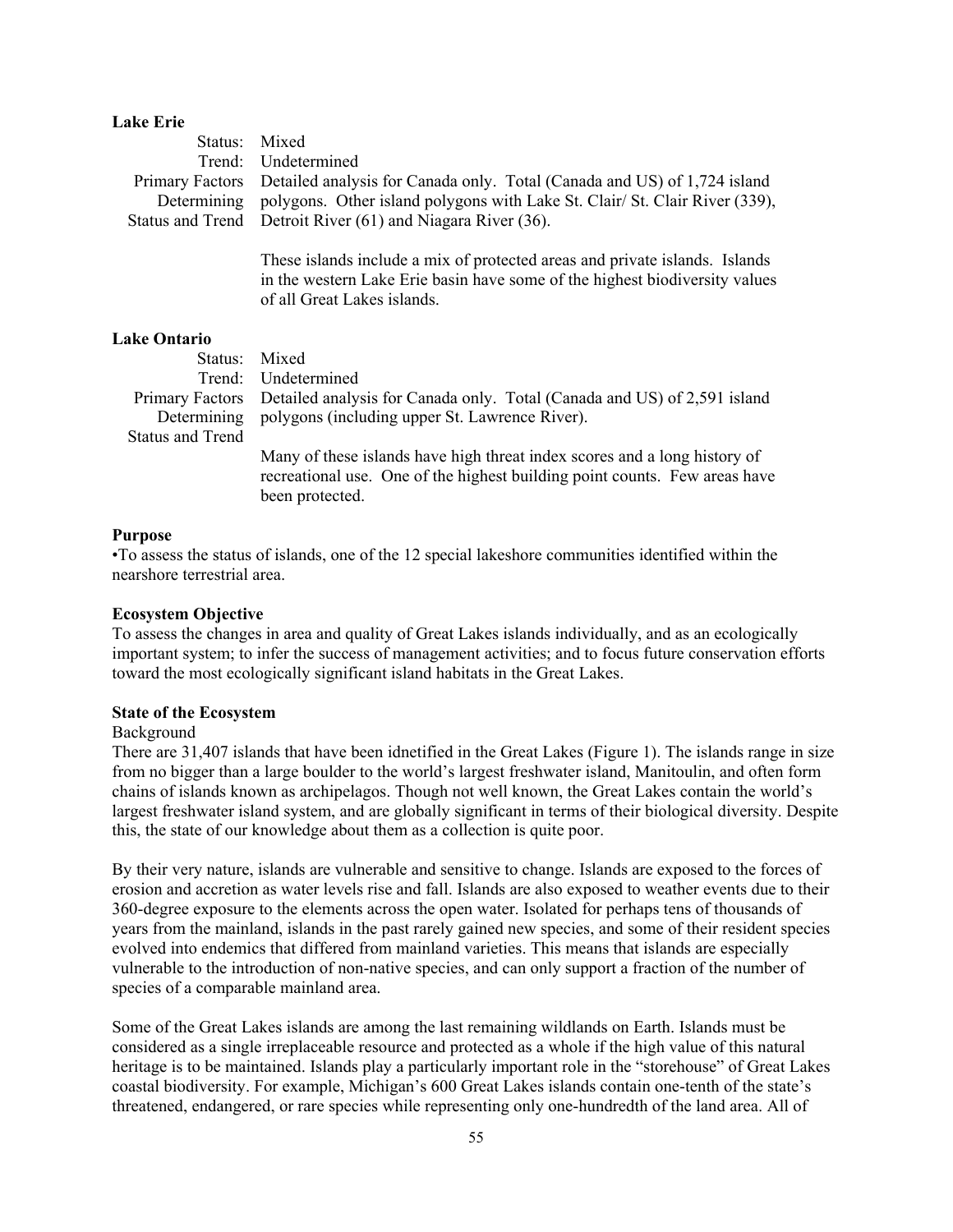Michigan's threatened, endangered, or rare coastal species occur at least in part on its islands. The natural features of particular importance on Great Lakes islands are colonial waterbirds, neartic-neotropical migrant songbirds, endemic plants, arctic disjuncts, endangered species, fish spawning and nursery use of associated shoals and reefs and other aquatic habitat, marshes, alvars, coastal barrier systems, sheltered embayments, nearshore bedrock mosaic, and sand dunes. New research indicates that nearshore island areas in the Ontario waters of Lake Huron account for 58% of the fish spawning and nursery habitat and thus are critically important to the Great Lakes fishery. Many of Ontario's provincially rare species and vegetation communities can be found on islands in the Great Lakes.

#### **Pressures**

By their very nature, islands are more sensitive to human influence than the mainland and need special protection to conserve their natural values. Proposals to develop islands are increasing. This is occurring before we have the scientific information about sustainable use to evaluate, prioritize, and make appropriate natural resource decisions on islands. Island stressors include development, invasive species, shoreline modification, marina and air strip development, agriculture and forestry practices, recreational use, navigation/shipping practices, wastewater discharge, mining practices, drainage or diversion systems, overpopulation of certain species such as deer, industrial discharge, development of roads or utilities, abandoned landfills, and disruption of natural disturbance regimes.

#### **Management Implications**

Based on the results of assessments of island values, biological significance, categorization, and ranking, the Binational Collaborative for the Conservation of Great Lakes Islands will soon recommend management strategies on Great Lakes islands to preserve the unique ecological features that make islands so important. In addition, based on a proposed threat assessment to be completed in 2005, the Collaborative will recommend management strategies to reduce the pressures on a set of priority island areas.

#### **Comments from the author(s)**

The Great Lakes islands provide a unique opportunity to protect a resource of global importance because many islands still remain intact. The U.S. Fish and Wildlife Service's Great Lakes Basin Ecosystem Team (GLBET) has taken on the charge of providing leadership to coordinate and improve the protection and management of the islands of the Great Lakes. The GLBET island initiative includes the coordination and compilation of island geospatial data and information, developing standardized survey/monitoring protocols, holding an island workshop in the fall of 2002 to incorporate input from partners for addressing the Great Lakes Island indicator needs, and completion of a Great Lakes Island Conservation Strategic Plan.

A subset of the GLBET formed the Binational Collaborative for the Conservation of Great Lakes Islands. Recently, the Collaborative received a habitat grant from the Environmental Protection Agency's Great Lakes National Program Office (GLNPO) to develop a framework for the binational conservation of Great Lakes islands. With this funding, the team has developed:

1) An island biodiversity assessment and ranking system (based on a subset of biodiversity parameters) that will provide a foundation to prioritize island conservation;

2) A freshwater island classification system; and

3) A suite of indicators that can be monitored to assess change, threats, and progress towards conservation of Great Lakes islands biodiversity.

To date, the Collaborative has tentatively proposed ten state, five pressure, and two response indicators. We anticipate developing additional response indicators and may be able to incorporate existing Great Lakes response indicators. The island indicators are still being evaluated and are not final. Final selection of indicators will take place in 2005-2006, and will be based on relevance, feasibility, response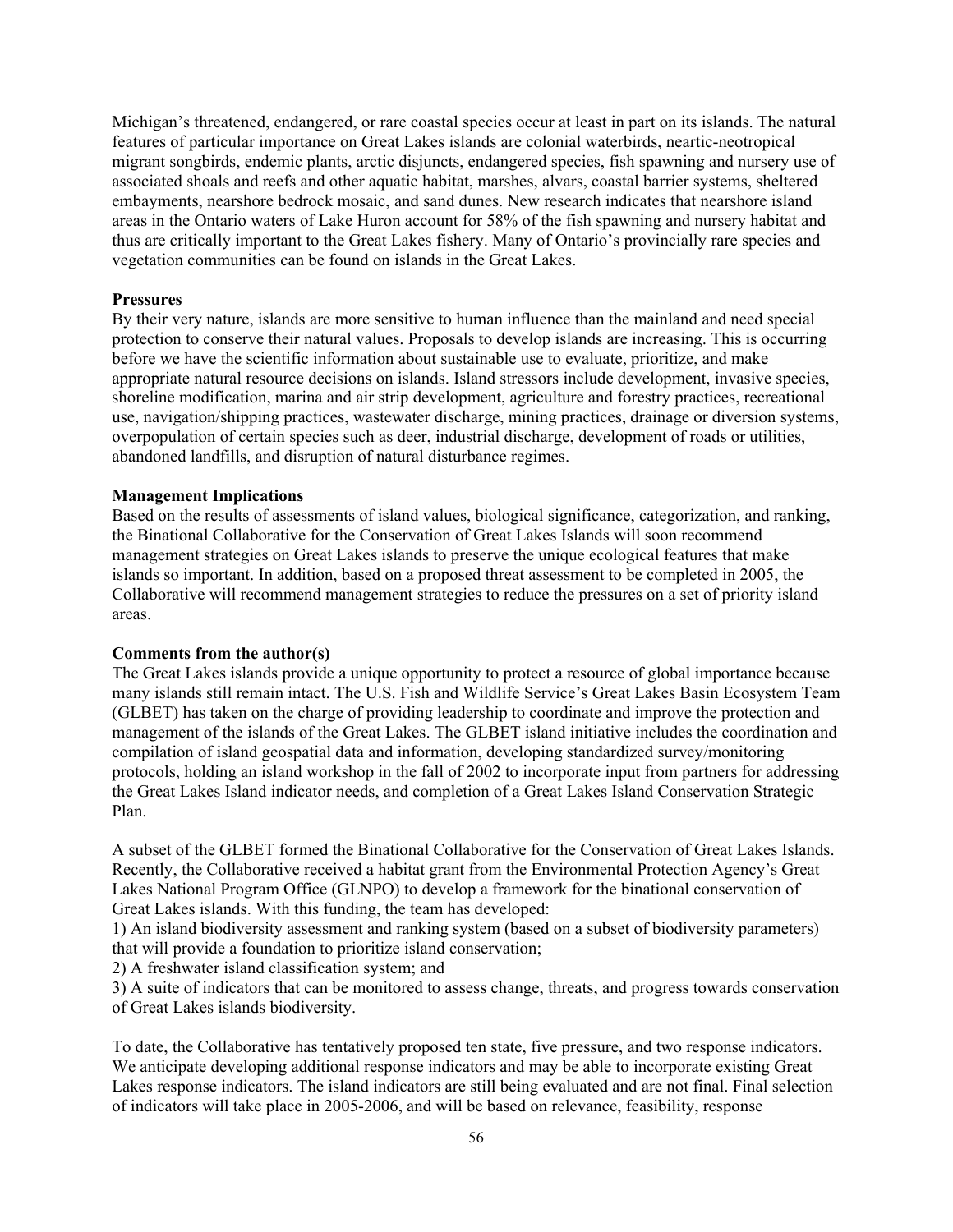variability, and interpretation and utility. The Collaborative is currently drafting the Framework for the Binational Conservation of Great Lakes Islands, which is expected to be submitted for public and peer review in the fall of 2006.

The information conveyed by a science-based suite of island indicators will help to focus attention and management efforts to best conserve these unique and globally significant Great Lakes resources.

### **Acknowledgments**

Authors: Richard H. Greenwood, U.S. Fish and Wildlife Service, Great Lakes Basin Ecosystem Team Leader and Liaison to U.S. Environmental Protection Agency, Great Lakes National Program Office, Chicago, IL;

Dr. Karen E. Vigmostad, Great Lakes Policy Analyst Ecosystem Team, Northeast-Midwest Institute, Washington, DC;

Megan M. Seymour, Wildlife Biologist, U.S. Fish and Wildlife Service, Great Lakes Basin Ecosystem Team Island Committee Chair, Ecological Services Field Office, Reynoldsburg, OH;

Dr. Francesca Cuthbert, Dept. of Fisheries, Wildlife, and Conservation Biology, University of Minnesota, St. Paul, MN;

Dr. David Ewert, Director of Conservation Science, Great Lakes Program, Nature Conservancy, Lansing, MI;

Dan Kraus, Coordinator of Conservation Science, Ontario Region of Nature Conservancy of Canada, Guelph, ON; and

Linda R. Wires, Research Associate, Dept. of Fisheries, Wildlife, and Conservation Biology, University of Minnesota, St. Paul, MN.

#### **Data Sources**

Susan Crispin, Director, Montana Natural Heritage Program, Helena, MT. Ph: 406-444-5434, scrispin@state.mt.us.

Bruce Manny and Greg Kennedy, U.S. Geological Survey, Great Lakes Science Center, 1451 Green Road Ann Arbor, MI 48105-2807. Ph: 734-214-7213, bruce\_manny@usgs.gov or gregory\_kennedy@usgs.gov.

Dr. Judy Soulé, Director, U.S. Network Partnerships, Nature Serve, East Lansing, MI. Ph: 517-381-5310, judy soule@natureserve.org.

Dr. Karen E. Vigmostad, Great Lakes Policy Analyst, Northeast-Midwest Institute, Washington, DC. 20003. Ph: 202-464-4016, kvigmostad@nemw.org.

### **List of Tables**

Table 1: Biodiversity and Threats Scores for Great Lakes Islands (Canada only), by coastal environment.

Also see draft Framework for Binational Conservation of Great Lakes Islands

### **List of Figures**

Figure 1: Islands of the Great Lakes

**Last updated**  August 31, 2006

**Permissions and Links**  YES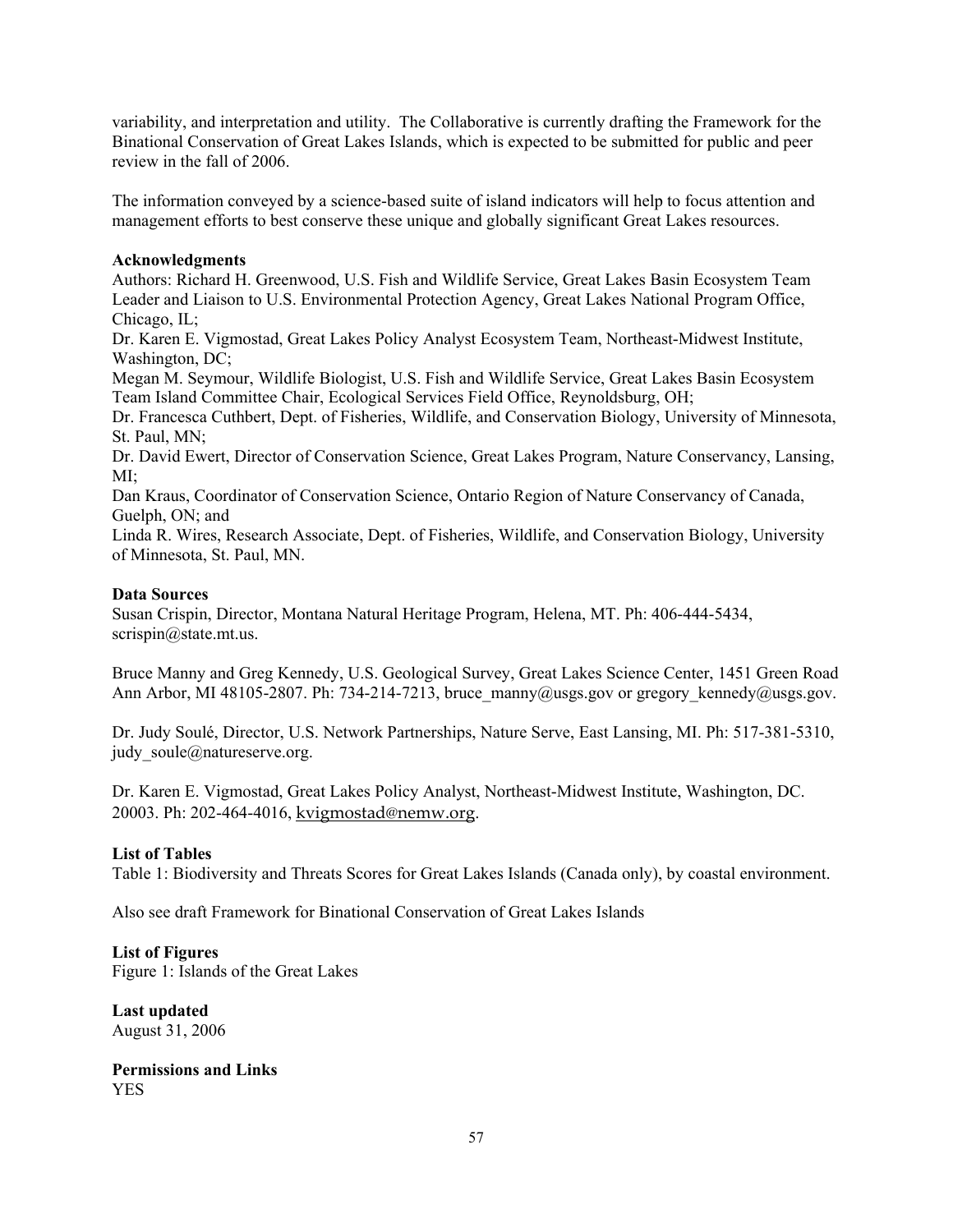# http://greatlakesislands.org/

# **Table 1**

Biodiversity and Threats Scores for Great Lakes Islands (Canada only), by coastal environment.

| <b>Costal</b>      | No.<br>Individual | No. Islands/     | <b>Biodiversity Score</b> |                | <b>Threat Score</b> |                |
|--------------------|-------------------|------------------|---------------------------|----------------|---------------------|----------------|
| <b>Environment</b> | <b>Islands</b>    | <b>Complexes</b> | <b>Mean</b>               | Range          | Mean                | Range          |
| Georgian Bay 1     | 3992              | 595              | 85.2                      | $0 - 345$      | 1.3                 | $0 - 65$       |
| Georgian Bay 2     | 17615             | 848              | 90.2                      | $0 - 290$      | 11.8                | $0 - 52$       |
| Georgian Bay 3     | $\overline{38}$   | $\overline{22}$  | 93.9                      | $57 - 244$     | $\overline{8.2}$    | $1 - 46$       |
| Georgian Bay 4     | $\overline{36}$   | $\overline{18}$  | 95.8                      | 47-195         | $\overline{5.7}$    | $1 - 33$       |
| Georgian Bay 5     | 290               | $\overline{90}$  | 103.6                     | 39-300         | 4.0                 | $1 - 44$       |
| Georgian Bay 6     | $\overline{225}$  | 119              | 92.8                      | 46-401         | $\overline{9.7}$    | $1 - 581$      |
| Lake Erie 1        | $\mathbf 0$       | $\mathbf 0$      | $\mathbf 0$               | $\overline{0}$ | $\mathbf 0$         | $\mathbf 0$    |
| Lake Erie 2        | $\overline{15}$   | $\overline{15}$  | 151.7                     | 87-388         | 11.2                | $1 - 88$       |
| Lake Erie 3        | $\overline{2}$    | $\overline{2}$   | 92.5                      | $91 - 94$      | $\overline{1.0}$    | 1              |
| Lake Erie 4        | 66                | $\overline{13}$  | 198.9                     | 154-340        | $\overline{4.8}$    | $1 - 32$       |
| Lake Erie 5        | $\overline{2}$    | $\overline{2}$   | 90.5                      | 87-94          | $\overline{2.0}$    | $1 - 3$        |
| Lake Erie 6        | 1461              | $\overline{30}$  | 203.4                     | 81-333         | $\overline{9.7}$    | $1 - 41$       |
| Lake Erie 7        | $\overline{21}$   | 18               | 88.4                      | $57 - 143$     | 7.7                 | $1 - 42$       |
| Lake Erie 8        | 17                | $\overline{4}$   | 144.5                     | 96-164         | 2.3                 | $1-6$          |
| Lake Huron 1       | 887               | 173              | 103.4                     | 39-490         | $\overline{8.2}$    | $1 - 179$      |
| Lake Huron 2       | $\overline{31}$   | $\overline{19}$  | 85.0                      | 57-137         | $\overline{3.4}$    | $1 - 22$       |
| Lake Huron 3       | $\overline{8}$    | $\overline{5}$   | 127.0                     | 114-145        | 2.8                 | $1 - 4$        |
| Lake Ontario 1     | $\mathbf 0$       | $\overline{0}$   | $\mathbf 0$               | $\mathbf 0$    | $\mathbf 0$         | $\overline{0}$ |
| Lake Ontario 2     | $\overline{9}$    | $\overline{7}$   | 108.6                     | 90-148         | 2.3                 | $1 - 5$        |
| Lake Ontario 3     | $\overline{34}$   | $\overline{13}$  | 127.0                     | 86-190         | $\overline{7.0}$    | $1 - 27$       |
| Lake Ontario 4     | $\overline{74}$   | $\overline{32}$  | 131.5                     | 83-231         | $\overline{3.3}$    | $1 - 22$       |
| Lake Ontario 5     | 603               | 171              | 114.1                     | 44-302         | $\overline{3.7}$    | $1 - 143$      |
| Lake Superior 1    | 167               | 117              | 84.6                      | 39-290         | 2.2                 | $1 - 25$       |
| Lake Superior 2    | 1228              | 459              | 81.2                      | 37-288         | $\overline{2.0}$    | $1 - 40$       |
| Lake Superior 3    | 495               | 160              | 71.7                      | 40-195         | $\overline{2.4}$    | $1 - 28$       |
| Lake Superior 4    | $\overline{77}$   | $\overline{28}$  | 97.2                      | $57 - 253$     | $\overline{3.3}$    | $1 - 26$       |
| Lake Superior 5    | 246               | 45               | 93.6                      | 49-275         | 8.8                 | $1 - 138$      |
| St. Clair 1        | $\overline{21}$   | $\overline{11}$  | 119.7                     | 84-187         | 22.1                | $1 - 46$       |
| St. Clair 2        | 234               | $\overline{25}$  | 162.2                     | 92-336         | $\overline{9.2}$    | $1 - 68$       |
| St. Clair 3        | 53                | 11               | 160.3                     | 102-239        | 6.0                 | $1 - 36$       |
| St. Clair 4        | 1                 | 1                | 116                       | 116            | $\overline{2}$      | $\overline{2}$ |
| St. Clair 5        | 41                | 14               | 162.1                     | 79-231         | 11.5                | $1 - 36$       |
| St. Lawrence 1     | 337               | 111              | 92.4                      | 44-211         | 19.5                | $1 - 81$       |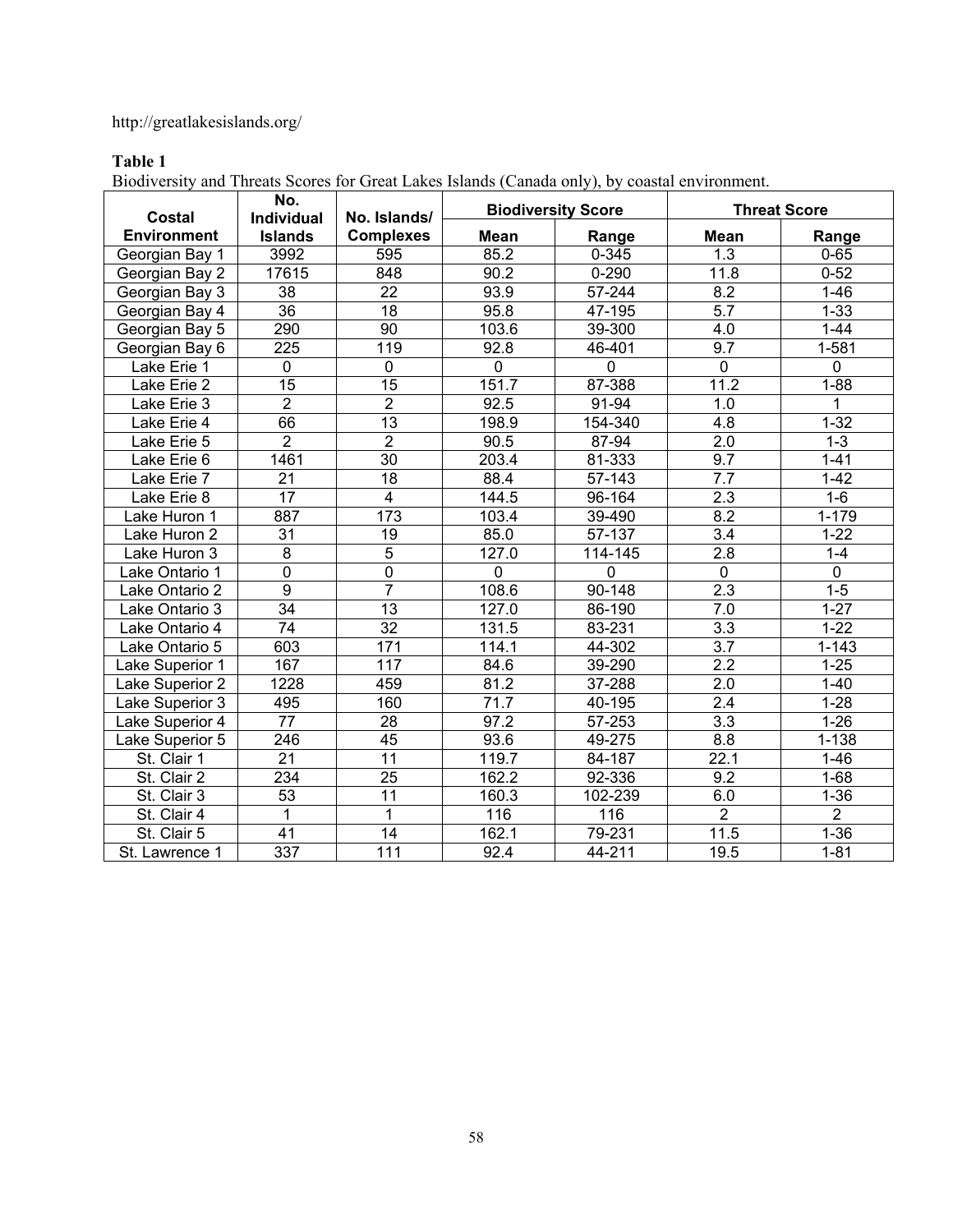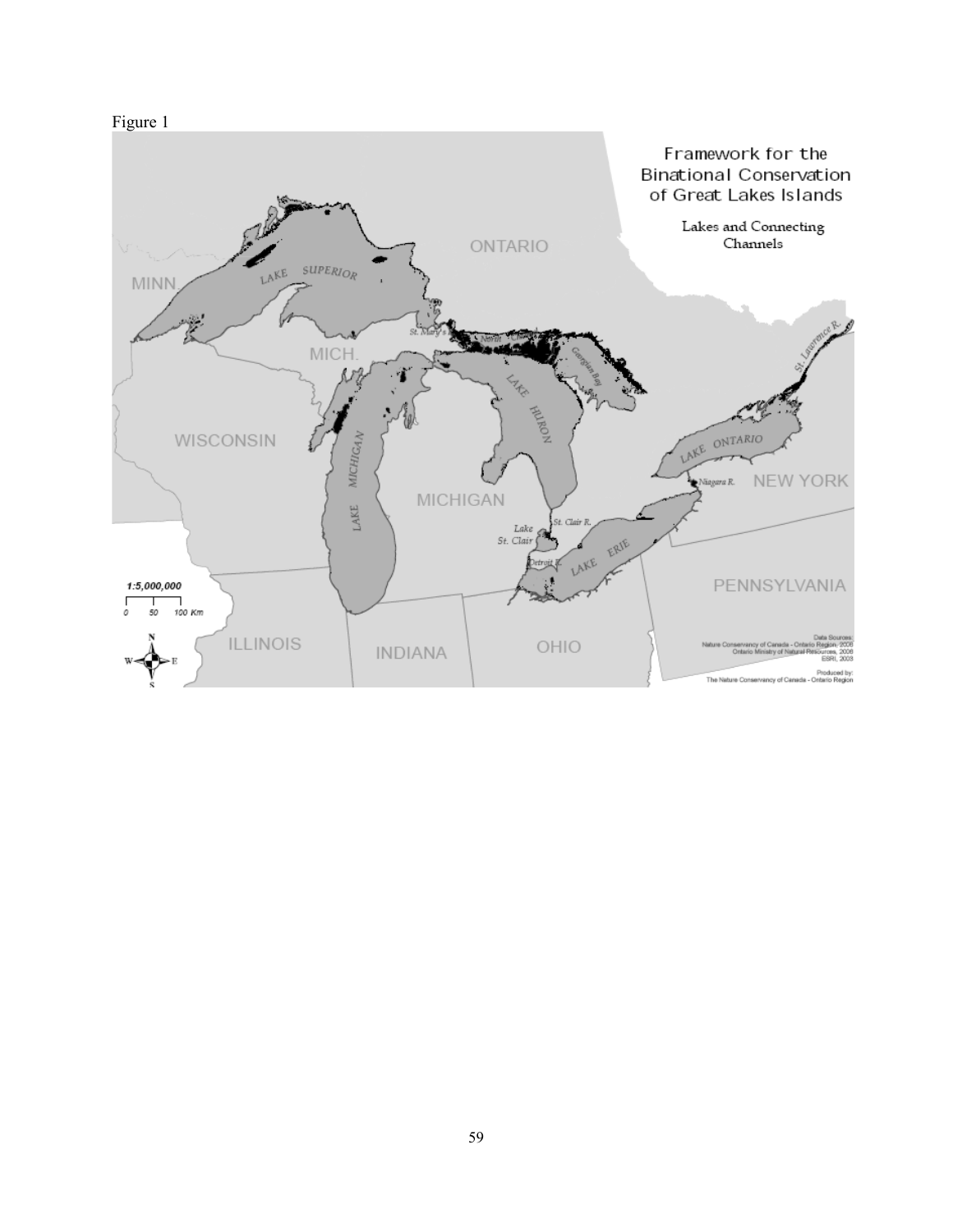### **APPENDIX 5: LAKE HURON PROTOTYPE FOR ISLAND-BY-LAKE PROFILES**

The Collaborative is currently compiling a binational summary of islands within each of the individual Great Lakes and connecting channels for inclusion in the final Framework report. To date we have assembled more than 100 pages of information detailing the significance of, threats to, and conservation status of the biodiversity of islands in each of the lakes and connecting channels. This has required significant effort because the data has never before been compiled for the Great Lakes islands either nationally or binationally.

As of 2007, we have a complete GIS database for Canadian/Ontario islands, while development of a similar database for the U.S. islands has been hindered by collecting and standardizing data from eight individual states. The document below, "Biodiversity and Conservation of Lake Huron's Islands," is a prototype upon which we will base our binational island-by-lake profiles. Because this document was prepared for journal publication, our format will vary somewhat and we plan to incorporate more detail on intriguing location-specific topics. However, the basic information presented here will be included for each of the lakes and connecting channels in a more fulsome framework report sometime within the next 12 months that will be peer reviewed and identify Priority Island Conservation Areas (PICAs) .

### **Biodiversity and Conservation of Lake Huron's Islands**

Dan Kraus<sup>1</sup>, Bonnie Henson<sup>2</sup> & Dave Ewert<sup>3</sup>

<sup>1</sup> Nature Conservancy of Canada, Ontario Region RR#5, 5420 Highway 6 North Guelph, ON N1H 6J2 Tel 519-826-0068 x228 daniel.kraus@natureconservancy.ca

2 Natural Heritage Information Centre 300 Water Street, 2nd Floor, North Tower P.O. Box 7000, Peterborough, ON K9J 8M5 Tel 705-755-2167 bonnie.henson@ontario.ca

<sup>3</sup> The Nature Conservancy, Great Lakes Program 101 East Grand River Lansing, MI 48906 Tel 517-316-0300 x256 dewert@tnc.org

#### **Abstract**

Lake Huron includes the largest collection of freshwater islands in the world. These islands are a significant contributor to the biodiversity of the region. This project provides the most comprehensive biodiversity assessment of islands in the Lake Huron to date, and has assembled mapping of over 23,000 island units. The number, extent and configuration of many islands, particularly small, low-lying systems, is very dynamic depending on lake-levels. Islands in Lake Huron can be divided into 3 broad groups: 1) limestone and dolostone islands associated with Manitoulin and Drummond Islands and the Bruce Peninsula, and hundreds of smaller surrounding islands, 2) dense archipelagos of small nearshore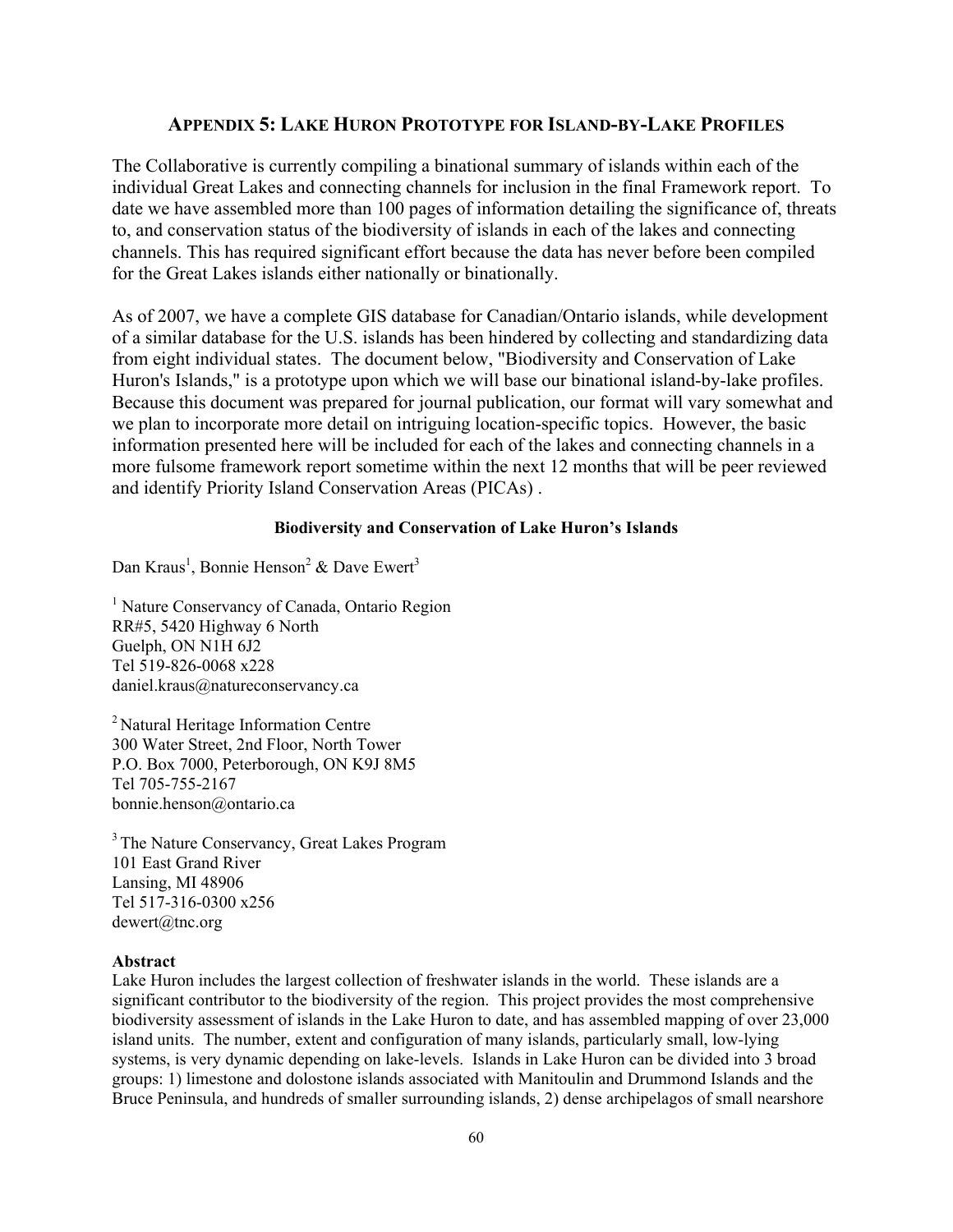Precambrian Shield islands in eastern Georgian Bay and the North Channel and, 3) the small group of islands low-erodible islands in Saginaw Bay that supports vast areas of Great Lakes marshes.

These islands are important for colonial nesting waterbirds, endemic species and communities and migratory birds. The rich and diverse set of species and communities on Lake Huron islands which have been somewhat buffered from anthropogenic change due to their isolation. Consequently, many islands remain undeveloped and in good condition ecologically.

The primary threats to islands include development and invasive species, and are generally greater in many of the southern island regions where fewer islands are protected. Priorities for conservation include the identification and protection of key sites with globally rare community types and ecosystem functions.

#### **Introduction**

Of the five Great Lakes, Lake Huron, more than any other, embodies the biodiversity of the basin. Stretching over 350 km from Ontario's "Carolinian" zone at the mouth of the St. Clair River north to the boreal transition forests along the North Channel, Lake Huron includes a multitude of climatic, geological and biogeographical zones. This second largest of the Great Lakes, Lake Huron contains more shoreline than any other lake. Its deep bays, meandering shoreline and thousands of islands represent the longest freshwater coast in the world. These coastal areas are critical for biological diversity, and many of the Great Lakes basin's endemic, disjunct and globally rare species occur near the shoreline. In addition to species, coasts of Lake Huron harbor many community types that, while poorly documented, are known to be very rare and range restricted. Eastern Georgian Bay for example contains a minimum of 19 globally rare vegetation communities (Nature Conservancy of Canada 2006).

Islands are an integral part of the biophysical character of Lake Huron. From the intricate archipelagos of the eastern Georgian Bay, to Manitoulin Island (the world's largest freshwater island) to the low-lying, erodible islands of Saginaw Bay, islands harbour many of the unique biodiversity features characteristic of Lake Huron. Due to their isolation, strong coastal influence and unique geology, many of these islands support, and include ecological systems, vegetation communities, and species that are found nowhere else in the world. In addition, these islands support ecosystem functions and phenomena unique to the Great Lakes and important for maintaining the biodiversity of the region. Some of the specialized biodiversity found on islands includes colonial nesting waterbirds, landbird stop-over sites, fish habitat and species and communities of conservation concern (Ewert et. al 2004). In addition, many islands harbour plant and animal communities that are different from the mainland due to their isolation.

The islands of Lake Huron are relatively young. Many were part of, or connected to, the mainland following the last period of glaciation when water levels were lower. However, during the Lake Nipissing stage (approximately 4000 years ago) because of isostatic rebound and changes in outflows, the water level rose about 8 m above present-day levels before receding again (Karrow and Calkin 1985). Islands with lower relief would have been submerged, and then emerged as water levels receded to present day levels. In most regions of Lake Huron, islands are still slowly emerging as the land continues to rebound from glaciation and as water levels drop. Colonization of most islands from mainland flora and fauna has therefore occurred in the last few thousand years. Many lower islands are subject to repeated episodes of colonization from pioneer species as water levels fluctuate and these islands are subject to periodic inundation.

While the importance of islands to biodiversity in the Great Lake basin has long been recognized, this full collection of islands has not been studied. This project provides the most comprehensive biodiversity assessment of islands in the Lake Huron and the Great Lakes to date. Here we describe preliminary results of this analysis for islands in Lake Huron in both Canada and the United States.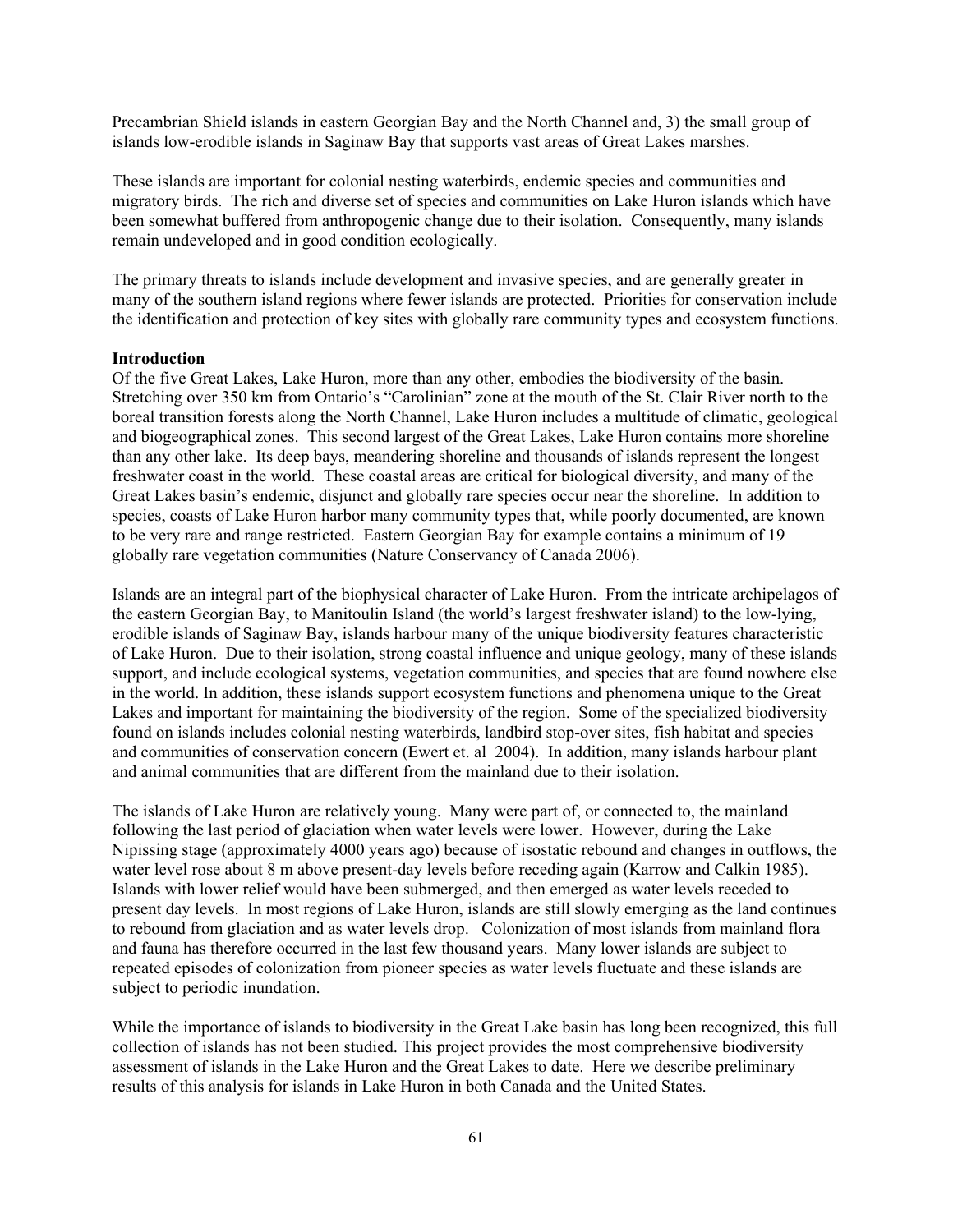#### **Methods**

The initial step in this project was the creation of the first bi-national map of Lake Huron islands from national, provincial and state digital mapping. This islands layer includes island polygons and rocks/ reefs. For US islands, some of the existing polygons were very coarse, and re-digitized to better capture the true size and shoreline diversity.

Different analytical methods were used for the Ontario and US islands. A more comprehensive and accurate island data layer in Ontario, and complete datasets of island attributes allowed for an automated analysis with Geographical Information Systems (GIS) relatively early on in the project. These results were then supplemented with detailed information from the literature. In the US, the need to update the island layer and assemble island attributes from a variety of state sources has delayed a detailed automated analysis. For islands in the US, basic island information extracted from the data was supplemented with a literature review. Fortunately most of the US islands in Lake Huron have detailed studies available that could be used to assess biodiversity and conservation needs. The following provides a more detailed summary of the approaches used in this study.

#### *Ontario Islands*

In order to create manageable units for the analysis, islands were analyzed based on their Great Lakes coastal environment (Owens 1979). Coastal environments are based on relief, geology, fetch, wave exposure, ice conditions, and availability and transport of sediment. This divides some larger islands (e.g. Manitoulin) into different zones to reflect distinctive coastal characteristics.

Within each coastal environment large islands and island complexes were identified. Large islands were extracted based on the range of sizes and maintained as a single unit of analysis. Portions of the Great Lakes (e.g. eastern Georgian Bay) contain thousands of islands, many of which are very small and have similar characteristics, and often function as a unified landscape unit. Clusters of small islands were grouped into island complexes based on proximity (within 200 m of each other and without any intervening land) and similar geology. The analysis was then done on the island complex, rather than small individual islands.

Islands and island complexes were assigned scores based on three categories: 1) biodiversity values, 2) potential threats, and 3) existing conservation progress. The criteria from Ewert et al. (2004) were modified and used as a basis to build a scoring method that could use an automatic approach to assess the biodiversity of islands. Biodiversity criteria included measures for biological diversity, physical diversity, size and distinctiveness.

The analysis of threats considered direct potential threats, such as boat launches, anchorages, residences, cottages, building density, invasive species, pits, quarries and lighthouses. Indirect potential threats considered included distance to mining claims, road density and percent of the island occupied by cropland.

Conservation progress was also assessed for each island and island complex. Parks, protected areas, conservation lands and existing recognition of biodiversity values were categorized into four categories to reflect the general type of associated conservation. Existing conservation progress scores did not directly contribute to the biodiversity or threat scores, but the proportion of these conservation lands on each island and island complex were assessed to provide further insight into island values and identify potential conservation gaps and needs.

Highest scoring islands for biodiversity and threats within each coastal environment were identified based on the natural breaks (Jenks) method provided in ArcGIS software (Environmental Systems Research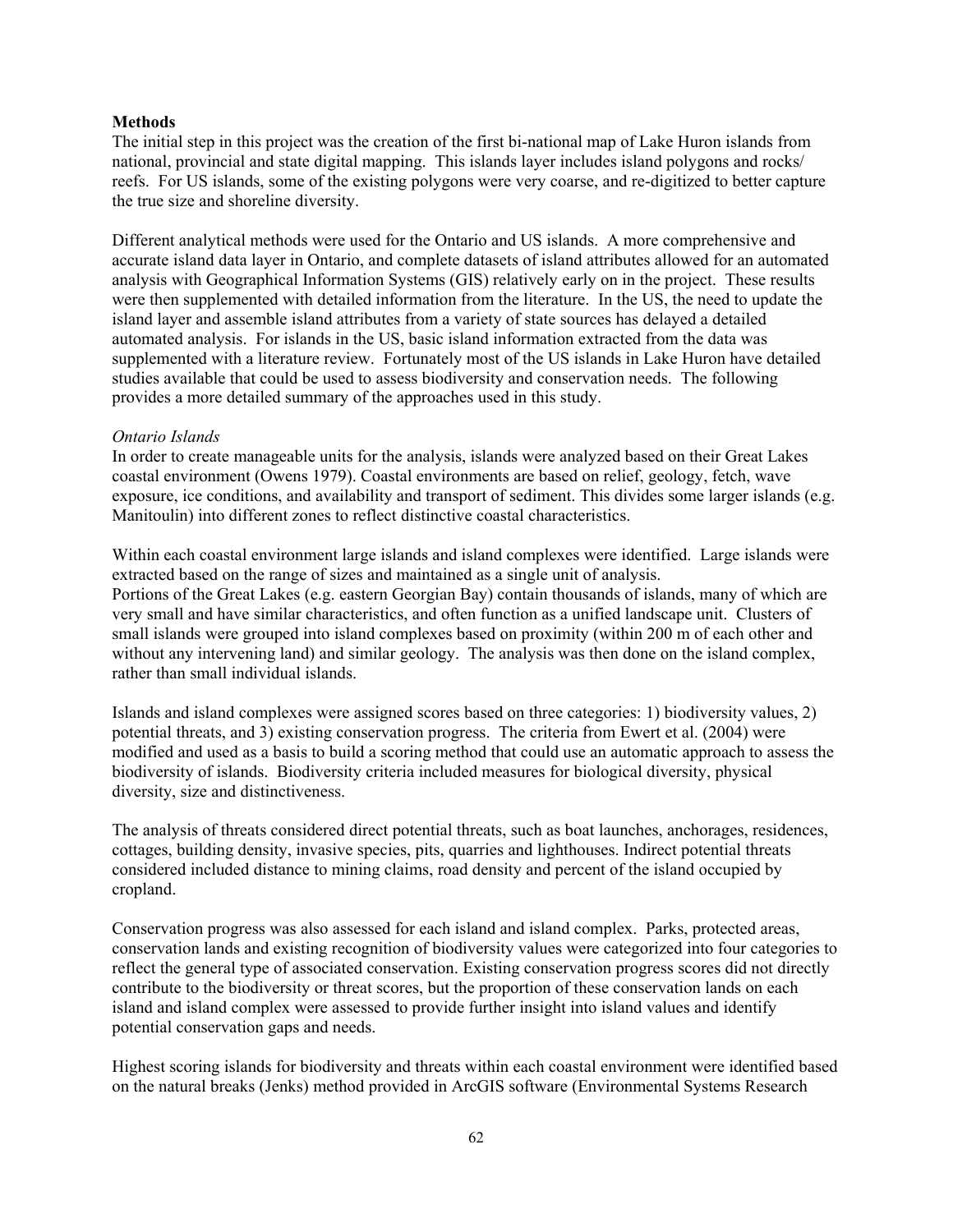Institute Inc. 2002). Along with the protection gap analysis, potential priority islands and island complexes for conservation can be identified.

### *US Islands*

This project created the first comprehensive dataset of islands within the US portion of Lake Huron, and increased the number of documented islands from 200 (Soule 1999) to almost 600. Many of these islands have been inventoried by Michigan Natural Features Inventory (see Penskar et. al 2002; Penskar et. al 2000) and priorities for colonial nesting waterbirds have been identified (Wires and Cuthbert 2001). Basic island metrics have been developed for the shoreline units of Lake Huron ( based on Reid et al. 2001). The islands were assessed based on these information sources, the Great Lakes ecoregion plan in the United States (The Nature Conservancy 1999), data on endangered, threatened, and special concern species available from the Michigan Natural Features Inventory, information from the Michigan chapter of The Nature Conservancy and Michigan Nature Association, and other published and unpublished descriptions of biodiversity. The protected status of islands in the Michigan portion of Lake Huron was determined from a newly developed data layer, CARL (Conservation and Recreational Lands database) and a review of threats to islands in Lake Huron derived from expert opinion and other sources (e.g. Vigmostad 1999, Wires and Cuthbert 2001).

Scores comparable to those developed in Ontario have not yet been developed as the databases needed to derive these scores were just becoming available as this paper was written. We anticipate being able to score islands in Michigan similar to those in Ontario in the near future.

#### **Results**

#### *Biodiversity of Lake Huron Islands*

This study has mapped over 23,000 island polygons within Lake Huron (Figure 1). These islands range in size from less than a few square metres to Manitoulin Island at  $2,766 \text{ km}^2$ . The vast majority of these islands occur within the northern and eastern portion of Georgian Bay, while large areas in the southern part of Lake Huron have very few islands (Table 1). Within the Great Lakes, almost 75% of all islands occur in Lake Huron. The number and density of islands of Lake Huron far surpass the number of freshwater islands known from other regions.

Collectively, Lake Huron islands are important sites for nesting colonial waterbirds (Wires and Cuthbert 2001), species and communites endemic to or largely limited to the Great Lakes, disjunct species and communities, especially from western North America (Guire and Voss 1963) and the Atlantic coastal plain (Jalava et al. 2005), and important areas for wide ranging animals (e.g., stopover sites for migratory birds and spawning and nursery areas for fish). Although islands are rarely free of introduced species, some islands have relatively low numbers of introduced species and thus provide excellent examples of communities characteristic of the Great Lakes region.

The islands of Lake Huron are highly variable, but can be generally grouped into three major groups, based on their underlying substrate, with each of these groups having different biodiversity features.

The northernmost Lake Huron islands within northern and eastern Georgian Bay are on metamorphic rock of the Canadian (Laurentian) shield. This is also the largest group of islands, not only in Lake Huron, but the Great Lakes. This region is generally characterized by dense archipelagos of low, small islands. These islands are noted for supporting granite rock barrens, colonial nesting waterbirds, disjunct flora from the arctic and western cordillera, and, in southern Georgian Bay, harbour Atlantic coastal plain plant communities as well as northern populations of many reptiles and amphibians, including the globally rare eastern foxsnake (*Elaphe gloydi*) and eastern massassauga (*Sistrurus catenatus*) (Henson and Brodribb 2005).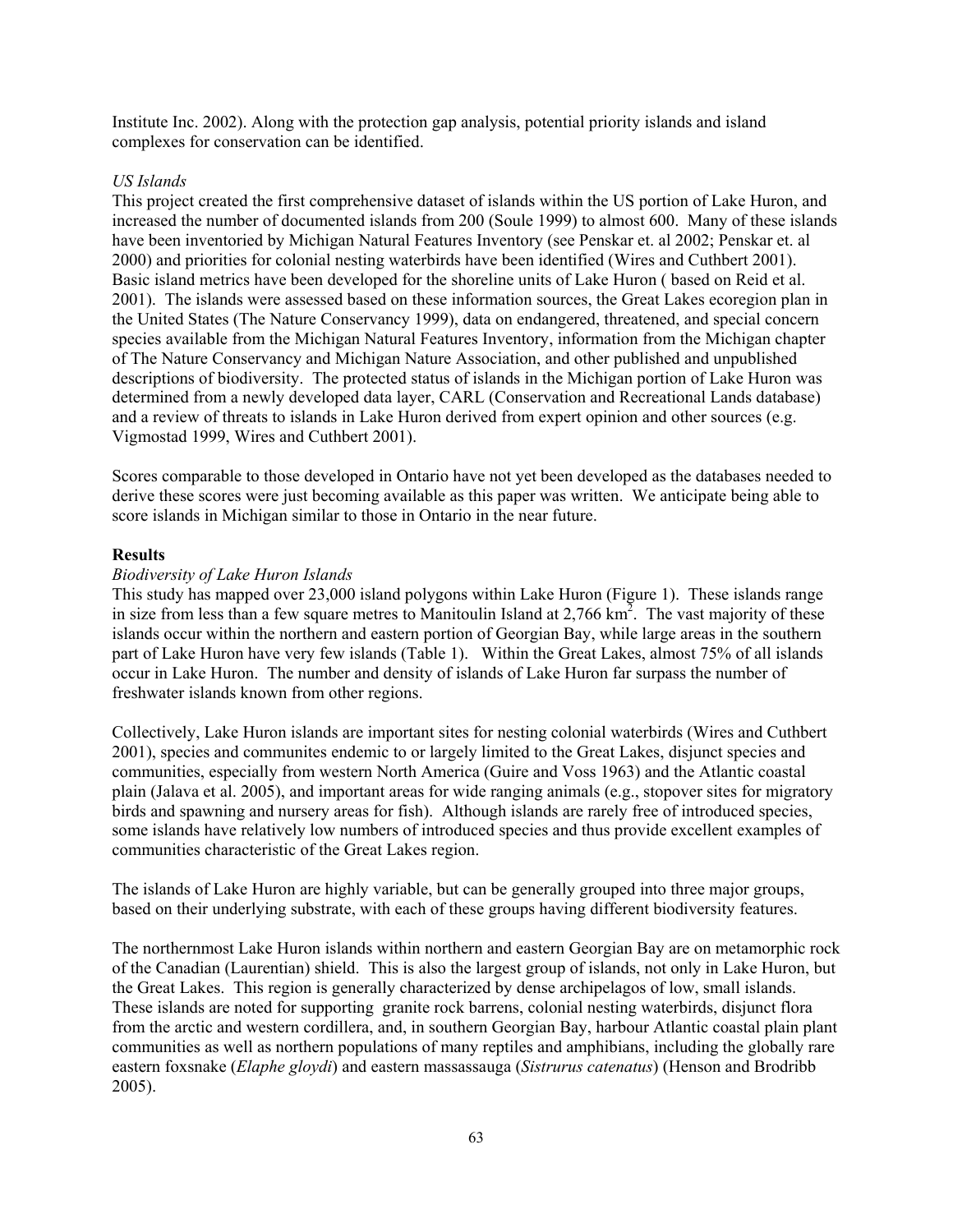The northern coast of Lake Huron is mantled by a discontinuous archipelago of resistant limestone and dolostone islands that extends from the scattered islands off the southern Bruce Peninsula west to Manitoulin Island, St. Joseph Island, the Les Cheneaux islands and the Mackinac and Bois Blanc islands. These islands are especially important for concentration of globally rare species and communities endemic to the Great Lakes, ranging from species such as dwarf lake iris (*Iris lacustris*), lakeside daisy *Hymenoxys herbacea)* and Pitcher's thistle (*Cirsium pitcheri*) to communities such as Great Lakes alkaline cobble/gravel shore, limestone bedrock lakeshore, wooded dune and swales and alvars (The Nature Conservancy 1999). Lake Huron islands particularly noteworthy for the concentration of species and communities associated with limestone and dolostone bedrock include Manitoulin Island, Ontario and Drummond Island, Michigan, and smaller islands associated with these two large islands. Some of the highest quality alvars and best sites for lakeside daisy and dwarf lake iris in the world are found on these islands and island complexes (Reschke et al. 1999).

Finally, the small group of Lake Huron islands in Saginaw Bay, Michigan supports vast areas of Great Lakes marshes that, together with the adjacent mainland, provide cover and food resources for large numbers of migrating waterfowl and shorebirds. Nearshore waters around these islands support spawning and nursery areas for many species of fish. Some beach ridges also support distinctive prairie and savanna communities.

#### *Threats*

Perhaps the two most significant threats to Lake Huron islands are (1) development, especially in the Les Cheneaux and eastern Georgian Bay region, which results in habitat loss, including fragmentation, and loss of natural processes in shoreline stretches and near shore waters (Soule 1993) (2) spread of invasive species and particularly in Saginaw Bay where islands under public ownership are being invaded by nonnative animal and plant species such as Phragmites, zebra mussel, and Eurasian carp that may alter ecological and trophic-level dynamics in the Great Lakes, including Lake Huron. Other threats to many islands include loss of vegetation and thus modification of ecological communities due to overbrowsing by deer, and potential effects of climate change. More locally, threats related to recreation mining, shoreline hardening, alteration of substrate in nearshore waters due to dredging, and contaminants all may have consequences to the biota and processes that maintain biota on islands in Lake Huron.

#### *Conservation Status*

There is great variation in the threats and conservation status to the islands of Lake Huron. In general, islands in the southern areas tend to have less protection and greater competing land uses than regions in the north. For example, while almost 50% of the islands of central and northern Georgian Bay are within regulated protected areas, almost none of the islands in the East Christian Island Peninsula and Nottawasaga Bay region to the south are protected. Within Ontario, the most threatened island regions include the eastern coast of Georgian Bay and the northern coast of Lake Huron along the Bruce Peninsula and Manitoulin Island.

In contrast to Ontario, many islands in the southern Lake Huron portion of Michigan are protected. Most islands in Saginaw Bay, the southernmost islands on the US portion of Lake Huron, are under State of Michigan or US government ownership. In addition, many islands of the Thunder Bay region, near Alpena, Michigan, are protected as part of the Michigan Islands National Wildlife Refuge or by Michigan Nature Association. In the northern Lake Huron portion of Michigan, a smaller proportion of islands (or parts of islands) are under public or non-governmental ownership. This reflects the much larger number of islands in that region. Approximately 10% of all islands in the US side of Lake Huron are partially or completely protected (Soule 1993). Round Island, near Mackinac Island, is a designated Wilderness area by the US federal government.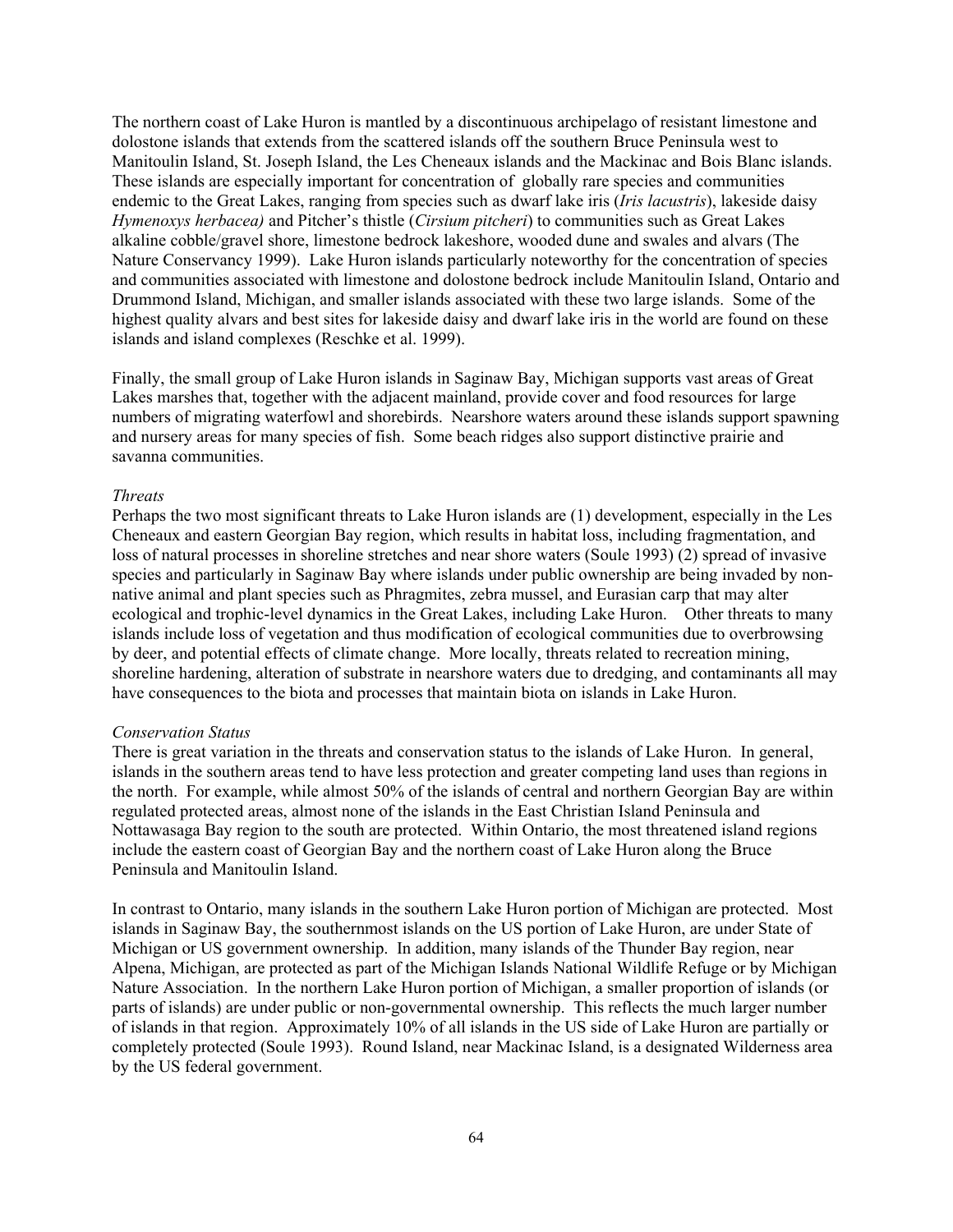#### **Discussion**

Islands are a key component of the Lake Huron's biodiversity. The islands are diverse in terms of size, isolation, geology, climate and biology. The three major groups of islands described in this paper, defined largely by substrate and to some degree, latitude, support distinctive plant and animal communities whose expression has been shaped by the relatively recent, geologically speaking, lake level and climate fluctuations, and historic distribution of species. The result has been the development of a rich and diverse set of species and communities on Lake Huron islands which have been somewhat buffered from anthropogenic change due to their isolation. Consequently, many islands remain undeveloped and in good condition ecologically.

Relative to the Lake Huron shoreline, islands are disproportionately valuable as colonial nesting waterbird sites, as sites that support Great Lakes endemic flora, fauna and communities characteristic of limestone and dolomite, and for concentrations of communities such as granite rock barrens in Georgian Bay and Great Lakes marshes in Saginaw Bay. And from a Great Lakes-wide perspective, the Lake Huron islands also emerge as globally significant sites.

Protection of Lake Huron islands, or portions of the large islands such as Manitoulin and Drummond Islands, is progressing but much more needs to be done. This study has identified some of the priority islands for biodiversity within Lake Huron for Ontario (see Table 2), and will shortly have completed a parallel analysis for the US. Remaining protection is needed to focus not only on the species and communities of concern, but also the ecological processes needed to maintain these islands. Islands need to be integrated into both regional and local conservation and land use planning to recognize the distinctive needs and high importance of these unique systems.

#### **Acknowledgements**

Funding for this project has been provided by the US Environmental Protection Agency – Great Lakes Program Office and the Canada-Ontario Agreement. Information for this paper was created through the Bi-nation Framework for the Conservation of Great Lakes Island project. In addition to the authours, this project team includes: M. Seymour (US Fish & Wildlife Service), R. Greenwood (EPA), K. Vigmostad (IJC), L. Wires (University of Minnesota), F. Cuthbert (University of Minnesota)

Team members for the Ontario portion of the project includes: W. Bakowsky (NHIC), B. Crins (Ontario Parks), J. Mackenzie (NHIC) and M. McMurtry (NHIC).

GIS and technical support for this project has been provided by G. White (The Nature Conservancy of Canada), J. Slatts (The Nature Conservancy), T. Krahn (Provincial Geomatics Service Centre, OMNR).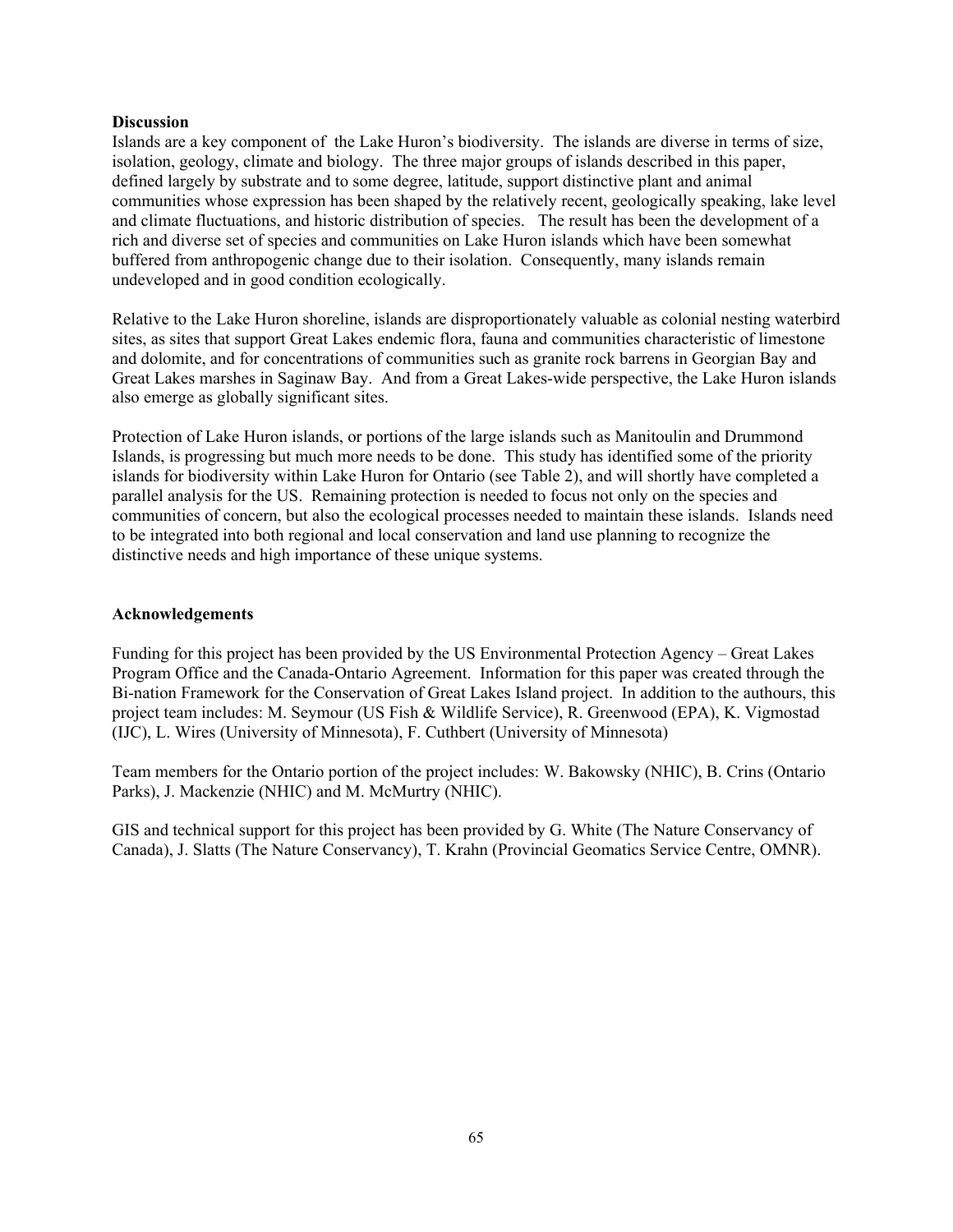### **Figure 1. Islands of Lake Huron**

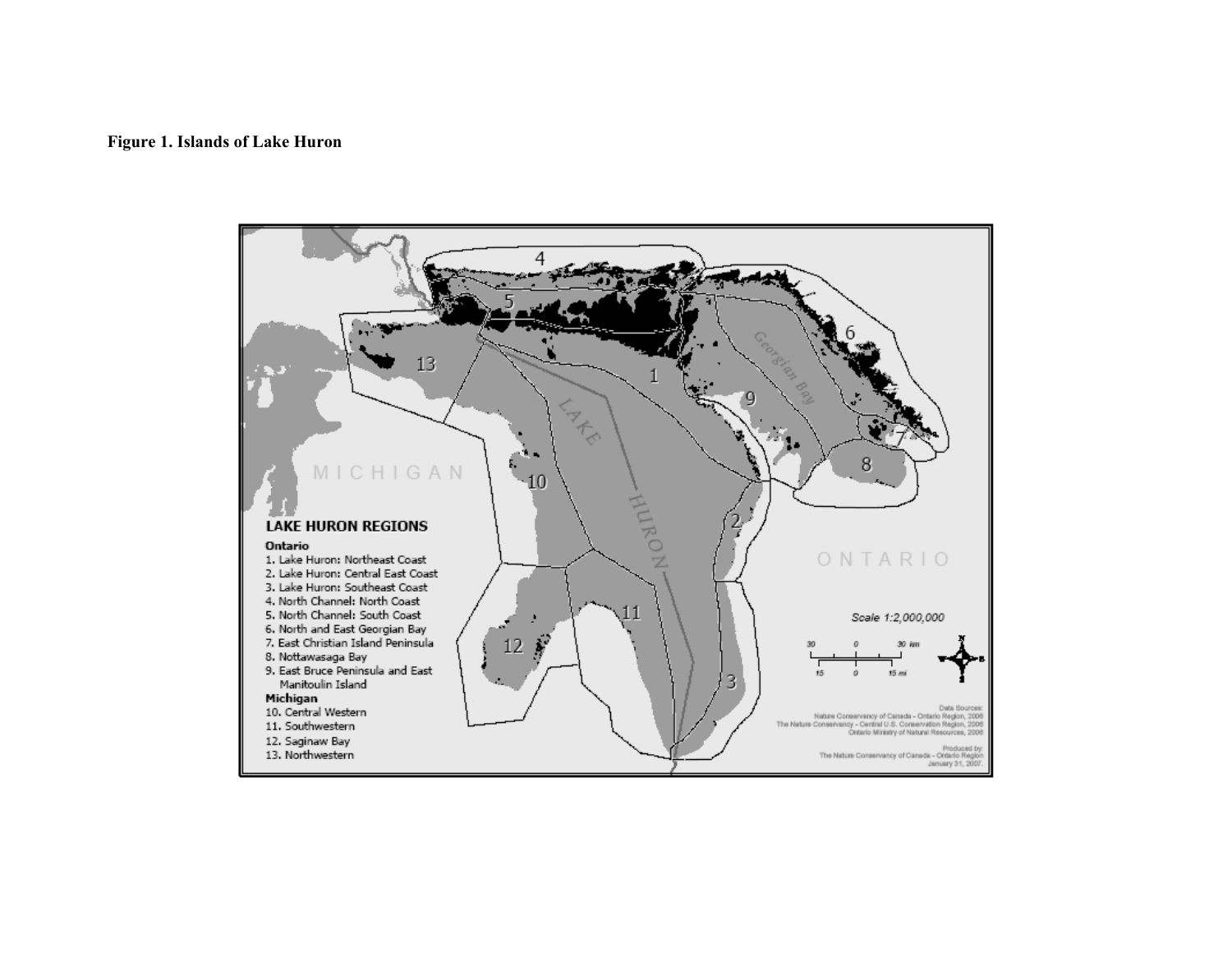### **Table 1: Summary of Lake Huron Islands**

| <b>Lake Huron Region</b>                           | <b>Number of</b><br><b>Island</b><br><b>Polygons</b> | <b>Total Area</b><br>of Islands<br>(ha) | <b>Island</b><br>Coastline<br>(km) |
|----------------------------------------------------|------------------------------------------------------|-----------------------------------------|------------------------------------|
| Ontario                                            |                                                      |                                         |                                    |
| 1. Lake Huron: Northeast Coast                     | 887                                                  | 97,209.8                                | 585.6                              |
| 2 & 3. Lake Huron: Central East & Southeast Coast  | 39                                                   | 25.5                                    | 8.3                                |
| 4. North Channel: North Coast                      | 3,992                                                | 33,258.04                               | 1,347.9                            |
| 5. North Channel: South Coast                      | 225                                                  | 206,965.16                              | 599.3                              |
| 6. North & East Georgian Bay <sup>2</sup>          | 17,615                                               | 37,944.79                               | 4,050.9                            |
| 7 & 8. East Christian Island Peninsula and         | 74                                                   | 5,400.62                                | 69.5                               |
| Nottawasaga Bay                                    |                                                      |                                         |                                    |
| 9. East Bruce Peninsula and East Manitoulin Island | 290                                                  | 30,161.17                               | 283.1                              |
| <b>Ontario Summary</b>                             | 23,122                                               | 410,965.08                              | 6,944.6                            |
|                                                    |                                                      |                                         |                                    |
| Michigan                                           |                                                      |                                         |                                    |
| 10. Central Western                                | 81                                                   | 347.56                                  | 39.63                              |
| 11. Southwestern                                   | 140                                                  | 31.17                                   | 34.00                              |
| 12. Saginaw Bay                                    | 135                                                  | 795.02                                  | 112.72                             |
| 13. Northwestern                                   | 243                                                  | 43,488.62                               | 533.84                             |
| <b>Michigan Summary</b>                            | 599                                                  | 44,662.37                               | 720.19                             |
|                                                    |                                                      |                                         |                                    |
| <b>Lake Huron Summary</b>                          | 23,721                                               | 455,627.45                              | 7,664.79                           |

Notes:

(1): Some larger islands in Ontario are divided by coastal environments (e.g. Manitoulin Island) and are included in more than one region.

(2): Many of the island polygons mapped in the Georgian Bay region may appear as several smaller islands if observed in the field. The configuration and numbers of these islands varies greatly based on water levels.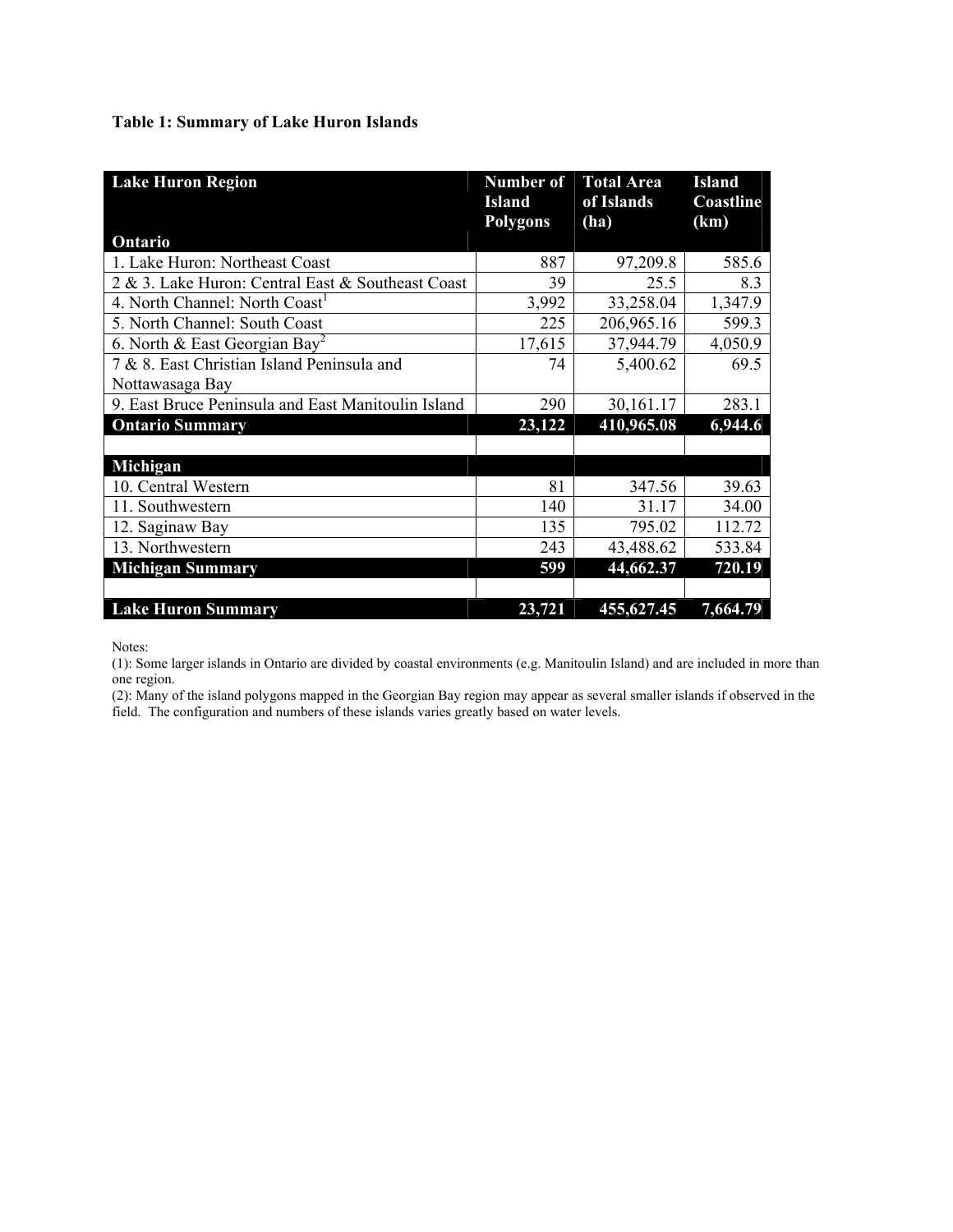| <b>Northeast Coast</b>                                 |                                                                                                                                                     |  |  |  |  |
|--------------------------------------------------------|-----------------------------------------------------------------------------------------------------------------------------------------------------|--|--|--|--|
| <b>Island Name</b>                                     | <b>Key Biodiversity Values</b>                                                                                                                      |  |  |  |  |
| Cockburn Island                                        | Large number of ecological systems and high biological diversity.<br>Distinctive                                                                    |  |  |  |  |
|                                                        | compared to other islands in the region.                                                                                                            |  |  |  |  |
| Great Duck Island                                      | High biological diversity. Distinctive compared to other islands in the region.                                                                     |  |  |  |  |
| Western Duck Island                                    | Isolated compared to other islands in the region.                                                                                                   |  |  |  |  |
| <b>Central East &amp; Southeast Coast</b>              |                                                                                                                                                     |  |  |  |  |
| <b>Island Name</b>                                     | <b>Key Biodiversity Values</b>                                                                                                                      |  |  |  |  |
| Chantry Island                                         | Large number of ecological systems and high biological diversity.<br>Distinctive<br>compared to other islands in the region.                        |  |  |  |  |
| Baie du Dore Island                                    | Large number of ecological systems and high biological diversity.<br>Distinctive                                                                    |  |  |  |  |
| Complex                                                | compared to other islands in the region.                                                                                                            |  |  |  |  |
| Kettle Point Island                                    | Large number of ecological systems and high biological diversity. Important site for                                                                |  |  |  |  |
| Complex                                                | colonial nesting waterbirds.                                                                                                                        |  |  |  |  |
| <b>North Channel North Coast</b>                       |                                                                                                                                                     |  |  |  |  |
| <b>Island Name</b>                                     | <b>Key Biodiversity Values</b>                                                                                                                      |  |  |  |  |
| Great La Cloche Island                                 | Large number of ecological systems and high biological and physical diversity.                                                                      |  |  |  |  |
|                                                        | Distinctive compared to other islands in the region.                                                                                                |  |  |  |  |
| Clapperton Island                                      | Large number of ecological systems and high biological diversity.<br>Distinctive                                                                    |  |  |  |  |
|                                                        | compared to other islands in the region.                                                                                                            |  |  |  |  |
| St. Joseph Island                                      | Large number of ecological systems.                                                                                                                 |  |  |  |  |
| <b>North Channel South Coast</b>                       |                                                                                                                                                     |  |  |  |  |
| <b>Island Name</b>                                     | <b>Key Biodiversity Values</b>                                                                                                                      |  |  |  |  |
| Barrie Island                                          | Large number of ecological systems and high biological diversity.<br>Distinctive                                                                    |  |  |  |  |
| Strawberry Island                                      | compared to other islands in the region.<br>Large number of ecological systems and high biological diversity.<br>Distinctive                        |  |  |  |  |
|                                                        | compared to other islands in the region.                                                                                                            |  |  |  |  |
| <b>Browning Island Complex</b>                         | High physical diversity. Distinctive compared to other islands in the region.                                                                       |  |  |  |  |
| North & East Georgian Bay                              |                                                                                                                                                     |  |  |  |  |
| <b>Island Name</b>                                     | <b>Key Biodiversity Values</b>                                                                                                                      |  |  |  |  |
| Parry Island                                           | Large number of ecological systems and high biological diversity.<br>Distinctive                                                                    |  |  |  |  |
|                                                        | compared to other islands in the region.                                                                                                            |  |  |  |  |
| Philip Edward Island                                   | Large number of ecological systems and high biological diversity.<br>Distinctive                                                                    |  |  |  |  |
|                                                        | compared to other islands in the region.                                                                                                            |  |  |  |  |
| <b>Beausoleil Island</b>                               | High biological diversity. Distinctive compared to other islands in the region.                                                                     |  |  |  |  |
| East Christian Island Peninsula and Nottawasaga Bay    |                                                                                                                                                     |  |  |  |  |
| <b>Island Name</b>                                     | <b>Key Biodiversity Values</b>                                                                                                                      |  |  |  |  |
| Christian Island                                       | Large number of ecological systems and high biological and physical diversity.<br>Distinctive and isolated compared to other islands in the region. |  |  |  |  |
| Hen and Chicken Island                                 | Large number of ecological systems and high biological and physical diversity.                                                                      |  |  |  |  |
|                                                        | Important site for colonial nesting waterbirds. Distinctive and isolated compared to                                                                |  |  |  |  |
|                                                        | other islands in the region.                                                                                                                        |  |  |  |  |
| Beckwith Island                                        | Large number of ecological systems and high biological diversity. Distinctive and                                                                   |  |  |  |  |
|                                                        | isolated compared to other islands in the region.                                                                                                   |  |  |  |  |
| <b>East Bruce Peninsula and East Manitoulin Island</b> |                                                                                                                                                     |  |  |  |  |
| <b>Island Name</b>                                     | <b>Key Biodiversity Values</b>                                                                                                                      |  |  |  |  |
| Manitoulin Island                                      | Large number of ecological systems and high biological diversity.<br>Distinctive                                                                    |  |  |  |  |
|                                                        | compared to other islands in the region.                                                                                                            |  |  |  |  |
| Fitzwilliam Island                                     | Large number of ecological systems and high biological diversity.<br>Distinctive                                                                    |  |  |  |  |
|                                                        | compared to other islands in the region.                                                                                                            |  |  |  |  |
| Cove Island                                            | Large number of ecological systems and high biological diversity                                                                                    |  |  |  |  |

# **Table 2. Priority Islands for Biodiversity Conservation in Lake Huron (Ontario)**

Ontario priorities based on the top 5 highest scoring islands/ island complexes from each coastal environment.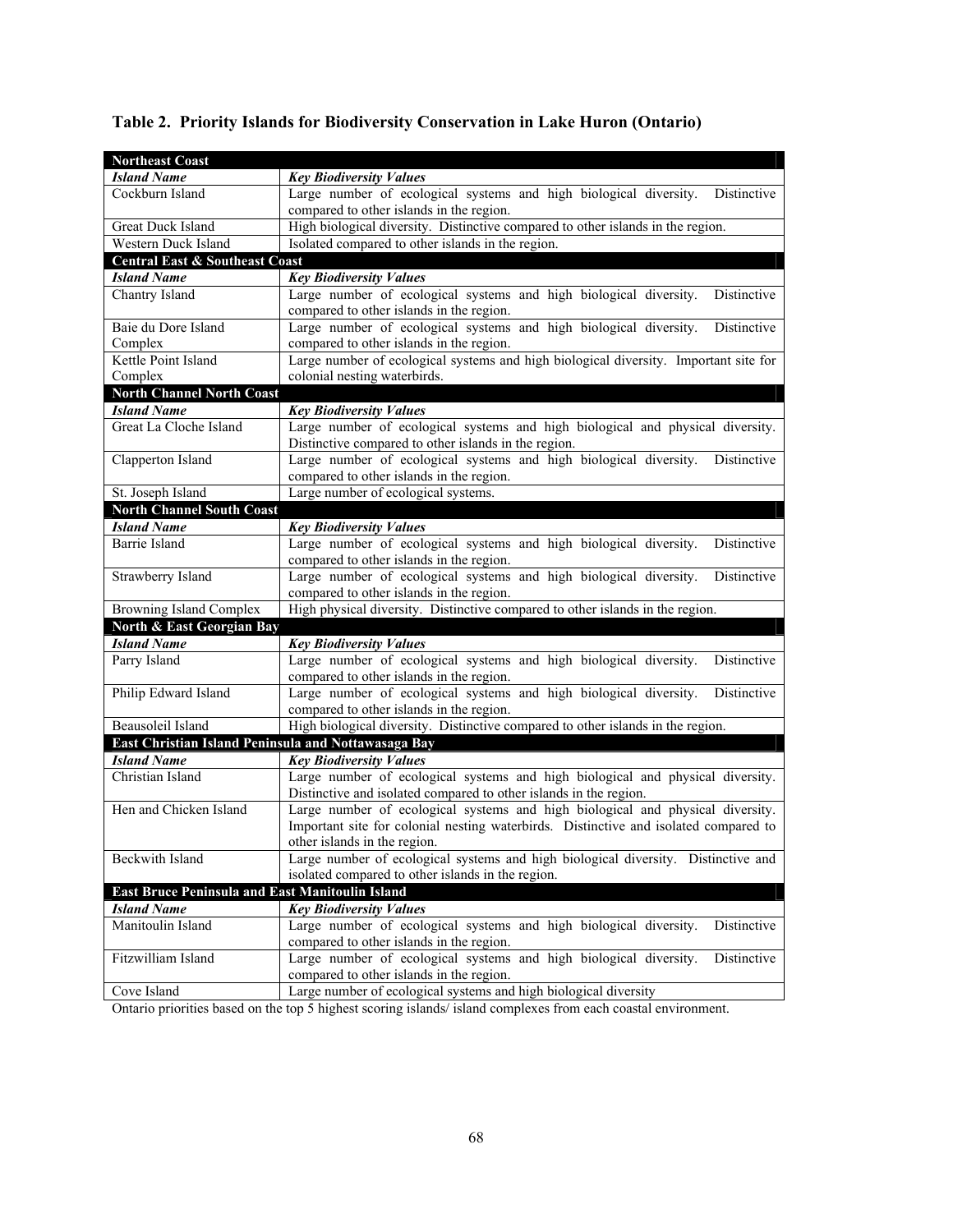#### **Literature Cited**

Ewert, D.N., M. DePhilip, D. Kraus, M. Harkness, and A. Froehlich. 2004. Biological ranking criteria for conservation of islands in the Laurentian Great Lakes. Final report to the U.S. Fish and Wildlife Service. The Nature Conservancy, Great Lakes Program, Chicago, Illinois. 32 p. & app.

Environmental Systems Research Institute, Inc. 2002. ArcGIS version 8.3 software. Environmental Systems Research Institute, Inc., Redlands, California.

Guire, K.E. and E.G. Voss. 1963. Distributions of distinctive shoreline plants in the Great Lakes region. Michigan Botanist 2:99-114.

Henson, B.L. and K.E. Brodribb. 2005. Great Lakes Conservation Blueprint for Terrestrial Biodiversity. Volume 2. Ecodistrict Summaries. Nature Conservancy of Canada. 344 pp.

Jalava, J.V., W.L. Cooper, and J.L. Riley. 2005. Ecological survey of the Eastern Georgian Bay Coast. Nature Conservancy of Canada, Toronto and Ontario Ministry of Natural Resources, Peterborough, Ontario.  $180 \text{ pp} + \text{CD-ROM}$ .

Karrow, P.F. and Calkin, P.E. 1985. Quaternary evolution of the Great Lakes. Special Paper No. 30, Geological Association of Canada.

The Nature Conservancy, Great Lakes Ecoregional Planning Team. 1999. Great Lakes ecoregion plan: a first iteration. The Nature Conservancy, Great Lakes Program, Chicago, Illinois. 85 pp + iv.

Nature Conservancy of Canada (NCC). 2006. Natural Area Eastern Georgian Bay Natural Area Conservation Plan. NCC, Ontario Region, Guelph, ON. 28 pages + maps.

Penskar, M.R., D.A. Hyde, P.J. Higman, J.J. Paskus, R.R. Goforth, D.L. Cuthrell, D.A. Albert, and R.L. Boehm. 2000. Biological inventory for conservation of Great Lakes islands: 1999 Progress report. Report to Michigan Department of Environmental Quality, Land and Water Management Division, Coastal Management Program. Michigan Natural Features Inventory Report #2000-11. 68 pp + appendices.

Penskar, M.R., J.A. Olson, M.A. Kost, J.J. Paskus, D.L. Cuthrell, R.L. Boehm, E.H. Schools, and M.T. Fashoway. 2002. Biological inventory for conservation of Great Lakes islands: Year 2001 progress report. Report to Michigan Department of Environmental Quality, Land and Water Management Division, Coastal Management Program. Michigan Natural Features Inventory Report #2002-21. 38 pp + appendices (23 pp)

Owens, E.H. 1979. The Canadian Great Lakes: Coastal Environments and the Cleanup of Oil Spills. John A. Leslie and Associates. For Environment Canada, Environmental Protection Service. Economic and Technical Review Report EPS 3-EC-79-2.

Reid, R., K. Rodriguez, H. Potter & M. DePhilip. 2001. Biodiversity investment areas. State of the Lakes Ecosystem Conference: 2001, pp 71-74.

Reschke, C., R. Reid, J. Jones, T. Feeney, and H. Potter. 1999. Conserving Great Lakes alvars. Final technical report of the International Alvar Conservation Initiative. The Nature Conservancy, Great Lakes Program.